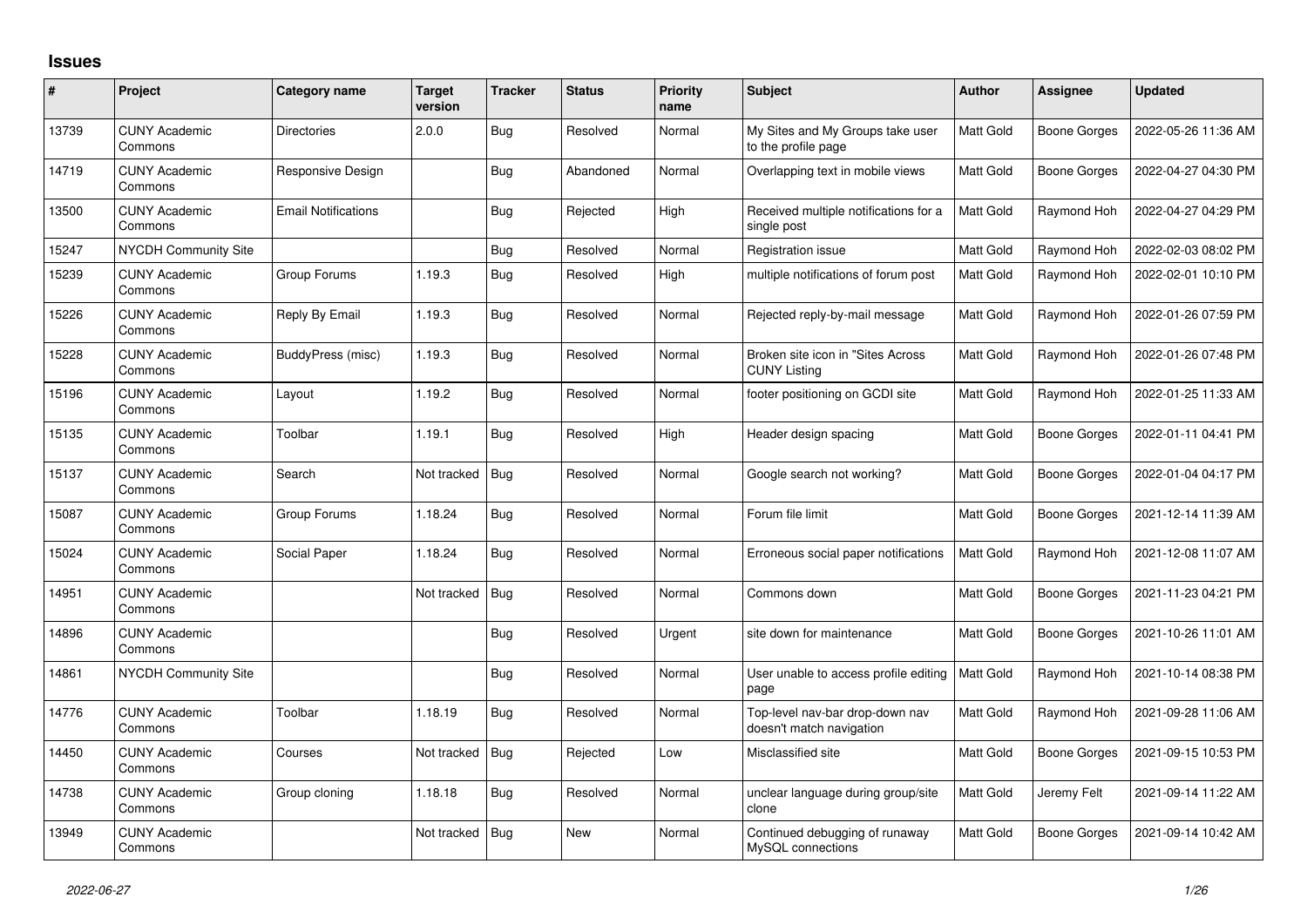| #     | Project                         | Category name              | <b>Target</b><br>version | <b>Tracker</b> | <b>Status</b> | <b>Priority</b><br>name | <b>Subject</b>                                                       | <b>Author</b>    | <b>Assignee</b>     | <b>Updated</b>      |
|-------|---------------------------------|----------------------------|--------------------------|----------------|---------------|-------------------------|----------------------------------------------------------------------|------------------|---------------------|---------------------|
| 13890 | <b>CUNY Academic</b><br>Commons | <b>Email Notifications</b> | Not tracked              | Bug            | Resolved      | Low                     | Not sure email notification went out                                 | Matt Gold        | Raymond Hoh         | 2021-09-14 10:42 AM |
| 14737 | <b>CUNY Academic</b><br>Commons |                            |                          | <b>Bug</b>     | Duplicate     | Normal                  | Final step of group/site clone reloads<br>page                       | Matt Gold        | <b>Boone Gorges</b> | 2021-08-31 11:41 AM |
| 14017 | <b>CUNY Academic</b><br>Commons | Group Blogs                | 1.18.8                   | <b>Bug</b>     | Resolved      | Normal                  | Editing of blog post leads to group<br>notification                  | Matt Gold        | Raymond Hoh         | 2021-04-13 11:21 AM |
| 14199 | <b>CUNY Academic</b><br>Commons | <b>Email Notifications</b> |                          | <b>Bug</b>     | Resolved      | Normal                  | Email replies delayed                                                | Matt Gold        | Raymond Hoh         | 2021-03-24 12:17 PM |
| 13913 | <b>CUNY Academic</b><br>Commons | Groups (misc)              |                          | <b>Bug</b>     | Rejected      | Normal                  | Group Avatar lost after group<br>creation process                    | <b>Matt Gold</b> | <b>Boone Gorges</b> | 2021-02-23 10:45 AM |
| 13934 | <b>CUNY Academic</b><br>Commons | cuny.is                    | 1.18.4                   | Bug            | Resolved      | Low                     | Error message on group settings<br>change                            | Matt Gold        | Boone Gorges        | 2021-02-09 11:05 AM |
| 13862 | <b>CUNY Academic</b><br>Commons |                            |                          | Bug            | Resolved      | Normal                  | Under maintenance message                                            | Matt Gold        | <b>Boone Gorges</b> | 2021-01-28 08:56 PM |
| 13669 | <b>CUNY Academic</b><br>Commons | DiRT Integration           | 1.18.1                   | Bug            | Resolved      | Normal                  | Digital Research Tools showing up<br>in top nav for logged out users | Matt Gold        | <b>Boone Gorges</b> | 2020-12-08 05:11 PM |
| 13496 | <b>CUNY Academic</b><br>Commons | Accessibility              | 1.18.0                   | Bug            | Resolved      | Normal                  | Review contrast issues on<br>registration page and profile page      | Matt Gold        | Sonja Leix          | 2020-12-08 11:31 AM |
| 12136 | <b>CUNY Academic</b><br>Commons | <b>Group Files</b>         | 1.18.0                   | <b>Bug</b>     | Resolved      | Normal                  | "You must login" group file warning<br>shows after log in            | Matt Gold        | <b>Boone Gorges</b> | 2020-12-08 11:31 AM |
| 9089  | NYCDH Community Site            |                            |                          | <b>Bug</b>     | Rejected      | Normal                  | User experiences phishing warning                                    | Matt Gold        | Raymond Hoh         | 2020-11-23 08:43 PM |
| 12433 | <b>NYCDH Community Site</b>     |                            |                          | <b>Bug</b>     | Resolved      | Normal                  | hyperlinks not accepted in forum<br>post                             | Matt Gold        | Raymond Hoh         | 2020-11-23 08:42 PM |
| 13581 | <b>CUNY Academic</b><br>Commons | Group Library              |                          | Bug            | Rejected      | Normal                  | Adding link to library didn't generate<br>notification email         | Matt Gold        | Raymond Hoh         | 2020-11-17 12:33 PM |
| 13274 | <b>CUNY Academic</b><br>Commons | <b>Email Notifications</b> | 1.17.8                   | Bug            | Resolved      | Normal                  | Messy links in CAC email<br>notifications                            | Matt Gold        | Raymond Hoh         | 2020-11-17 12:31 PM |
| 13459 | <b>CUNY Academic</b><br>Commons | Layout                     | 1.17.6                   | Bug            | Resolved      | Normal                  | Line spacing on forum post title is<br>too small                     | <b>Matt Gold</b> | Raymond Hoh         | 2020-10-27 11:00 AM |
| 13491 | <b>NYCDH Community Site</b>     |                            |                          | <b>Bug</b>     | Resolved      | Normal                  | User unable to register                                              | Matt Gold        | Raymond Hoh         | 2020-10-23 12:43 AM |
| 13429 | <b>CUNY Academic</b><br>Commons | <b>Email Notifications</b> | Not tracked              | Bug            | Resolved      | Normal                  | Multiple forum notifications                                         | Matt Gold        | Raymond Hoh         | 2020-10-13 05:24 PM |
| 13242 | <b>CUNY Academic</b><br>Commons | cuny.is                    |                          | Bug            | Rejected      | Normal                  | Unable to edit a cuny.is shortlink                                   | Matt Gold        | Boone Gorges        | 2020-08-26 01:30 AM |
| 13230 | <b>CUNY Academic</b><br>Commons | Layout                     | 1.17.2                   | Bug            | Resolved      | Normal                  | Overlapping notifications on group<br>management member acceptance   | Matt Gold        | Raymond Hoh         | 2020-08-25 11:27 AM |
| 12893 | NYCDH Community Site            |                            |                          | Bug            | Resolved      | Normal                  | Login issue                                                          | Matt Gold        | Raymond Hoh         | 2020-06-05 10:31 AM |
| 12847 | <b>CUNY Academic</b><br>Commons | Events                     | 1.16.12                  | Bug            | Resolved      | Normal                  | Error message in event description                                   | Matt Gold        | Raymond Hoh         | 2020-05-26 11:54 AM |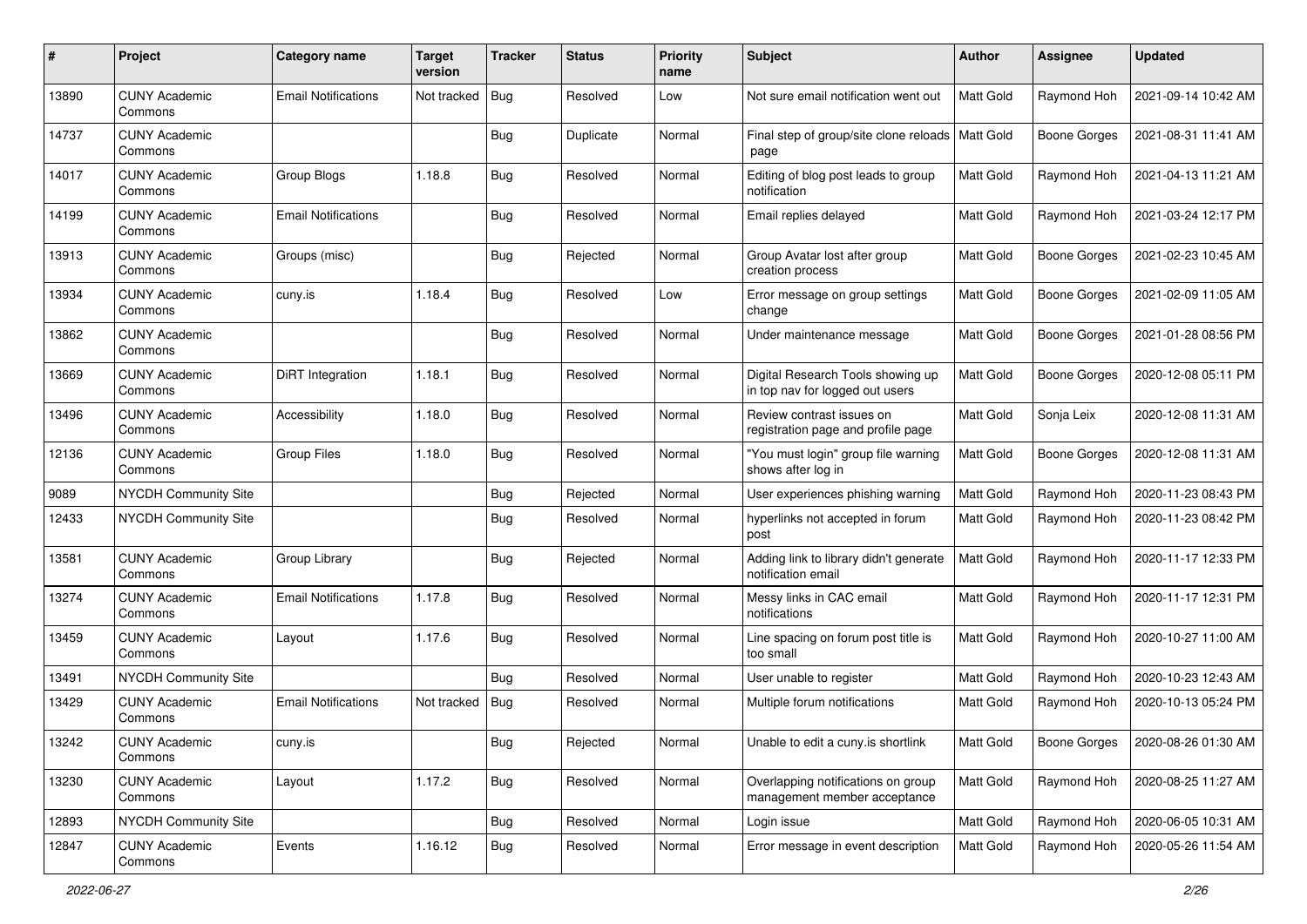| $\pmb{\#}$ | Project                         | Category name              | <b>Target</b><br>version | <b>Tracker</b> | <b>Status</b> | <b>Priority</b><br>name | <b>Subject</b>                                                                           | <b>Author</b>    | Assignee            | <b>Updated</b>      |
|------------|---------------------------------|----------------------------|--------------------------|----------------|---------------|-------------------------|------------------------------------------------------------------------------------------|------------------|---------------------|---------------------|
| 12670      | <b>CUNY Academic</b><br>Commons | Responsive Design          | 1.16.10                  | <b>Bug</b>     | Resolved      | Normal                  | Social icons in site header overlap<br>with main nav on mobile                           | Matt Gold        | Raymond Hoh         | 2020-04-28 11:03 AM |
| 12581      | <b>CUNY Academic</b><br>Commons | cuny.is                    | Not tracked              | Bug            | Rejected      | High                    | YOURLS shortlinks not working                                                            | Matt Gold        | <b>Boone Gorges</b> | 2020-03-27 10:25 AM |
| 12545      | <b>CUNY Academic</b><br>Commons | <b>Email Notifications</b> | Not tracked              | <b>Bug</b>     | Resolved      | Normal                  | Notifications of replies by email not<br>able to be posted                               | Matt Gold        | Raymond Hoh         | 2020-03-24 10:27 AM |
| 12353      | <b>CUNY Academic</b><br>Commons | BuddyPress (misc)          | Not tracked              | <b>Bug</b>     | Abandoned     | Normal                  | Member filtering not working                                                             | Matt Gold        | Boone Gorges        | 2020-03-10 11:14 AM |
| 12471      | <b>CUNY Academic</b><br>Commons | <b>Email Notifications</b> | 1.16.7                   | Bug            | Resolved      | Normal                  | forum notificaiton not sent                                                              | Matt Gold        | Raymond Hoh         | 2020-03-10 10:59 AM |
| 12499      | <b>CUNY Academic</b><br>Commons | <b>Email Notifications</b> | 1.16.7                   | <b>Bug</b>     | Resolved      | Normal                  | no email notification                                                                    | <b>Matt Gold</b> | Raymond Hoh         | 2020-03-03 09:31 PM |
| 12341      | <b>CUNY Academic</b><br>Commons |                            |                          | <b>Bug</b>     | Abandoned     | High                    | Commons down                                                                             | Matt Gold        |                     | 2020-02-11 10:45 AM |
| 12351      | <b>CUNY Academic</b><br>Commons | <b>Email Notifications</b> | 1.16.5                   | <b>Bug</b>     | Resolved      | Normal                  | No email notification for forum post                                                     | Matt Gold        | <b>Boone Gorges</b> | 2020-02-03 02:33 PM |
| 12335      | <b>CUNY Academic</b><br>Commons | cuny.is                    |                          | Bug            | Rejected      | Normal                  | cuny.is issue                                                                            | <b>Matt Gold</b> | <b>Boone Gorges</b> | 2020-01-30 12:47 AM |
| 12185      | <b>CUNY Academic</b><br>Commons |                            | 1.16.1                   | <b>Bug</b>     | Resolved      | Immediate               | Group links not working                                                                  | <b>Matt Gold</b> | Boone Gorges        | 2019-12-10 10:35 AM |
| 11801      | <b>CUNY Academic</b><br>Commons | Groups (misc)              | 1.16                     | <b>Bug</b>     | Resolved      | Normal                  | Selecting 'CUNY-wide' when<br>creating group/site forbids selection<br>of other campuses | Matt Gold        | Sonja Leix          | 2019-11-14 11:14 AM |
| 10531      | <b>CUNY Academic</b><br>Commons | Reckoning                  | Not tracked              | <b>Bug</b>     | Rejected      | Normal                  | Problem with the Reckoning plugin                                                        | Matt Gold        | <b>Boone Gorges</b> | 2019-10-04 02:31 PM |
| 11808      | <b>CUNY Academic</b><br>Commons | Messages                   | 1.15.9                   | <b>Bug</b>     | Resolved      | Normal                  | Search function on messages not<br>working                                               | Matt Gold        | <b>Boone Gorges</b> | 2019-08-30 11:03 AM |
| 11800      | <b>CUNY Academic</b><br>Commons | Groups (misc)              | 1.15.9                   | <b>Bug</b>     | Resolved      | Normal                  | 'CUNY-wide' Campus option not<br>saving on groups/sites                                  | Matt Gold        | <b>Boone Gorges</b> | 2019-08-27 04:17 PM |
| 11619      | <b>CUNY Academic</b><br>Commons |                            | 1.15.5                   | Bug            | Rejected      | Normal                  | Homepage thumbnails not loading                                                          | Matt Gold        | Raymond Hoh         | 2019-07-09 03:49 AM |
| 11610      | <b>CUNY Academic</b><br>Commons |                            | 1.15.5                   | Bug            | Resolved      | Normal                  | Homepage thumbnails not loading                                                          | Matt Gold        | Boone Gorges        | 2019-06-29 10:38 PM |
| 11585      | <b>CUNY Academic</b><br>Commons | WordPress Plugins          | Not tracked              | Bug            | Rejected      | Normal                  | The The Tabs and Accordion plugin<br>weirdness                                           | Matt Gold        | scott voth          | 2019-06-25 04:17 PM |
| 11522      | <b>CUNY Academic</b><br>Commons | Reply By Email             | Not tracked              | Bug            | Resolved      | Normal                  | Reply by email didn't work                                                               | Matt Gold        | Raymond Hoh         | 2019-06-05 10:40 AM |
| 11456      | NYCDH Community Site            |                            |                          | Bug            | Resolved      | Normal                  | Group has no admins                                                                      | Matt Gold        | Raymond Hoh         | 2019-06-01 04:24 PM |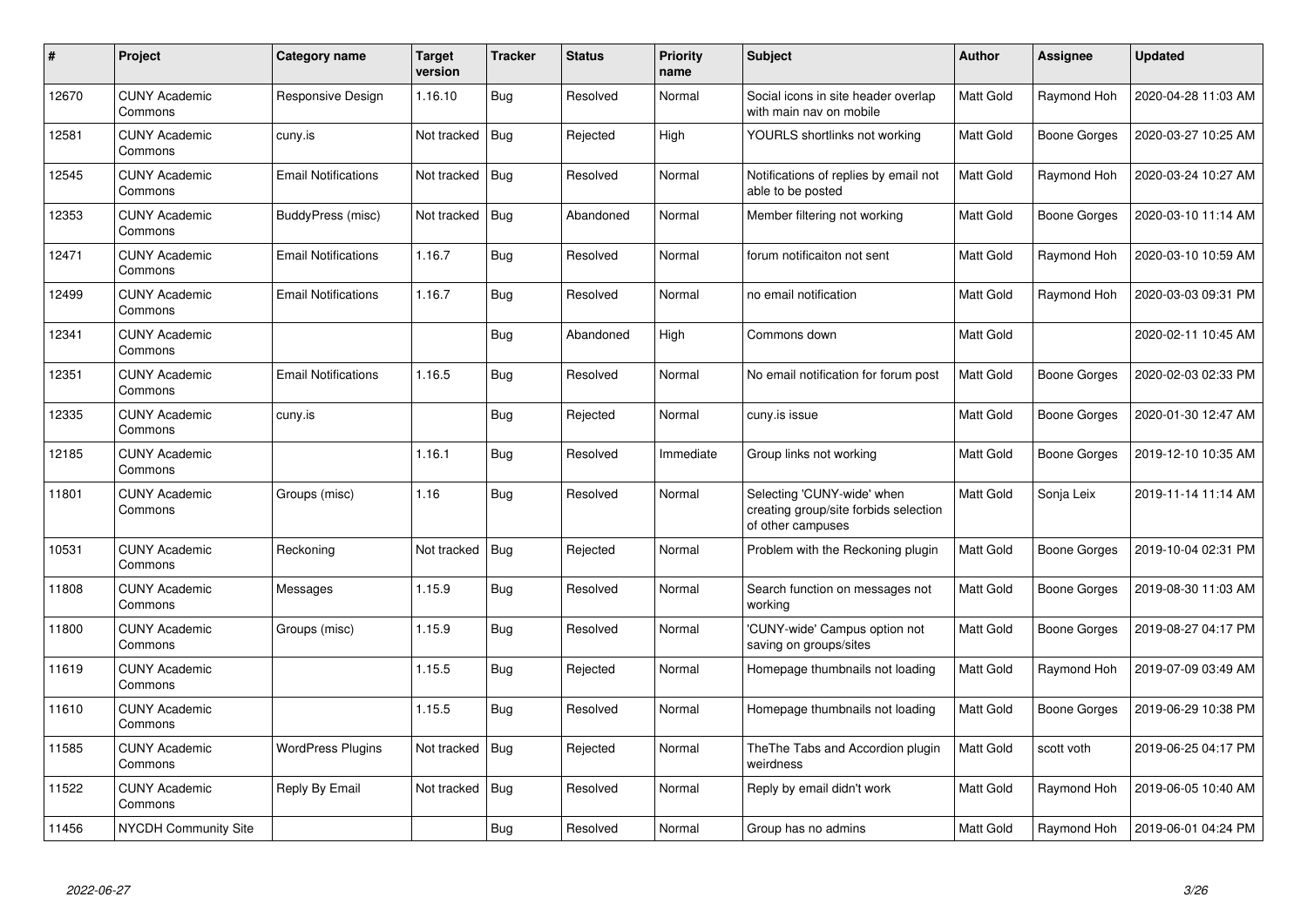| #     | Project                         | <b>Category name</b>       | <b>Target</b><br>version | <b>Tracker</b> | <b>Status</b> | <b>Priority</b><br>name | <b>Subject</b>                                                                                                   | Author           | Assignee            | <b>Updated</b>      |
|-------|---------------------------------|----------------------------|--------------------------|----------------|---------------|-------------------------|------------------------------------------------------------------------------------------------------------------|------------------|---------------------|---------------------|
| 11121 | <b>CUNY Academic</b><br>Commons | Design                     | 1.15                     | <b>Bug</b>     | Resolved      | Low                     | Overlapping elements on mobile<br>view of CAC                                                                    | Matt Gold        | <b>Boone Gorges</b> | 2019-04-23 03:55 PM |
| 11209 | <b>CUNY Academic</b><br>Commons | <b>BuddyPress (misc)</b>   | 1.14.11                  | <b>Bug</b>     | Resolved      | Normal                  | Activity timestamp errors                                                                                        | Matt Gold        | Raymond Hoh         | 2019-04-23 12:27 PM |
| 11086 | <b>CUNY Academic</b><br>Commons | <b>Email Notifications</b> | 1.15                     | Bug            | Resolved      | Normal                  | Users clicking "unsubscribe" on a<br>forwarded CAC group email can<br>unsubscribe a another user from a<br>group | <b>Matt Gold</b> | Raymond Hoh         | 2019-04-16 12:40 PM |
| 11280 | <b>NYCDH Community Site</b>     |                            |                          | <b>Bug</b>     | Resolved      | Normal                  | Member search not working                                                                                        | Matt Gold        | Raymond Hoh         | 2019-04-01 06:23 PM |
| 11174 | <b>CUNY Academic</b><br>Commons | <b>Email Notifications</b> | 1.14.8                   | <b>Bug</b>     | Resolved      | High                    | Email notifications of spammed<br>comment on groupblog                                                           | Matt Gold        | Raymond Hoh         | 2019-03-11 11:42 PM |
| 5884  | <b>CUNY Academic</b><br>Commons | Reply By Email             | Not tracked              | Bug            | Resolved      | Normal                  | Reply by email double posting<br>issues                                                                          | Matt Gold        | Raymond Hoh         | 2019-03-11 11:32 PM |
| 3858  | <b>CUNY Academic</b><br>Commons | Reply By Email             | Future<br>release        | Bug            | Duplicate     | Normal                  | Improved groupblog-RBE integration                                                                               | Matt Gold        | Raymond Hoh         | 2019-03-11 02:32 PM |
| 11016 | <b>CUNY Academic</b><br>Commons | Home Page                  | 1.14.7                   | Bug            | Resolved      | Normal                  | Activity timestamps on homepage<br>are borked                                                                    | Matt Gold        | Raymond Hoh         | 2019-02-26 02:04 PM |
| 11000 | <b>NYCDH Community Site</b>     |                            |                          | Bug            | Rejected      | Normal                  | SSL / link redirection issue for DH<br>Week site from NYCDH homepage                                             | Matt Gold        | Raymond Hoh         | 2019-01-24 10:00 PM |
| 10970 | <b>CUNY Academic</b><br>Commons | Reply By Email             | Not tracked              | Bug            | Resolved      | High                    | Post by email failure                                                                                            | Matt Gold        | Raymond Hoh         | 2019-01-22 12:05 PM |
| 10854 | <b>CUNY Academic</b><br>Commons | Groups (misc)              | 1.14.3                   | <b>Bug</b>     | Resolved      | Normal                  | Group membership request not<br>appearing on Requests admin tab                                                  | Matt Gold        |                     | 2018-12-21 04:12 PM |
| 10789 | <b>CUNY Academic</b><br>Commons | <b>Email Notifications</b> | 1.14.2                   | <b>Bug</b>     | Resolved      | High                    | Forum Posts not generating email<br>notifications                                                                | Matt Gold        | <b>Boone Gorges</b> | 2018-12-10 07:19 PM |
| 9235  | <b>CUNY Academic</b><br>Commons | Reply By Email             | 1.14                     | <b>Bug</b>     | Resolved      | Normal                  | Better RBE error messaging when<br>duplicate content is detected                                                 | <b>Matt Gold</b> | Raymond Hoh         | 2018-11-14 10:35 AM |
| 10356 | <b>CUNY Academic</b><br>Commons | Reply By Email             | 1.13.12                  | Bug            | Resolved      | Normal                  | RBE error                                                                                                        | Matt Gold        | Raymond Hoh         | 2018-10-27 04:51 PM |
| 10597 | <b>CUNY Academic</b><br>Commons | cuny.is                    | Not tracked              | Bug            | Resolved      | Normal                  | cuny.is admin unavailable                                                                                        | Matt Gold        | Boone Gorges        | 2018-10-25 01:44 PM |
| 10553 | <b>CUNY Academic</b><br>Commons | <b>Group Files</b>         | 1.13.12                  | Bug            | Resolved      | Normal                  | File category view persists after<br>clicking away                                                               | Matt Gold        | Boone Gorges        | 2018-10-23 11:47 AM |
| 10563 | <b>CUNY Academic</b><br>Commons |                            | 1.13.12                  | Bug            | Resolved      | Urgent                  | cllicking on links from site menu<br>leads to 500 error                                                          | Matt Gold        | Boone Gorges        | 2018-10-23 10:48 AM |
| 10538 | <b>CUNY Academic</b><br>Commons |                            |                          | Bug            | Resolved      | Normal                  | "This Site Can't be Reached"                                                                                     | Matt Gold        | <b>Boone Gorges</b> | 2018-10-16 09:39 PM |
| 10410 | <b>CUNY Academic</b><br>Commons | Group Invitations          | 1.13.11                  | Bug            | Resolved      | Normal                  | Navigating to another user's 'invites'<br>page leads to portfolio page without<br>redirect message               | Matt Gold        | Raymond Hoh         | 2018-10-09 10:43 AM |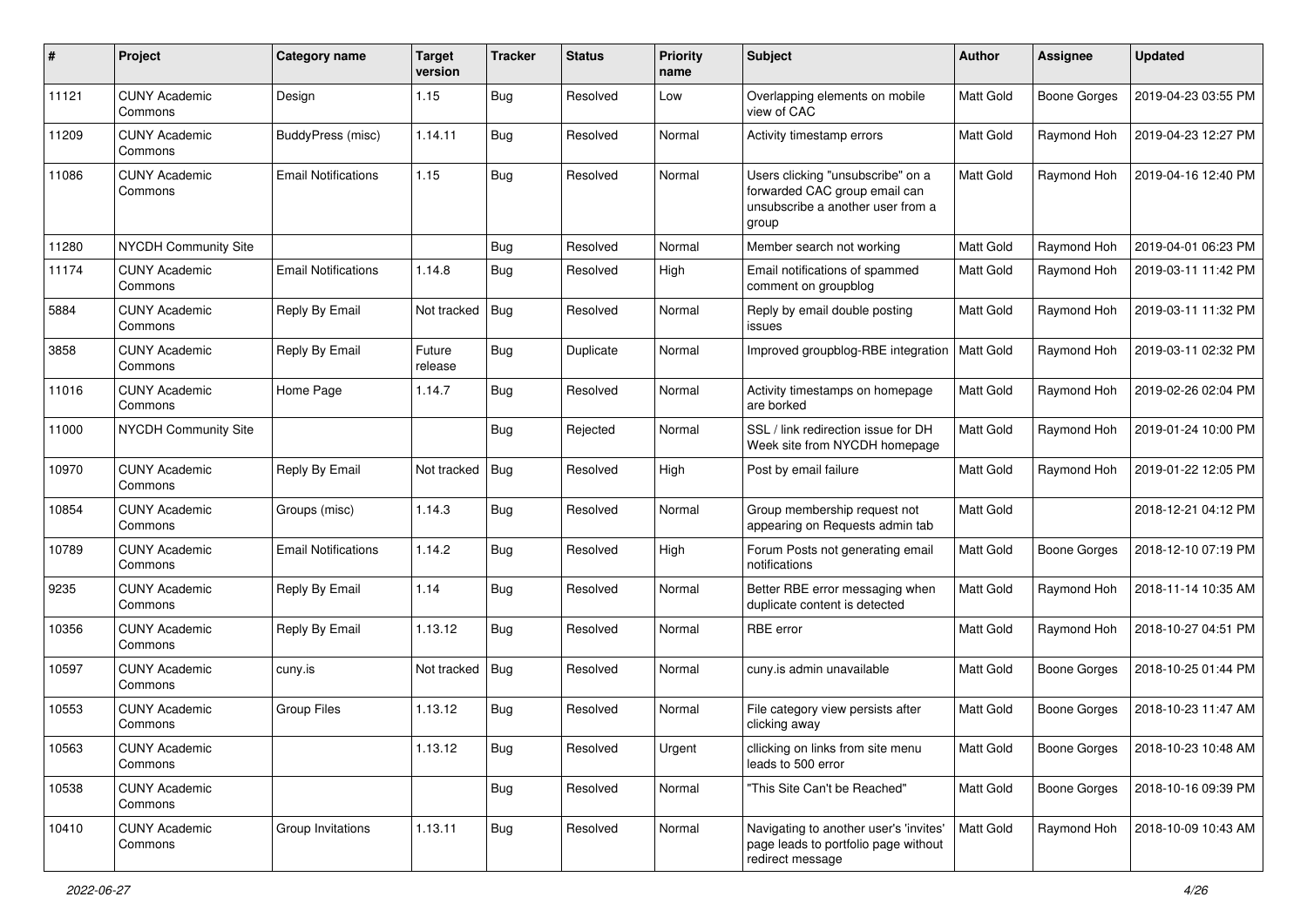| $\#$  | Project                         | Category name              | <b>Target</b><br>version | <b>Tracker</b> | <b>Status</b>        | <b>Priority</b><br>name | <b>Subject</b>                                                                     | <b>Author</b>    | Assignee     | <b>Updated</b>      |
|-------|---------------------------------|----------------------------|--------------------------|----------------|----------------------|-------------------------|------------------------------------------------------------------------------------|------------------|--------------|---------------------|
| 10381 | <b>CUNY Academic</b><br>Commons | <b>Email Notifications</b> | 1.13.11                  | Bug            | Resolved             | Normal                  | Group Blog Comment notification<br>doesn't include username                        | <b>Matt Gold</b> | Raymond Hoh  | 2018-10-09 10:36 AM |
| 10144 | <b>CUNY Academic</b><br>Commons | Group Forums               | 1.13.10                  | Bug            | Resolved             | Normal                  | Subscription set to "no email"                                                     | Matt Gold        | Raymond Hoh  | 2018-09-25 10:26 AM |
| 9076  | <b>NYCDH Community Site</b>     |                            |                          | <b>Bug</b>     | Resolved             | Normal                  | Email group subscription reset<br>erroneously                                      | Matt Gold        | Raymond Hoh  | 2018-09-25 09:52 AM |
| 10357 | <b>CUNY Academic</b><br>Commons | Onboarding                 |                          | <b>Bug</b>     | Rejected             | Normal                  | Invitation snafu                                                                   | Matt Gold        | Boone Gorges | 2018-09-20 02:14 PM |
| 10325 | <b>NYCDH Community Site</b>     |                            |                          | Bug            | Resolved             | Normal                  | Digest email formatting                                                            | Matt Gold        | Raymond Hoh  | 2018-09-14 09:34 PM |
| 9894  | <b>CUNY Academic</b><br>Commons | Onboarding                 |                          | Bug            | Rejected             | Normal                  | Super Admin can't add user to site                                                 | <b>Matt Gold</b> | Boone Gorges | 2018-09-11 09:57 AM |
| 9979  | <b>CUNY Academic</b><br>Commons | <b>Email Notifications</b> | Not tracked              | <b>Bug</b>     | Reporter<br>Feedback | Normal                  | Reports of slow email activation<br>emails                                         | Matt Gold        | Boone Gorges | 2018-08-29 09:40 PM |
| 10210 | <b>CUNY Academic</b><br>Commons | Onboarding                 | 1.13.8                   | Bug            | Resolved             | Normal                  | Spacing wonky on invite screen                                                     | Matt Gold        | Boone Gorges | 2018-08-29 05:39 PM |
| 10209 | <b>CUNY Academic</b><br>Commons | BuddyPress (misc)          | 1.13.8                   | Bug            | Resolved             | Normal                  | Additional login prompt                                                            | Matt Gold        | Raymond Hoh  | 2018-08-29 03:23 PM |
| 10228 | <b>CUNY Academic</b><br>Commons | <b>WordPress Plugins</b>   | Not tracked              | <b>Bug</b>     | Rejected             | Normal                  | NS Cloner network activated                                                        | Matt Gold        | Boone Gorges | 2018-08-27 09:27 AM |
| 10164 | <b>CUNY Academic</b><br>Commons | Group Forums               | 1.13.8                   | Bug            | Resolved             | Normal                  | A few oddities related to a<br>cross-posted forum post                             | <b>Matt Gold</b> | Boone Gorges | 2018-08-17 10:12 AM |
| 10040 | <b>CUNY Academic</b><br>Commons | WordPress (misc)           | Not tracked              | <b>Bug</b>     | Reporter<br>Feedback | Normal                  | User doesn't see full list of themes                                               | Matt Gold        | Boone Gorges | 2018-07-25 10:12 AM |
| 9977  | <b>CUNY Academic</b><br>Commons | <b>WordPress Plugins</b>   | 1.13.5                   | <b>Bug</b>     | Rejected             | High                    | <b>ACERT</b> website down                                                          | Matt Gold        | Boone Gorges | 2018-07-03 02:09 PM |
| 9875  | <b>CUNY Academic</b><br>Commons | Messages                   | 1.13.3                   | Bug            | Resolved             | Low                     | Can't mark message as read                                                         | Matt Gold        | Boone Gorges | 2018-06-01 07:54 PM |
| 9876  | <b>CUNY Academic</b><br>Commons | Messages                   | 1.13.3                   | <b>Bug</b>     | Resolved             | Normal                  | System erroneously indicates<br>super-admin is part of private<br>message exchange | Matt Gold        | Boone Gorges | 2018-06-01 07:36 PM |
| 9814  | <b>CUNY Academic</b><br>Commons | Groups (misc)              | Not tracked              | Bug            | Resolved             | Normal                  | Group email settings "No Email"<br>issue                                           | Matt Gold        | Raymond Hoh  | 2018-05-22 11:45 AM |
| 9749  | <b>CUNY Academic</b><br>Commons | Onboarding                 | 1.13.2                   | Bug            | Resolved             | Normal                  | New invitation message mentions<br>username as opposed to First/Last<br>Name       | Matt Gold        | Boone Gorges | 2018-05-22 10:49 AM |
| 9782  | <b>CUNY Academic</b><br>Commons | Groups (misc)              | 1.13.2                   | <b>Bug</b>     | Resolved             | Normal                  | Site loads/skips last step of group<br>creation                                    | <b>Matt Gold</b> | Boone Gorges | 2018-05-22 10:45 AM |
| 8225  | <b>CUNY Academic</b><br>Commons | Group Blogs                | 1.13                     | Bug            | Resolved             | Normal                  | replies to a blog post activity item                                               | Matt Gold        | Raymond Hoh  | 2018-05-07 12:32 PM |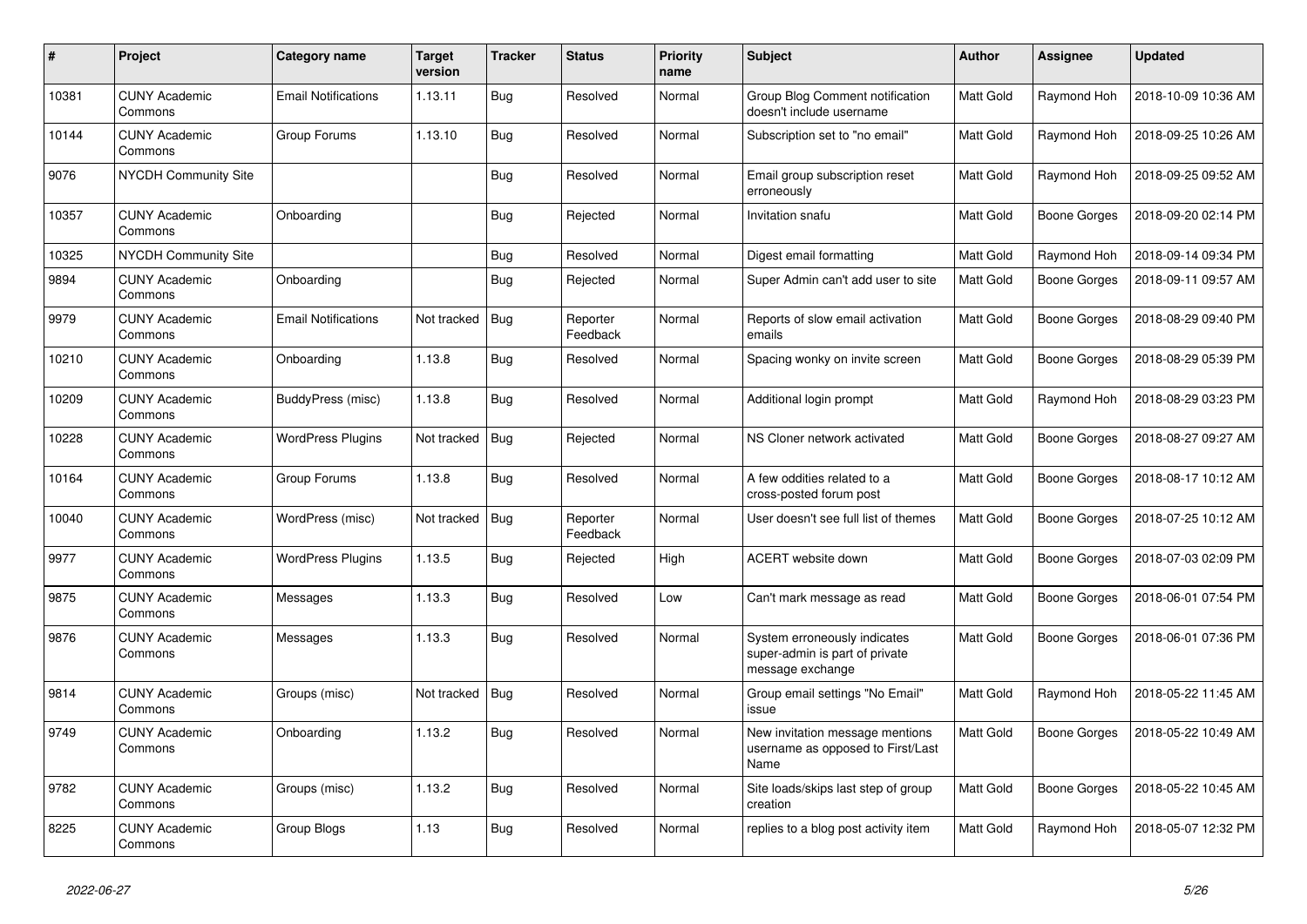| $\pmb{\#}$ | Project                         | Category name           | Target<br>version | <b>Tracker</b> | <b>Status</b> | <b>Priority</b><br>name | <b>Subject</b>                                                         | <b>Author</b>    | Assignee            | <b>Updated</b>      |
|------------|---------------------------------|-------------------------|-------------------|----------------|---------------|-------------------------|------------------------------------------------------------------------|------------------|---------------------|---------------------|
| 9191       | <b>CUNY Academic</b><br>Commons | Reply By Email          | Future<br>release | Bug            | Rejected      | Normal                  | multiple RBE messages                                                  | Matt Gold        | Raymond Hoh         | 2018-04-13 05:08 PM |
| 9051       | <b>CUNY Academic</b><br>Commons | Groups (misc)           | 1.13              | Bug            | Duplicate     | Normal                  | Difficult to know how to change<br>group email address                 | Matt Gold        | Raymond Hoh         | 2018-04-13 05:01 PM |
| 9466       | <b>CUNY Academic</b><br>Commons | Reply By Email          | 1.12.11           | <b>Bug</b>     | Resolved      | Normal                  | email post notification does not post<br>notice of attachment          | <b>Matt Gold</b> | Raymond Hoh         | 2018-03-27 12:48 PM |
| 9148       | <b>CUNY Academic</b><br>Commons | Layout                  | 1.12.11           | Bug            | Resolved      | Normal                  | CAC on Microsoft Edge                                                  | Matt Gold        | Matt Gold           | 2018-03-27 11:34 AM |
| 9489       | <b>CUNY Academic</b><br>Commons | Spam/Spam<br>Prevention | 1.12.11           | Bug            | Resolved      | Normal                  | Email spam possibly related to CAC<br>form                             | <b>Matt Gold</b> | Raymond Hoh         | 2018-03-26 05:28 PM |
| 9421       | <b>CUNY Academic</b><br>Commons | Reply By Email          |                   | Bug            | Rejected      | Normal                  | RBE posting error                                                      | Matt Gold        | Raymond Hoh         | 2018-03-19 03:00 PM |
| 9319       | <b>CUNY Academic</b><br>Commons | Group Blogs             |                   | <b>Bug</b>     | Duplicate     | Normal                  | Question about group/site<br>connections                               | Matt Gold        | <b>Boone Gorges</b> | 2018-02-28 01:45 PM |
| 9242       | NYCDH Community Site            |                         |                   | <b>Bug</b>     | Resolved      | Normal                  | Default subscription to NYCDH<br>Announcements group                   | Matt Gold        | Raymond Hoh         | 2018-02-22 12:47 PM |
| 3286       | <b>NYCDH Community Site</b>     |                         |                   | <b>Bug</b>     | Resolved      | Normal                  | Have BP Docs take on Access<br>Defaults of group                       | <b>Matt Gold</b> | Raymond Hoh         | 2018-02-21 07:23 PM |
| 8397       | <b>NYCDH Community Site</b>     |                         |                   | <b>Bug</b>     | Resolved      | Normal                  | Profile question                                                       | <b>Matt Gold</b> | Raymond Hoh         | 2018-02-21 07:21 PM |
| 7448       | NYCDH Community Site            |                         |                   | <b>Bug</b>     | Duplicate     | Normal                  | Email subscription changed                                             | Matt Gold        | Raymond Hoh         | 2018-02-21 07:20 PM |
| 2628       | <b>NYCDH Community Site</b>     |                         |                   | Bug            | Resolved      | Low                     | Spam User Changes Password                                             | Matt Gold        | Raymond Hoh         | 2018-02-21 07:18 PM |
| 5939       | NYCDH Community Site            |                         |                   | <b>Bug</b>     | Resolved      | Normal                  | Embedded link doesn't come<br>through CBOX/NYCDH email<br>notification | Matt Gold        | Raymond Hoh         | 2018-02-21 07:16 PM |
| 5530       | <b>NYCDH Community Site</b>     |                         |                   | <b>Bug</b>     | Resolved      | Normal                  | Error updating plugin                                                  | Matt Gold        | Raymond Hoh         | 2018-02-21 07:16 PM |
| 8582       | NYCDH Community Site            |                         |                   | <b>Bug</b>     | Resolved      | High                    | Forum post doesn't work                                                | Matt Gold        | Raymond Hoh         | 2018-02-21 07:13 PM |
| 2773       | <b>NYCDH Community Site</b>     |                         |                   | Bug            | Resolved      | Urgent                  | Severe site weirdness                                                  | Matt Gold        | Raymond Hoh         | 2018-02-21 07:13 PM |
| 8991       | <b>CUNY Academic</b><br>Commons | Reply By Email          | Not tracked       | <b>Bug</b>     | Hold          | Normal                  | RBE duplicate email message issue                                      | Matt Gold        | Raymond Hoh         | 2018-02-18 08:53 PM |
| 9124       | <b>CUNY Academic</b><br>Commons | Reply By Email          | 1.12.8            | <b>Bug</b>     | Resolved      | Normal                  | Old RBE new topic email address<br>appears on post editing screen      | Matt Gold        | Raymond Hoh         | 2018-02-13 10:49 AM |
| 9132       | <b>CUNY Academic</b><br>Commons | My Commons              | 1.12.8            | <b>Bug</b>     | Resolved      | Normal                  | empty activity items on My<br>Commons                                  | Matt Gold        | Raymond Hoh         | 2018-02-13 10:49 AM |
| 9149       | <b>CUNY Academic</b><br>Commons | <b>BuddyPress Docs</b>  | 1.12.8            | <b>Bug</b>     | Resolved      | Normal                  | Doc listing layout issue                                               | Matt Gold        | Boone Gorges        | 2018-02-13 10:36 AM |
| 9114       | <b>CUNY Academic</b><br>Commons | Home Page               | 1.12.8            | Bug            | Resolved      | Normal                  | group with long name messes up<br>homepage layout                      | Matt Gold        | Boone Gorges        | 2018-01-24 05:17 PM |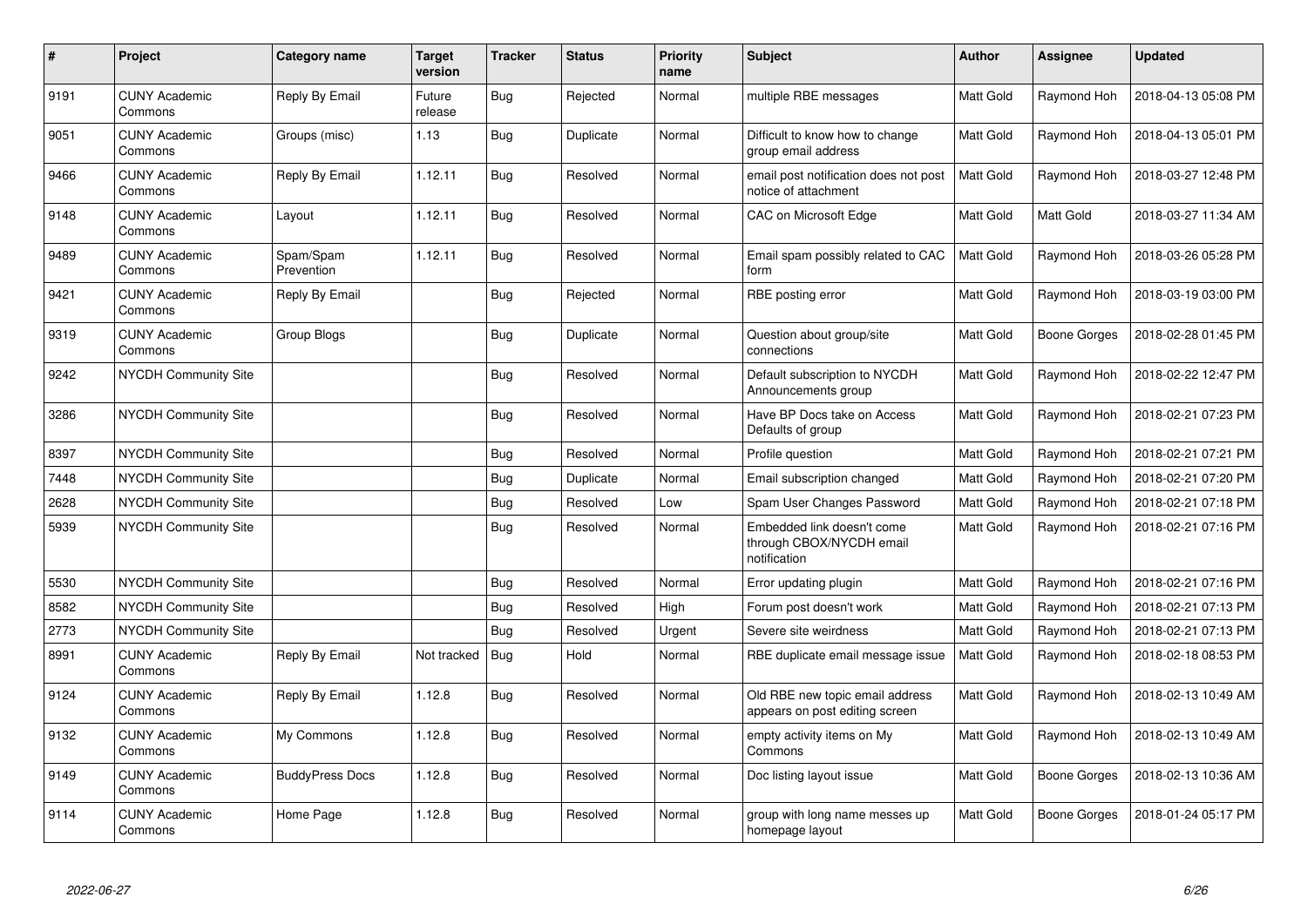| #    | Project                         | Category name              | <b>Target</b><br>version | <b>Tracker</b> | <b>Status</b> | <b>Priority</b><br>name | <b>Subject</b>                                                  | Author    | Assignee            | <b>Updated</b>      |
|------|---------------------------------|----------------------------|--------------------------|----------------|---------------|-------------------------|-----------------------------------------------------------------|-----------|---------------------|---------------------|
| 9112 | <b>CUNY Academic</b><br>Commons |                            | Not tracked              | Bug            | Resolved      | High                    | <b>GCDI</b> site down                                           | Matt Gold | <b>Boone Gorges</b> | 2018-01-23 10:18 PM |
| 9107 | <b>CUNY Academic</b><br>Commons | Non-CUNY sign up<br>codes  | 1.12.7                   | Bug            | Resolved      | Normal                  | Can't add group to non-CUNY<br>sign-up code                     | Matt Gold | <b>Boone Gorges</b> | 2018-01-23 04:15 PM |
| 9085 | <b>CUNY Academic</b><br>Commons | <b>Email Notifications</b> | 1.12.7                   | <b>Bug</b>     | Resolved      | Normal                  | Email notification for group doc<br>creation                    | Matt Gold | Raymond Hoh         | 2018-01-23 11:11 AM |
| 9105 | <b>CUNY Academic</b><br>Commons | <b>BuddyPress Docs</b>     | 1.12.7                   | Bug            | Resolved      | Urgent                  | BP doc titles/dates messed up                                   | Matt Gold | <b>Boone Gorges</b> | 2018-01-23 11:00 AM |
| 9095 | <b>CUNY Academic</b><br>Commons | <b>Email Notifications</b> |                          | <b>Bug</b>     | Rejected      | Normal                  | Email notifications of events may not<br>be going out           | Matt Gold | Raymond Hoh         | 2018-01-19 04:58 PM |
| 8943 | <b>CUNY Academic</b><br>Commons | Reply By Email             | 1.12.6                   | Bug            | Resolved      | Normal                  | RBE email attachment not posted<br>from new topic email address | Matt Gold | Raymond Hoh         | 2017-12-28 03:49 PM |
| 8992 | NYCDH Community Site            |                            |                          | Bug            | Assigned      | Normal                  | Multiple RBE error reports                                      | Matt Gold | Raymond Hoh         | 2017-12-11 05:43 PM |
| 8793 | <b>CUNY Academic</b><br>Commons | Help/Codex                 | 1.12.3                   | <b>Bug</b>     | Resolved      | Normal                  | Bold email address on help page                                 | Matt Gold | Paige Dupont        | 2017-11-28 11:21 AM |
| 3555 | CUNY Academic<br>Commons        | Publicity                  | Not tracked              | Bug            | Resolved      | High                    | Mailchimp email display issue                                   | Matt Gold | <b>Matt Gold</b>    | 2017-11-15 05:47 PM |
| 3785 | <b>CUNY Academic</b><br>Commons | Registration               | Not tracked              | Bug            | Resolved      | Normal                  | New CUNY email addresses                                        | Matt Gold | Marilyn Weber       | 2017-11-15 05:47 PM |
| 8386 | <b>CUNY Academic</b><br>Commons | Reply By Email             | 1.12                     | Bug            | Resolved      | Normal                  | Post by email did not include<br>attachment                     | Matt Gold | Raymond Hoh         | 2017-10-30 10:03 AM |
| 8659 | <b>CUNY Academic</b><br>Commons | Help/Codex                 | 1.11.16                  | Bug            | Resolved      | Normal                  | Help email us link not working                                  | Matt Gold | Raymond Hoh         | 2017-10-11 03:51 PM |
| 8239 | <b>CUNY Academic</b><br>Commons |                            |                          | Bug            | Duplicate     | Normal                  | Help page should have an email<br>address on it                 | Matt Gold | Paige Dupont        | 2017-10-11 11:28 AM |
| 8692 | <b>CUNY Academic</b><br>Commons | <b>Email Notifications</b> | 1.11.15                  | Bug            | Resolved      | Normal                  | HTML not rendering in email<br>notifications                    | Matt Gold | Raymond Hoh         | 2017-10-11 11:08 AM |
| 8702 | <b>CUNY Academic</b><br>Commons | Homepage Slides            | 1.11.13                  | <b>Bug</b>     | Resolved      | Normal                  | Homepage slider doesn't offer option<br>to move through slides  | Matt Gold | <b>Boone Gorges</b> | 2017-09-14 11:37 PM |
| 8660 | CUNY Academic<br>Commons        | <b>WordPress Themes</b>    | 1.11.12                  | <b>Bug</b>     | Resolved      | Normal                  | Search within theme directory issue                             | Matt Gold | <b>Boone Gorges</b> | 2017-09-05 11:48 AM |
| 8025 | <b>CUNY Academic</b><br>Commons | Group Forums               | 1.11.11                  | Bug            | Resolved      | Normal                  | HTML markup in group forum<br>notification                      | Matt Gold | Daniel Jones        | 2017-08-25 11:38 AM |
| 8510 | <b>CUNY Academic</b><br>Commons | <b>Public Portfolio</b>    | 1.11.10                  | <b>Bug</b>     | Resolved      | Normal                  | Social media icons crowded on<br>mobile view of Portfolio       | Matt Gold | Boone Gorges        | 2017-08-22 05:31 PM |
| 8183 | <b>CUNY Academic</b><br>Commons | Group Blogs                | 1.11.2                   | Bug            | Resolved      | Normal                  | Edit of Post creates notification<br>emails                     | Matt Gold | <b>Boone Gorges</b> | 2017-08-15 05:14 PM |
| 8463 | <b>CUNY Academic</b><br>Commons | <b>Public Portfolio</b>    | 1.11.9                   | Bug            | Resolved      | Normal                  | Continued issues with portfolio view<br>on mobile device        | Matt Gold | Daniel Jones        | 2017-08-13 07:44 PM |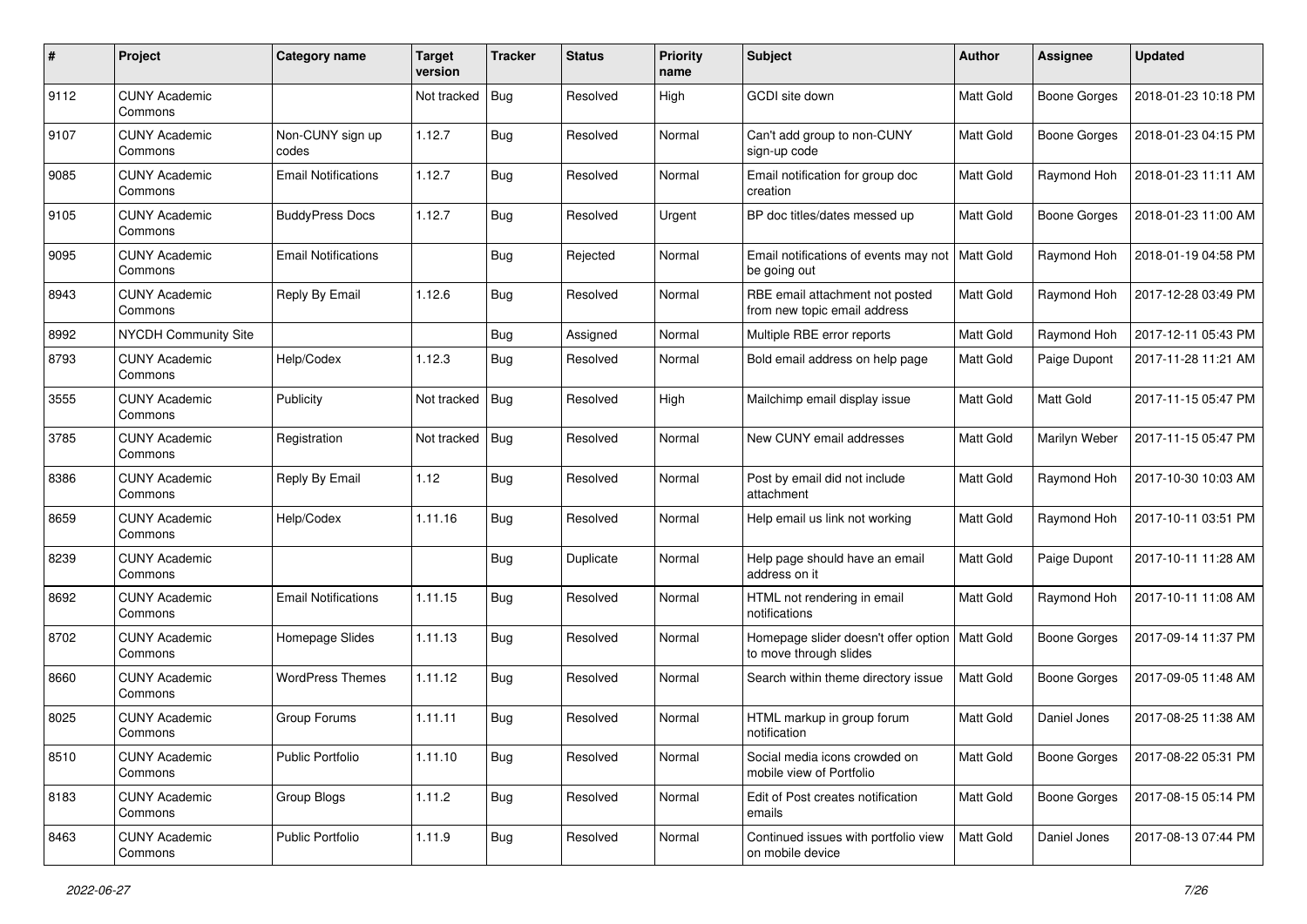| #    | Project                         | <b>Category name</b>       | <b>Target</b><br>version | <b>Tracker</b> | <b>Status</b> | <b>Priority</b><br>name | <b>Subject</b>                                                                  | Author           | <b>Assignee</b>     | <b>Updated</b>      |
|------|---------------------------------|----------------------------|--------------------------|----------------|---------------|-------------------------|---------------------------------------------------------------------------------|------------------|---------------------|---------------------|
| 5961 | <b>CUNY Academic</b><br>Commons | <b>WordPress Plugins</b>   | 1.9.26                   | Bug            | Resolved      | Normal                  | Multisite Clone duplicator plugin                                               | Matt Gold        | <b>Boone Gorges</b> | 2017-07-18 02:56 PM |
| 8161 | <b>CUNY Academic</b><br>Commons |                            |                          | Bug            | Rejected      | Normal                  | Contact form info sent to Commons<br>email                                      | Matt Gold        | <b>Boone Gorges</b> | 2017-05-21 10:52 PM |
| 8121 | <b>CUNY Academic</b><br>Commons | Group Forums               |                          | Bug            | Rejected      | Normal                  | Forum reply oddities -- RBE/Hidden<br>replies                                   | Matt Gold        | Raymond Hoh         | 2017-05-10 01:39 PM |
| 8051 | NYCDH Community Site            |                            |                          | Bug            | Resolved      | Normal                  | User reports registration problem                                               | Matt Gold        | Raymond Hoh         | 2017-04-27 04:29 PM |
| 8050 | NYCDH Community Site            |                            |                          | <b>Bug</b>     | Rejected      | Normal                  | problem resetting pw                                                            | Matt Gold        | Raymond Hoh         | 2017-04-27 03:54 PM |
| 8023 | <b>CUNY Academic</b><br>Commons | Reply By Email             | 1.10.18                  | <b>Bug</b>     | Resolved      | High                    | Reply to CAC Message gets posted<br>to forum                                    | Matt Gold        | Raymond Hoh         | 2017-04-25 02:35 PM |
| 7908 | <b>CUNY Academic</b><br>Commons | WordPress (misc)           | Not tracked              | Bug            | Resolved      | Low                     | Top nav inconsistent height issue                                               | Matt Gold        | Boone Gorges        | 2017-04-04 09:45 PM |
| 7907 | <b>CUNY Academic</b><br>Commons | WordPress (misc)           |                          | Bug            | Resolved      | High                    | Site header image shows up for<br>logged in user but not for logged out<br>user | Matt Gold        | <b>Boone Gorges</b> | 2017-04-04 03:16 PM |
| 7906 | <b>CUNY Academic</b><br>Commons | Reply By Email             |                          | Bug            | Rejected      | Normal                  | RBE Did not post                                                                | Matt Gold        | Raymond Hoh         | 2017-04-04 01:10 PM |
| 7755 | <b>CUNY Academic</b><br>Commons | Help/Codex                 | Not tracked              | Bug            | Resolved      | Normal                  | help page not loading                                                           | Matt Gold        | scott voth          | 2017-03-25 11:10 AM |
| 7723 | <b>CUNY Academic</b><br>Commons | <b>Public Portfolio</b>    |                          | Bug            | Rejected      | Normal                  | Profile brackets                                                                | Matt Gold        | <b>Boone Gorges</b> | 2017-02-27 04:00 PM |
| 7715 | <b>CUNY Academic</b><br>Commons | Reply By Email             |                          | <b>Bug</b>     | Resolved      | Normal                  | 4 notifications of a single post by<br>email                                    | Matt Gold        | Raymond Hoh         | 2017-02-23 04:09 PM |
| 7689 | <b>CUNY Academic</b><br>Commons |                            |                          | Bug            | Duplicate     | Immediate               | <b>Commons in Blank State</b>                                                   | Matt Gold        | <b>Boone Gorges</b> | 2017-02-15 10:19 PM |
| 6995 | <b>CUNY Academic</b><br>Commons | Home Page                  | Not tracked              | Bug            | Assigned      | Normal                  | member filter on homepage not<br>working                                        | Matt Gold        | Raymond Hoh         | 2016-12-11 09:46 PM |
| 6686 | <b>CUNY Academic</b><br>Commons | Group Invitations          | 1.10.3                   | <b>Bug</b>     | Resolved      | Normal                  | Problems with auto-complete on<br>Send Invites tab                              | Matt Gold        | <b>Boone Gorges</b> | 2016-12-01 03:14 PM |
| 6674 | CUNY Academic<br>Commons        | Reply By Email             | 1.10.3                   | <b>Bug</b>     | Resolved      | Normal                  | Member RBE responses to<br>document uploads                                     | Matt Gold        | Raymond Hoh         | 2016-11-29 09:44 PM |
| 6869 | <b>CUNY Academic</b><br>Commons | <b>Email Notifications</b> |                          | Bug            | Resolved      | Urgent                  | Report: Email notifications not going<br>out                                    | <b>Matt Gold</b> | Raymond Hoh         | 2016-11-29 09:44 PM |
| 6872 | <b>CUNY Academic</b><br>Commons | Group Files                | Not tracked   Bug        |                | Resolved      | Normal                  | Seeing a red PHP warning                                                        | Matt Gold        | <b>Boone Gorges</b> | 2016-11-29 02:39 PM |
| 6695 | <b>CUNY Academic</b><br>Commons | <b>Group Announcments</b>  | 1.10.3                   | Bug            | Duplicate     | Normal                  | Member reply to announcement<br>goes to Commons address                         | Matt Gold        | Raymond Hoh         | 2016-11-22 01:46 AM |
| 6629 | <b>CUNY Academic</b><br>Commons | <b>Email Notifications</b> | 1.10.2                   | Bug            | Resolved      | Normal                  | email footer demphasizes RBE                                                    | Matt Gold        | Raymond Hoh         | 2016-11-20 09:23 AM |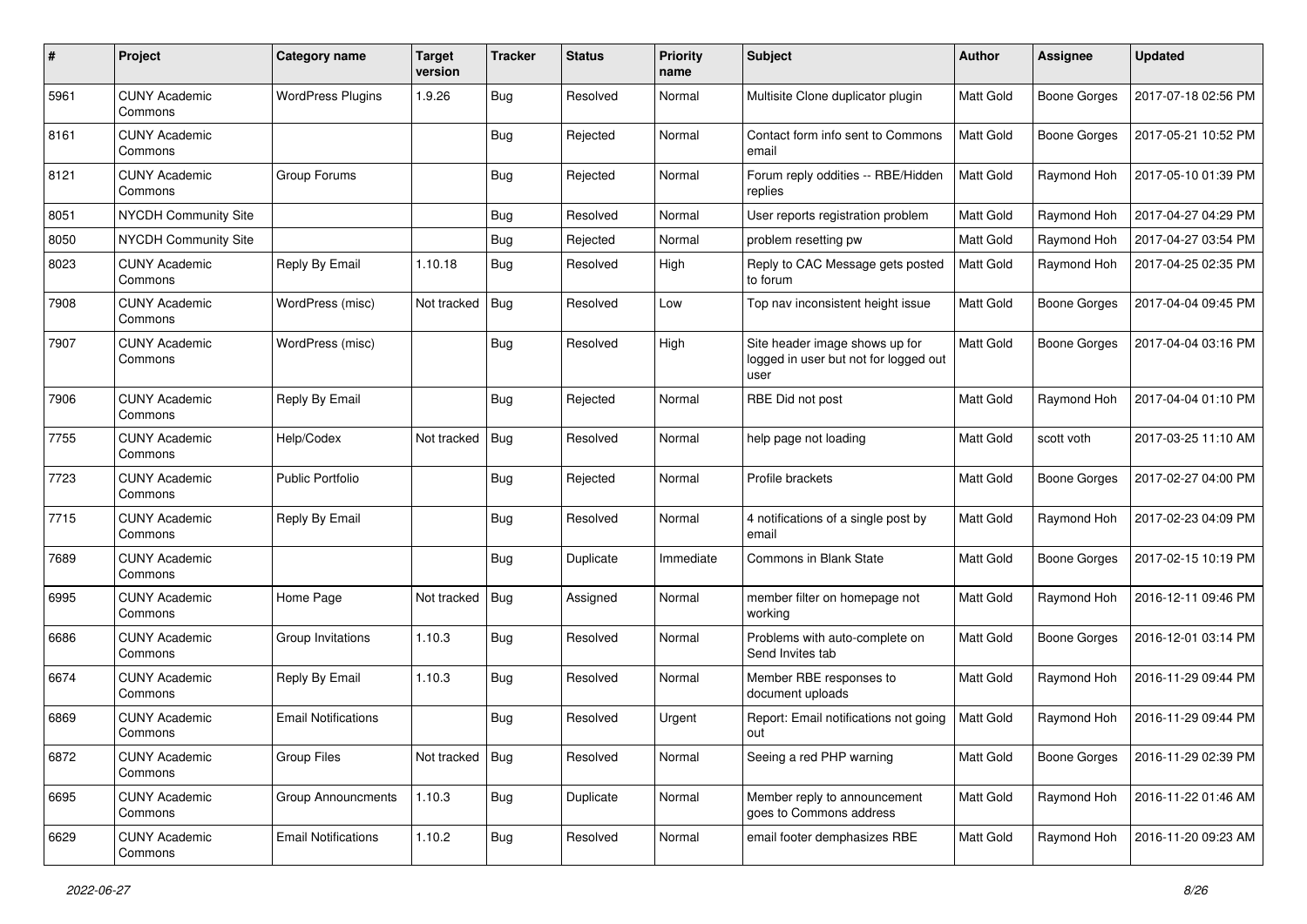| $\#$ | <b>Project</b>                  | Category name              | <b>Target</b><br>version | <b>Tracker</b> | <b>Status</b> | <b>Priority</b><br>name | Subject                                                                                                  | <b>Author</b>    | Assignee     | <b>Updated</b>      |
|------|---------------------------------|----------------------------|--------------------------|----------------|---------------|-------------------------|----------------------------------------------------------------------------------------------------------|------------------|--------------|---------------------|
| 6671 | <b>CUNY Academic</b><br>Commons | Reply By Email             | Not tracked              | Bug            | Assigned      | Normal                  | 'Post too often" RBE error message                                                                       | <b>Matt Gold</b> | Raymond Hoh  | 2016-11-11 09:55 AM |
| 6623 | <b>CUNY Academic</b><br>Commons | <b>Email Notifications</b> | 1.10.1                   | <b>Bug</b>     | Resolved      | Normal                  | Add blank line in cross-posted email<br>notifications                                                    | <b>Matt Gold</b> | Daniel Jones | 2016-11-08 01:07 PM |
| 6075 | <b>CUNY Academic</b><br>Commons | WordPress (misc)           | 1.9.32                   | Bug            | Resolved      | Normal                  | Suppress useless warnings on<br>sub-blog dashboards                                                      | Matt Gold        | Daniel Jones | 2016-11-01 10:06 PM |
| 5717 | <b>CUNY Academic</b><br>Commons | Events                     | 1.10                     | Bug            | Resolved      | Normal                  | Events not showing up on sitewide<br>events calendar                                                     | Matt Gold        | Raymond Hoh  | 2016-10-27 11:49 AM |
| 6413 | <b>CUNY Academic</b><br>Commons | WordPress - Media          |                          | <b>Bug</b>     | Duplicate     | Normal                  | Images not showing up                                                                                    | Matt Gold        | Boone Gorges | 2016-10-24 10:16 AM |
| 5221 | <b>CUNY Academic</b><br>Commons | Reply By Email             | 1.10                     | Bug            | Resolved      | Normal                  | Alter Error messages for RBE                                                                             | Matt Gold        | Raymond Hoh  | 2016-10-24 02:11 AM |
| 6350 | <b>CUNY Academic</b><br>Commons | <b>Blogs (BuddyPress)</b>  | 1.9.31                   | Bug            | Resolved      | Normal                  | Editing blog posts results in activity<br>items                                                          | <b>Matt Gold</b> | Boone Gorges | 2016-10-18 09:24 PM |
| 6126 | <b>CUNY Academic</b><br>Commons | Wiki                       | Not tracked              | Bug            | Resolved      | Normal                  | <b>CUNY DHI Guide</b>                                                                                    | Matt Gold        | Boone Gorges | 2016-10-09 02:59 PM |
| 6082 | <b>CUNY Academic</b><br>Commons | <b>WordPress Themes</b>    | 1.9.29                   | Bug            | Resolved      | Immediate               | Sites down                                                                                               | <b>Matt Gold</b> | Boone Gorges | 2016-09-23 03:32 PM |
| 5890 | <b>CUNY Academic</b><br>Commons | Commons Profile            | 1.9.24                   | <b>Bug</b>     | Resolved      | Normal                  | Commons user profile erroneously<br>indicates a group for a member                                       | Matt Gold        | Boone Gorges | 2016-08-11 11:53 PM |
| 5881 | <b>CUNY Academic</b><br>Commons | Groups (misc)              | 1.9.24                   | <b>Bug</b>     | Resolved      | Normal                  | shown "Request membership"<br>button when admin/creator of group                                         | <b>Matt Gold</b> | Boone Gorges | 2016-08-11 10:56 PM |
| 5880 | <b>CUNY Academic</b><br>Commons | Groups (misc)              | 1.10                     | Bug            | Resolved      | Normal                  | Option to send invites to group<br>shown in group creation process<br>even when no invitees are selected | Matt Gold        | Paige Dupont | 2016-08-11 11:55 AM |
| 5878 | <b>CUNY Academic</b><br>Commons | Group Blogs                | 1.10                     | Bug            | Resolved      | Normal                  | Group Blog creation improvements                                                                         | <b>Matt Gold</b> | Boone Gorges | 2016-08-10 09:36 PM |
| 5840 | <b>NYCDH Community Site</b>     |                            |                          | Bug            | Resolved      | Normal                  | request membership in private group<br>issue                                                             | <b>Matt Gold</b> | Raymond Hoh  | 2016-07-26 06:58 AM |
| 5742 | <b>NYCDH Community Site</b>     |                            |                          | <b>Bug</b>     | Resolved      | Normal                  | images in slideshow not working                                                                          | Matt Gold        | Raymond Hoh  | 2016-07-20 07:24 PM |
| 5738 | <b>CUNY Academic</b><br>Commons | Group Forums               |                          | Bug            | Rejected      | Normal                  | Forum post list formatting didn't<br>come through                                                        | Matt Gold        | Boone Gorges | 2016-07-02 01:09 PM |
| 5516 | <b>CUNY Academic</b><br>Commons | Social Paper               | 1.9.19                   | <b>Bug</b>     | Rejected      | Normal                  | Adding a link to Social Paper jumps<br>position to top of page                                           | <b>Matt Gold</b> | Boone Gorges | 2016-06-21 09:54 PM |
| 5691 | <b>CUNY Academic</b><br>Commons | Blogs (BuddyPress)         | Future<br>release        | Bug            | Assigned      | High                    | Differing numbers on Sites display                                                                       | Matt Gold        | Raymond Hoh  | 2016-06-13 01:37 PM |
| 335  | <b>CUNY Academic</b><br>Commons | Wiki                       |                          | Bug            | Rejected      | Normal                  | Link attribute on images is stripped<br>when MW pages are edited                                         | Matt Gold        | Boone Gorges | 2016-05-31 12:17 PM |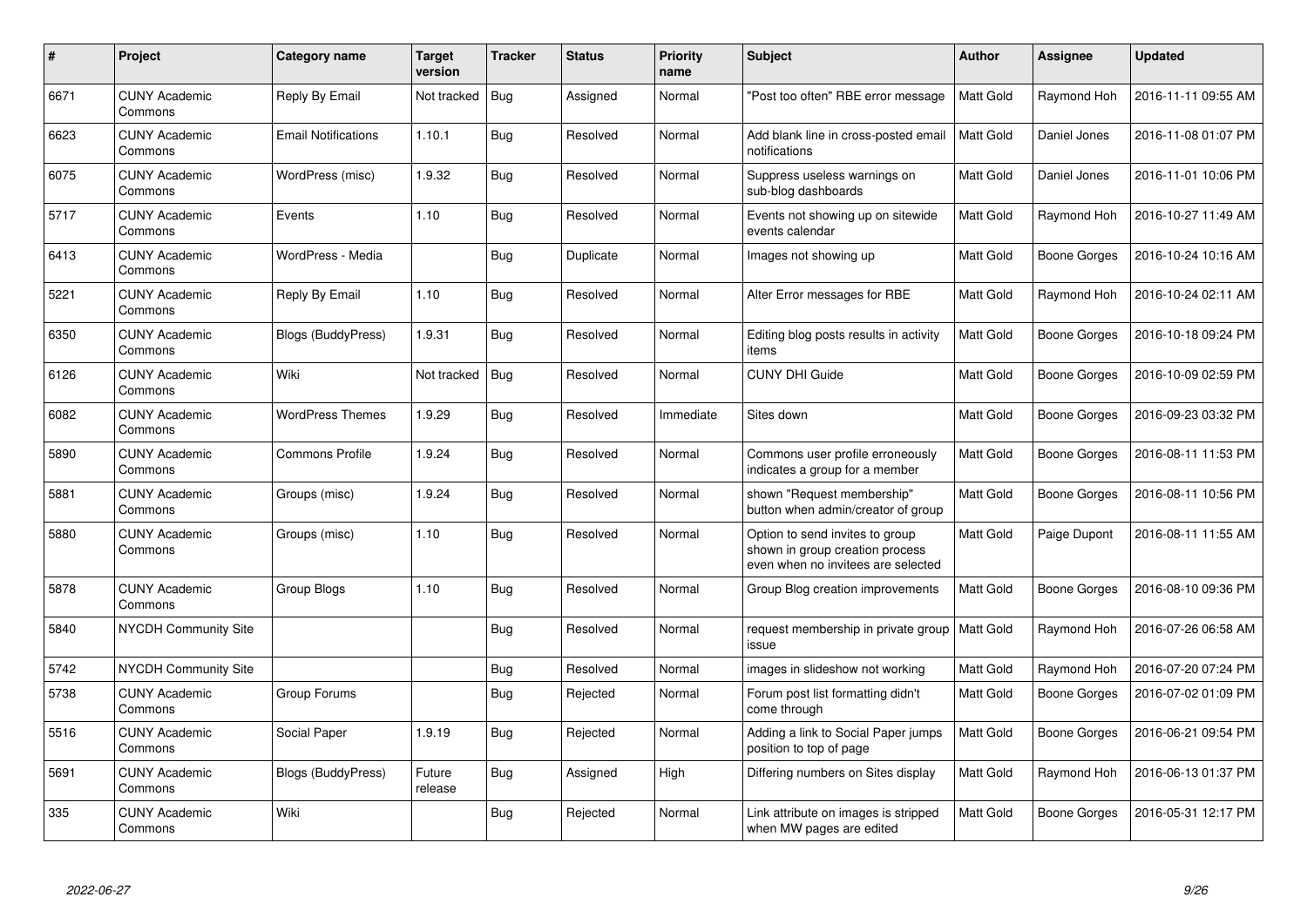| $\#$ | Project                         | Category name              | <b>Target</b><br>version | <b>Tracker</b> | <b>Status</b> | <b>Priority</b><br>name | Subject                                                                                      | <b>Author</b>    | Assignee            | <b>Updated</b>      |
|------|---------------------------------|----------------------------|--------------------------|----------------|---------------|-------------------------|----------------------------------------------------------------------------------------------|------------------|---------------------|---------------------|
| 5513 | <b>CUNY Academic</b><br>Commons | Reply By Email             | 1.9.17                   | Bug            | Resolved      | Low                     | Header issues on a RBE post                                                                  | Matt Gold        | Raymond Hoh         | 2016-05-31 11:44 AM |
| 5556 | <b>CUNY Academic</b><br>Commons | WordPress (misc)           | 1.9.16                   | Bug            | Resolved      | Normal                  | Blog comment leads to unauthorized<br>post warning                                           | Matt Gold        | Boone Gorges        | 2016-05-21 11:12 PM |
| 5486 | <b>CUNY Academic</b><br>Commons | <b>BuddyPress Docs</b>     | 1.9.15                   | <b>Bug</b>     | Resolved      | Low                     | Doc history not showing up                                                                   | <b>Matt Gold</b> | <b>Boone Gorges</b> | 2016-04-24 11:50 AM |
| 5440 | <b>CUNY Academic</b><br>Commons |                            |                          | <b>Bug</b>     | Rejected      | Normal                  | New account notification email<br>question                                                   | Matt Gold        | Raymond Hoh         | 2016-04-21 12:12 AM |
| 5447 | <b>NYCDH Community Site</b>     |                            |                          | <b>Bug</b>     | Resolved      | Normal                  | Forum post notification doesn't note<br>presence of an attachment                            | <b>Matt Gold</b> | Raymond Hoh         | 2016-04-15 12:19 PM |
| 5445 | <b>NYCDH Community Site</b>     |                            |                          | <b>Bug</b>     | Resolved      | Normal                  | Private group question                                                                       | Matt Gold        | Raymond Hoh         | 2016-04-13 01:58 PM |
| 5442 | <b>CUNY Academic</b><br>Commons | cuny.is                    | 1.9.14                   | <b>Bug</b>     | Resolved      | Normal                  | Shortlink creation problem                                                                   | Matt Gold        | Boone Gorges        | 2016-04-12 11:03 PM |
| 5415 | <b>CUNY Academic</b><br>Commons | Reply By Email             | 1.9.13                   | Bug            | Resolved      | Normal                  | Received a "Your RBE Message<br>could not be posted" error even<br>though the message posted | Matt Gold        | Raymond Hoh         | 2016-04-07 03:41 PM |
| 4405 | <b>CUNY Academic</b><br>Commons | <b>Public Portfolio</b>    | 1.9.12                   | Bug            | Resolved      | Normal                  | New portfolio text not saving                                                                | Matt Gold        | Boone Gorges        | 2016-04-04 02:12 PM |
| 3497 | <b>CUNY Academic</b><br>Commons | Publicity                  | Not tracked              | Bug            | Resolved      | Normal                  | News blog post & hero slide on free<br>software contributions                                | <b>Matt Gold</b> | scott voth          | 2016-03-09 06:48 PM |
| 5220 | <b>CUNY Academic</b><br>Commons | Reply By Email             | 1.9.9                    | Bug            | Resolved      | Normal                  | Post by Email error                                                                          | Matt Gold        | Raymond Hoh         | 2016-03-01 12:30 PM |
| 5274 | <b>CUNY Academic</b><br>Commons |                            |                          | Bug            | Resolved      | Normal                  | RBE - received erroneous<br>notification of reply not being posted                           | <b>Matt Gold</b> |                     | 2016-02-29 03:46 PM |
| 5127 | <b>CUNY Academic</b><br>Commons | <b>Email Notifications</b> | 1.9.7                    | Bug            | Resolved      | Normal                  | Forum posts to multiple groups -- no<br>notice in attachment                                 | Matt Gold        | Daniel Jones        | 2016-02-07 10:08 PM |
| 4180 | <b>CUNY Academic</b><br>Commons | WordPress (misc)           | Not tracked              | <b>Bug</b>     | Resolved      | High                    | Cache issues: site deletion process                                                          | Matt Gold        | Boone Gorges        | 2016-02-07 10:05 PM |
| 5179 | <b>CUNY Academic</b><br>Commons | Homepage Slides            | 1.9.6                    | Bug            | Resolved      | High                    | homepage slider image broken                                                                 | Matt Gold        | Raymond Hoh         | 2016-02-01 11:26 PM |
| 4979 | <b>CUNY Academic</b><br>Commons | Group Forums               | Not tracked              | <b>Bug</b>     | Resolved      | Normal                  | File size limit exceeded?                                                                    | Matt Gold        | <b>Matt Gold</b>    | 2016-01-26 05:16 PM |
| 3547 | <b>CUNY Academic</b><br>Commons | <b>Email Notifications</b> | Not tracked              | Bug            | Resolved      | Urgent                  | Email notifications not working                                                              | Matt Gold        | Matt Gold           | 2016-01-26 05:11 PM |
| 2059 | <b>CUNY Academic</b><br>Commons | Domain Mapping             | 1.9.6                    | Bug            | Resolved      | Low                     | Domain Mapping Issue                                                                         | Matt Gold        | Boone Gorges        | 2016-01-25 11:54 PM |
| 5128 | <b>CUNY Academic</b><br>Commons | Group Forums               | 1.9.5                    | Bug            | Resolved      | Normal                  | Botched forum display of posting to<br>multiple groups info                                  | Matt Gold        | Daniel Jones        | 2016-01-19 03:13 PM |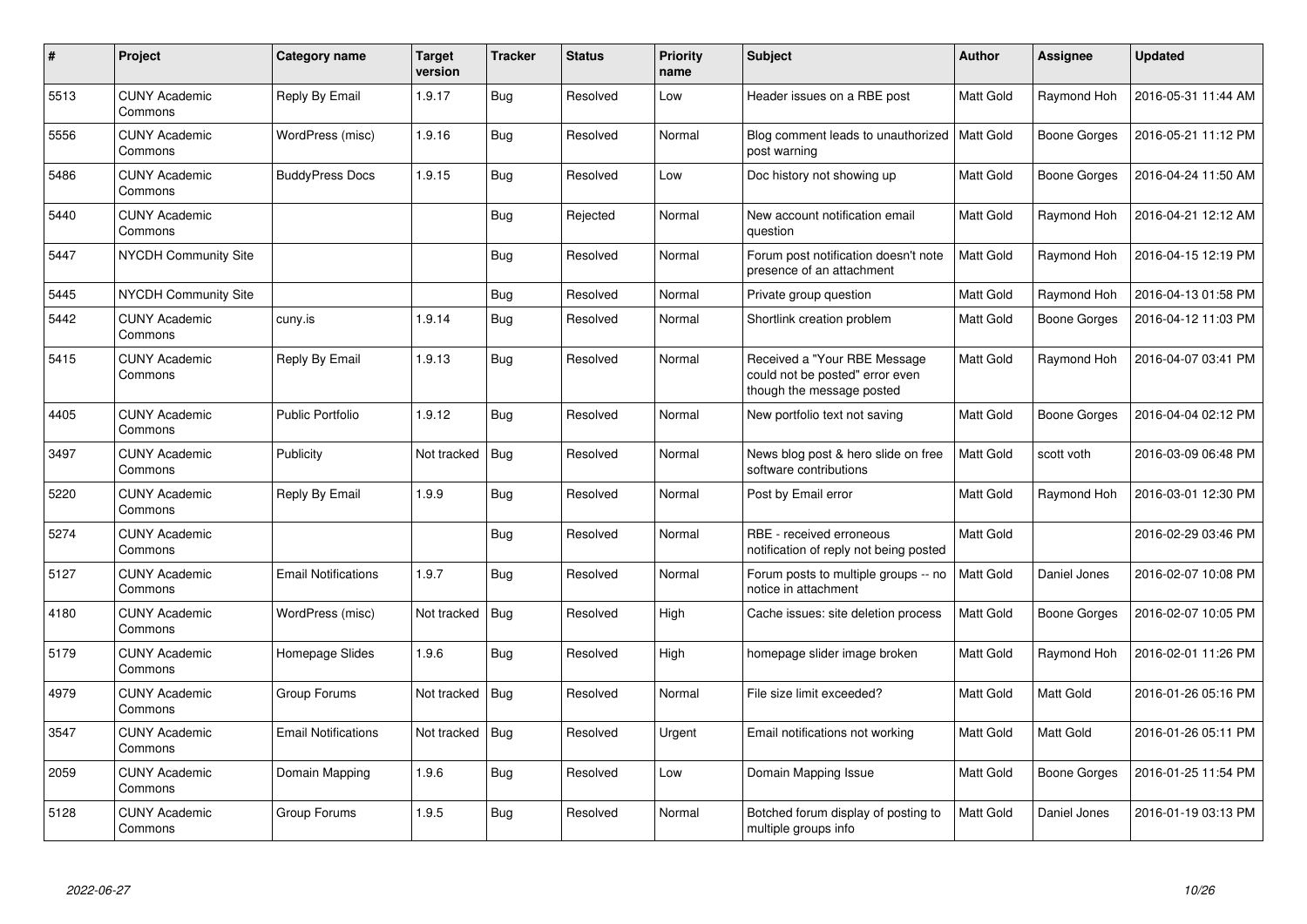| #    | Project                         | Category name              | <b>Target</b><br>version | <b>Tracker</b> | <b>Status</b> | <b>Priority</b><br>name | <b>Subject</b>                                                                                | <b>Author</b>    | Assignee            | <b>Updated</b>      |
|------|---------------------------------|----------------------------|--------------------------|----------------|---------------|-------------------------|-----------------------------------------------------------------------------------------------|------------------|---------------------|---------------------|
| 5055 | NYCDH Community Site            |                            |                          | Bug            | Resolved      | Normal                  | Up file size limit on forum<br>attachments                                                    | Matt Gold        |                     | 2015-12-21 01:30 PM |
| 5014 | <b>CUNY Academic</b><br>Commons | Social Paper               | 1.9.1                    | Bug            | Resolved      | Normal                  | Slow loading of new SP papers                                                                 | Matt Gold        | Boone Gorges        | 2015-12-14 10:08 AM |
| 5022 | <b>CUNY Academic</b><br>Commons | Wiki                       | 1.9.1                    | Bug            | Resolved      | High                    | Main nav bar different on wiki page                                                           | Matt Gold        | Boone Gorges        | 2015-12-11 09:31 PM |
| 5017 | <b>CUNY Academic</b><br>Commons | Social Paper               | 1.9.1                    | Bug            | Resolved      | Normal                  | Paper Hub styling issue                                                                       | Matt Gold        | Boone Gorges        | 2015-12-11 03:36 PM |
| 4080 | <b>CUNY Academic</b><br>Commons | Events                     | 1.9                      | Bug            | Resolved      | Normal                  | Events Calendar: Allow sites to<br>embed calendars from groups<br>(perhaps via BP group blog) | Matt Gold        | Raymond Hoh         | 2015-12-03 06:24 PM |
| 4636 | <b>CUNY Academic</b><br>Commons | Group Forums               | 1.8.18                   | Bug            | Resolved      | Normal                  | Silent edit option for editing forum<br>posts                                                 | Matt Gold        | Raymond Hoh         | 2015-11-29 04:20 PM |
| 4602 | <b>CUNY Academic</b><br>Commons | Group Forums               | Future<br>release        | Bug            | Duplicate     | Normal                  | "Home" button in forum search leads<br>to CAC homepage rather than group<br>homepage          | <b>Matt Gold</b> | Raymond Hoh         | 2015-11-09 06:43 PM |
| 4402 | <b>CUNY Academic</b><br>Commons | <b>Public Portfolio</b>    | 1.9                      | <b>Bug</b>     | Resolved      | Normal                  | Github link needs full URL rather<br>than ID                                                  | Matt Gold        | Daniel Jones        | 2015-11-09 02:21 PM |
| 4081 | <b>CUNY Academic</b><br>Commons | Events                     | 1.9                      | Bug            | Duplicate     | Normal                  | Events Calendar: Allow restriction of<br>event creation ability to admins on<br>groups        | <b>Matt Gold</b> | Samantha<br>Raddatz | 2015-11-09 12:37 PM |
| 4816 | <b>CUNY Academic</b><br>Commons | Group Invitations          | 1.8.15                   | Bug            | Resolved      | High                    | Group invite email notifications not<br>received                                              | <b>Matt Gold</b> | Boone Gorges        | 2015-10-26 11:56 AM |
| 4798 | <b>CUNY Academic</b><br>Commons | DiRT Integration           | Not tracked              | Bug            | Resolved      | Normal                  | DiRT plugin seems to have<br>disappeared                                                      | Matt Gold        | Boone Gorges        | 2015-10-20 10:05 PM |
| 4765 | <b>CUNY Academic</b><br>Commons | Group Forums               | 1.8.13                   | Bug            | Resolved      | Normal                  | Forum preview not showing HTML<br>tags                                                        | Matt Gold        | Boone Gorges        | 2015-10-11 10:30 PM |
| 4760 | <b>CUNY Academic</b><br>Commons | <b>Email Notifications</b> | Not tracked              | <b>Bug</b>     | Rejected      | Normal                  | email notification contains broken<br>image                                                   | Matt Gold        | Boone Gorges        | 2015-10-11 10:24 PM |
| 4722 | <b>CUNY Academic</b><br>Commons | <b>BuddyPress Docs</b>     | Not tracked              | Bug            | Rejected      | Normal                  | Doc listing overflow issue                                                                    | Matt Gold        | Boone Gorges        | 2015-10-11 10:09 PM |
| 4763 | <b>NYCDH Community Site</b>     |                            |                          | <b>Bug</b>     | Resolved      | Normal                  | Embedded HTML link doesn't<br>appear in email notification                                    | <b>Matt Gold</b> | Raymond Hoh         | 2015-10-10 10:11 AM |
| 4736 | NYCDH Community Site            |                            |                          | <b>Bug</b>     | Resolved      | Normal                  | NYCDH email notifications don't list<br>attachments                                           | Matt Gold        | Raymond Hoh         | 2015-10-08 09:35 PM |
| 4661 | <b>CUNY Academic</b><br>Commons | User Experience            | Future<br>release        | Bug            | Assigned      | Normal                  | <b>Simplify Events text</b>                                                                   | Matt Gold        | Samantha<br>Raddatz | 2015-10-02 09:06 PM |
| 3788 | <b>CUNY Academic</b><br>Commons | cuny.is                    | 1.8.11                   | <b>Bug</b>     | Resolved      | Normal                  | CUNY.is default links?                                                                        | Matt Gold        | Boone Gorges        | 2015-09-25 12:53 AM |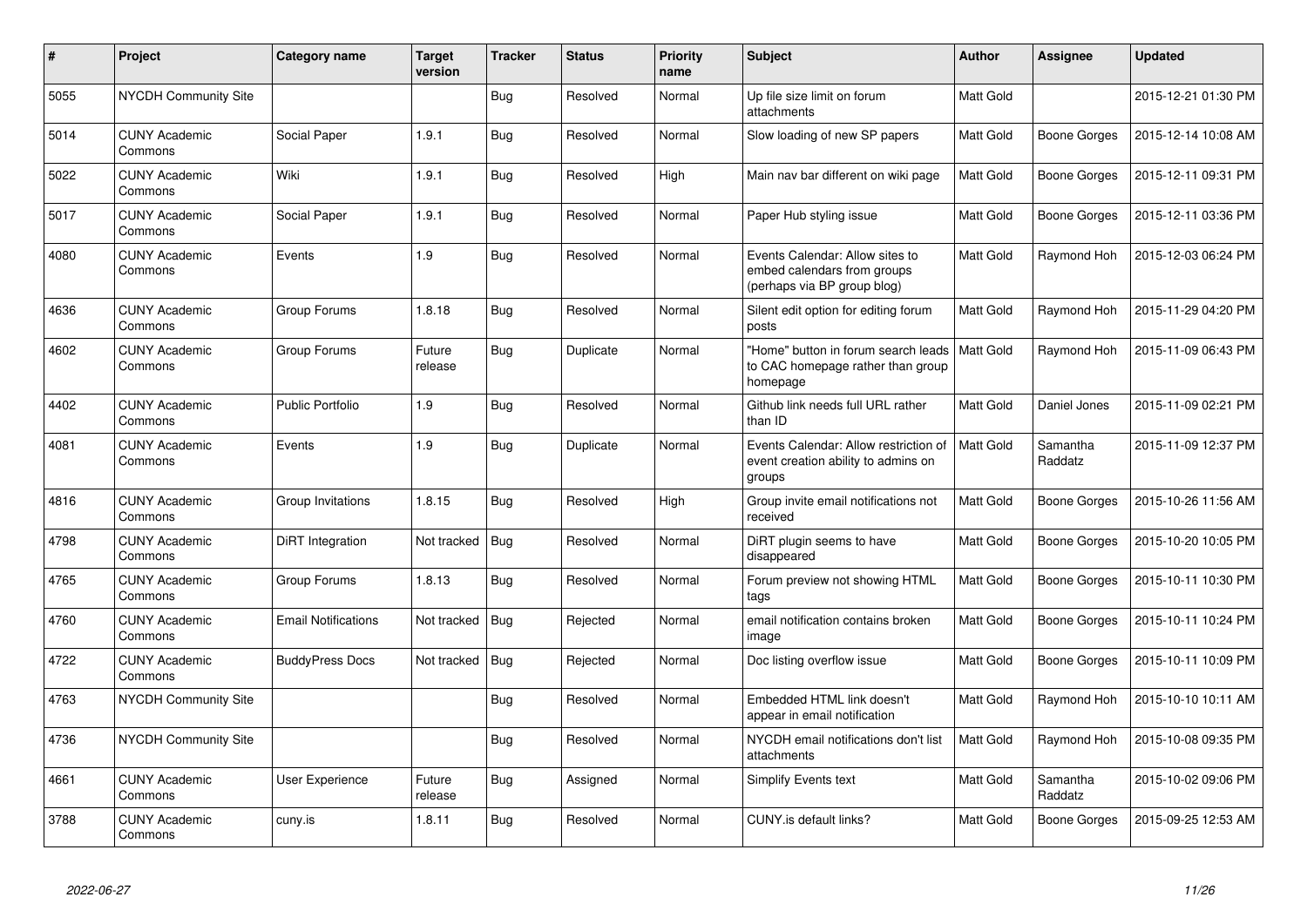| $\#$ | <b>Project</b>                  | Category name           | <b>Target</b><br>version | <b>Tracker</b> | <b>Status</b> | <b>Priority</b><br>name | Subject                                                                  | <b>Author</b>    | Assignee            | <b>Updated</b>      |
|------|---------------------------------|-------------------------|--------------------------|----------------|---------------|-------------------------|--------------------------------------------------------------------------|------------------|---------------------|---------------------|
| 4662 | <b>CUNY Academic</b><br>Commons | Events                  |                          | Bug            | Resolved      | Normal                  | Events ICS download not working                                          | Matt Gold        | Raymond Hoh         | 2015-09-23 05:37 PM |
| 4660 | <b>CUNY Academic</b><br>Commons | Events                  | Not tracked              | Bug            | Resolved      | High                    | Creating new event leads to<br>whitescreen                               | Matt Gold        | Boone Gorges        | 2015-09-22 05:56 PM |
| 4641 | <b>CUNY Academic</b><br>Commons |                         | Not tracked              | Bug            | Resolved      | Normal                  | Reply by email going to the wrong<br>address                             | Matt Gold        | Boone Gorges        | 2015-09-21 04:05 PM |
| 4639 | <b>CUNY Academic</b><br>Commons | Home Page               | Not tracked              | Bug            | Resolved      | Urgent                  | Front page slider stopped working                                        | Matt Gold        | Boone Gorges        | 2015-09-21 03:44 PM |
| 4640 | <b>CUNY Academic</b><br>Commons |                         |                          | <b>Bug</b>     | Resolved      | Normal                  | Group forum problem                                                      | Matt Gold        | <b>Boone Gorges</b> | 2015-09-21 03:44 PM |
| 4564 | <b>CUNY Academic</b><br>Commons | Server                  |                          | Bug            | Rejected      | Low                     | Registration page blocked on private<br>browser windows                  | <b>Matt Gold</b> | Boone Gorges        | 2015-09-06 05:02 PM |
| 4472 | <b>CUNY Academic</b><br>Commons | <b>Public Portfolio</b> | 1.8.9                    | Bug            | Resolved      | Normal                  | Search links showing up on profiles                                      | Matt Gold        | Boone Gorges        | 2015-08-24 04:06 PM |
| 4403 | <b>CUNY Academic</b><br>Commons | <b>Public Portfolio</b> |                          | <b>Bug</b>     | Duplicate     | Normal                  | Redesign social media accounts<br>section of portfolio editing interface | Matt Gold        | Boone Gorges        | 2015-08-10 04:08 PM |
| 4367 | <b>CUNY Academic</b><br>Commons | DiRT Integration        | 1.8.6                    | <b>Bug</b>     | Resolved      | Normal                  | Thumbnail images broken on DiRT<br>tool listing                          | Matt Gold        | Boone Gorges        | 2015-08-02 12:55 AM |
| 4079 | <b>CUNY Academic</b><br>Commons | Events                  | 1.8.6                    | <b>Bug</b>     | Resolved      | Normal                  | Change ical label for Events<br>Calendar                                 | Matt Gold        | Raymond Hoh         | 2015-07-22 04:16 PM |
| 4315 | <b>CUNY Academic</b><br>Commons | WordPress (misc)        | Not tracked              | Bug            | Resolved      | Normal                  | Authentication request                                                   | Matt Gold        | Boone Gorges        | 2015-07-21 05:55 PM |
| 4028 | <b>CUNY Academic</b><br>Commons | Reply By Email          | Not tracked              | Bug            | Resolved      | Normal                  | Erroneous notice of Duplicate<br>posting                                 | Matt Gold        | Raymond Hoh         | 2015-07-21 10:26 AM |
| 4197 | <b>CUNY Academic</b><br>Commons | User Experience         | 1.8.4                    | Bug            | Resolved      | Normal                  | Open help link in same window                                            | Matt Gold        | Boone Gorges        | 2015-06-26 03:01 PM |
| 4196 | <b>CUNY Academic</b><br>Commons |                         |                          | Bug            | Rejected      | High                    | News feed weirdness                                                      | Matt Gold        | Boone Gorges        | 2015-06-25 03:41 PM |
| 4155 | <b>CUNY Academic</b><br>Commons | Group Forums            |                          | Bug            | Duplicate     | Normal                  | Don't see forum search                                                   | Matt Gold        | Boone Gorges        | 2015-06-16 12:32 PM |
| 4111 | <b>CUNY Academic</b><br>Commons | commonsinabox.org       | Not tracked              | Bug            | Resolved      | Normal                  | Add Virginia DH site to CBOX<br>showcase                                 | Matt Gold        | scott voth          | 2015-06-08 10:01 PM |
| 4125 | <b>CUNY Academic</b><br>Commons | <b>WordPress Themes</b> | 1.8.2                    | <b>Bug</b>     | Resolved      | Normal                  | Help overlay layer issue                                                 | Matt Gold        | Daniel Jones        | 2015-06-08 10:34 AM |
| 3625 | <b>CUNY Academic</b><br>Commons | WordPress (misc)        |                          | <b>Bug</b>     | Rejected      | Normal                  | Unable to manually create account<br>for non-CUNY (gmail) user           | Matt Gold        | Boone Gorges        | 2015-06-01 03:09 PM |
| 4057 | <b>CUNY Academic</b><br>Commons | <b>BuddyPress Docs</b>  | 1.8.1                    | Bug            | Resolved      | Normal                  | Canceling edit mode of BP Doc<br>reloads editing screen                  | Matt Gold        | Boone Gorges        | 2015-06-01 03:08 PM |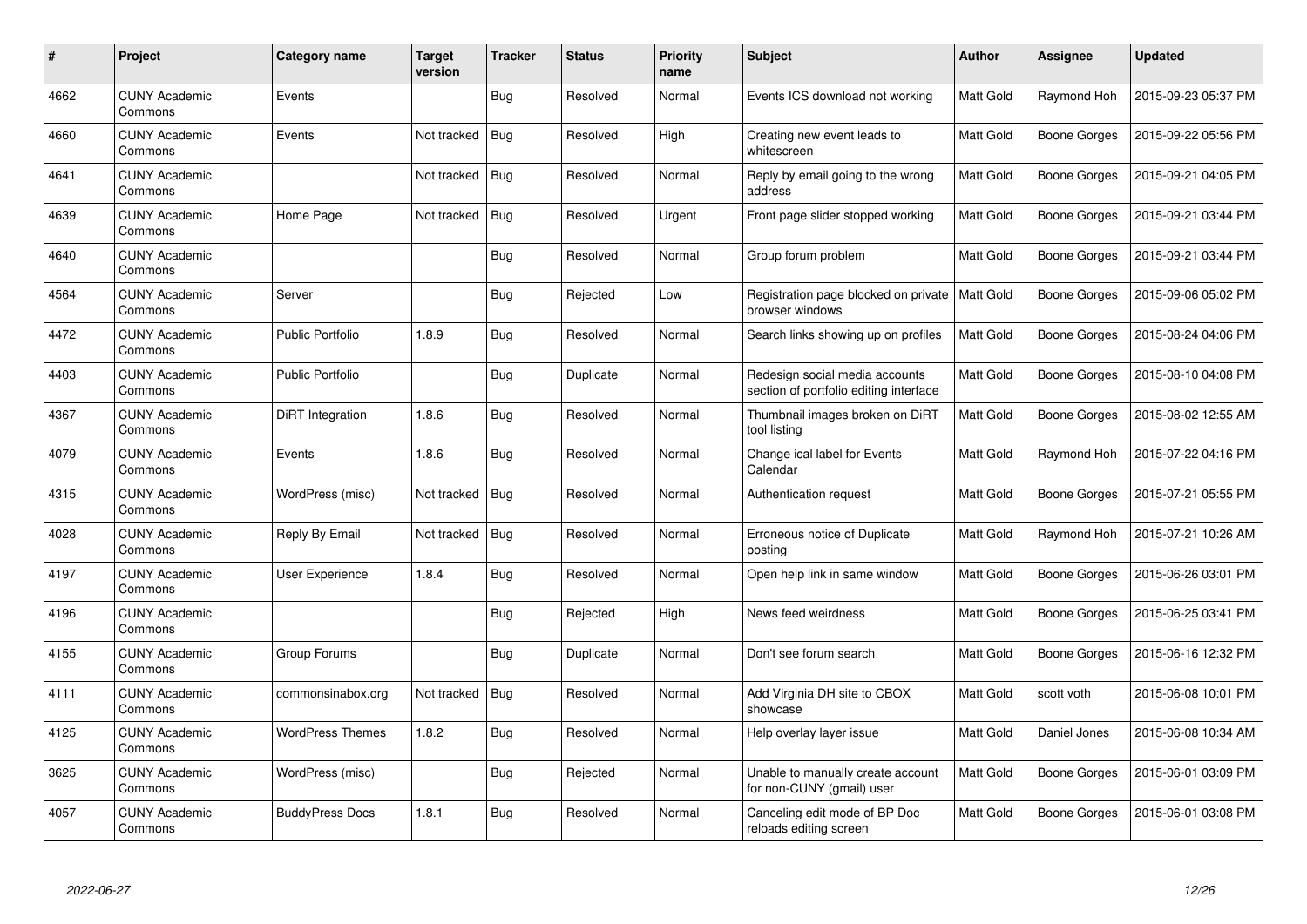| $\pmb{\#}$ | Project                         | Category name              | <b>Target</b><br>version | <b>Tracker</b> | <b>Status</b> | <b>Priority</b><br>name | <b>Subject</b>                                                                                  | <b>Author</b>    | Assignee            | <b>Updated</b>      |
|------------|---------------------------------|----------------------------|--------------------------|----------------|---------------|-------------------------|-------------------------------------------------------------------------------------------------|------------------|---------------------|---------------------|
| 3587       | <b>CUNY Academic</b><br>Commons | My Commons                 | 1.8.1                    | Bug            | Resolved      | Normal                  | Force SSL issue                                                                                 | <b>Matt Gold</b> | <b>Boone Gorges</b> | 2015-06-01 11:39 AM |
| 4072       | <b>CUNY Academic</b><br>Commons | <b>Email Notifications</b> | 1.8.1                    | <b>Bug</b>     | Resolved      | Normal                  | Double email notification                                                                       | Matt Gold        | Raymond Hoh         | 2015-05-26 03:05 AM |
| 2765       | <b>CUNY Academic</b><br>Commons | Toolbar                    | 1.8                      | <b>Bug</b>     | Resolved      | Normal                  | Scrolling/layer issue on admin bar                                                              | Matt Gold        | Boone Gorges        | 2015-05-05 03:48 PM |
| 4010       | <b>CUNY Academic</b><br>Commons | <b>WordPress Plugins</b>   | 1.7.20                   | <b>Bug</b>     | Resolved      | High                    | GC Digital Fellows site down                                                                    | Matt Gold        |                     | 2015-04-22 10:30 AM |
| 3652       | <b>CUNY Academic</b><br>Commons | Group Forums               | 1.8                      | <b>Bug</b>     | Resolved      | Low                     | Forum preview doesn't show live link                                                            | <b>Matt Gold</b> | Raymond Hoh         | 2015-04-21 06:46 PM |
| 3991       | <b>CUNY Academic</b><br>Commons | Toolbar                    | 1.7.19                   | Bug            | Resolved      | Normal                  | WP-Admin Bar positioning error on<br>mobile devices                                             | <b>Matt Gold</b> | Boone Gorges        | 2015-04-21 02:30 PM |
| 3995       | <b>CUNY Academic</b><br>Commons | BuddyPress (misc)          | Not tracked              | Bug            | Resolved      | Normal                  | Possible People Page filter error                                                               | Matt Gold        | Boone Gorges        | 2015-04-16 07:51 AM |
| 3574       | <b>CUNY Academic</b><br>Commons | My Commons                 |                          | <b>Bug</b>     | Duplicate     | Normal                  | Address awkward possessive cases<br>on My Commons page                                          | <b>Matt Gold</b> | Raymond Hoh         | 2015-04-13 04:41 PM |
| 3969       | <b>CUNY Academic</b><br>Commons | <b>WordPress Plugins</b>   | 1.7.18                   | <b>Bug</b>     | Resolved      | Normal                  | External Group Blogs plugin causing<br>duplicate items of the same post:                        | <b>Matt Gold</b> | Raymond Hoh         | 2015-04-10 07:51 PM |
| 3954       | <b>CUNY Academic</b><br>Commons | <b>Email Notifications</b> | 1.7.18                   | <b>Bug</b>     | Resolved      | Normal                  | Issues with Email notifications for<br>Groups w/RSS Feeds attached                              | Matt Gold        | Raymond Hoh         | 2015-04-08 05:04 PM |
| 3342       | <b>CUNY Academic</b><br>Commons | <b>Email Notifications</b> |                          | Bug            | Duplicate     | Normal                  | Group Invitation Email Links<br>Incorrect/Non-Working                                           | Matt Gold        | Boone Gorges        | 2015-04-01 09:04 PM |
| 3809       | <b>CUNY Academic</b><br>Commons | BuddyPress (misc)          | 1.7.17                   | <b>Bug</b>     | Resolved      | Normal                  | BuddyPress member filters not<br>working correctly                                              | Matt Gold        | <b>Matt Gold</b>    | 2015-03-22 01:03 AM |
| 3165       | <b>CUNY Academic</b><br>Commons | <b>Email Notifications</b> |                          | <b>Bug</b>     | Rejected      | Normal                  | HTML notification of post with<br>attachments didn't include mention<br>of/links to attachments | Matt Gold        | Boone Gorges        | 2015-03-21 09:05 PM |
| 3853       | <b>CUNY Academic</b><br>Commons | BuddyPress (misc)          | 1.7.16                   | Bug            | Resolved      | High                    | Post erroneously ascribed to wrong<br>author in activity feed                                   | Matt Gold        | Raymond Hoh         | 2015-03-21 01:13 PM |
| 3933       | <b>CUNY Academic</b><br>Commons | DiRT Integration           | Not tracked              | Bug            | Rejected      | Normal                  | DiRT Directory 'tool' directory shows<br>blank page                                             | <b>Matt Gold</b> | Boone Gorges        | 2015-03-20 08:47 AM |
| 3917       | <b>CUNY Academic</b><br>Commons | Home Page                  | 1.7.16                   | Bug            | Resolved      | Normal                  | New homepage display errors                                                                     | Matt Gold        | Raymond Hoh         | 2015-03-18 11:15 AM |
| 3910       | <b>CUNY Academic</b><br>Commons | Home Page                  | 1.7.15.2                 | Bug            | Resolved      | High                    | Home Page Display Errors                                                                        | Matt Gold        | Boone Gorges        | 2015-03-17 10:21 AM |
| 3865       | <b>CUNY Academic</b><br>Commons | Design                     | 1.7.15                   | <b>Bug</b>     | Resolved      | Normal                  | DiRT Tools listing in Group ><br>Manage                                                         | Matt Gold        | Boone Gorges        | 2015-03-12 10:35 AM |
| 3866       | <b>CUNY Academic</b><br>Commons | <b>Email Notifications</b> | 1.7.15                   | <b>Bug</b>     | Resolved      | Normal                  | Email notification does not indicate<br>presence of an attachment                               | Matt Gold        | Boone Gorges        | 2015-03-12 10:35 AM |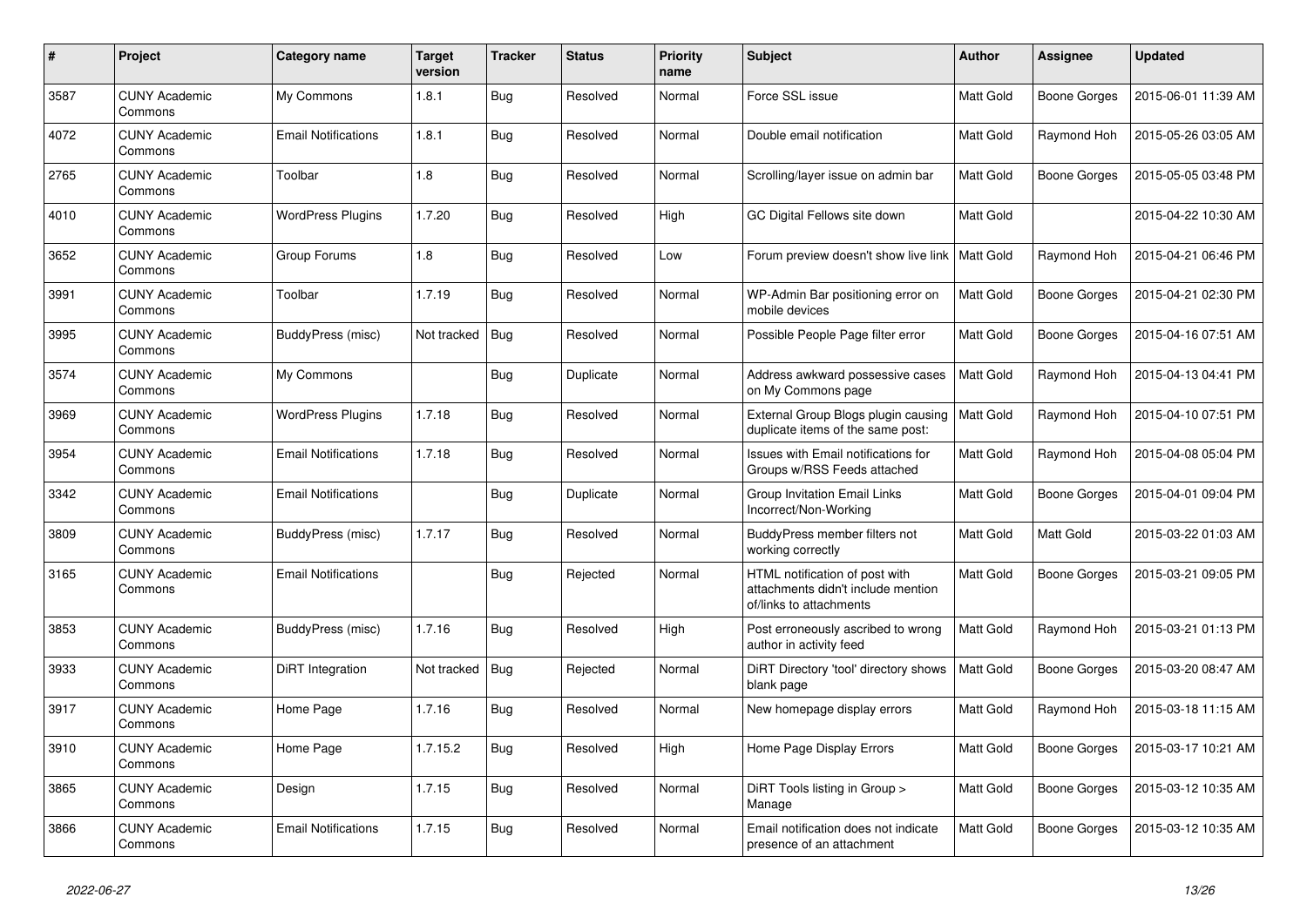| $\pmb{\#}$ | Project                         | Category name              | <b>Target</b><br>version | <b>Tracker</b> | <b>Status</b> | <b>Priority</b><br>name | <b>Subject</b>                                                          | <b>Author</b>    | Assignee            | <b>Updated</b>      |
|------------|---------------------------------|----------------------------|--------------------------|----------------|---------------|-------------------------|-------------------------------------------------------------------------|------------------|---------------------|---------------------|
| 3864       | <b>CUNY Academic</b><br>Commons | DiRT Integration           | 1.7.15                   | Bug            | Resolved      | Normal                  | DiRT Tools Group sidebar label<br>display                               | <b>Matt Gold</b> | Boone Gorges        | 2015-03-11 09:30 PM |
| 3640       | <b>CUNY Academic</b><br>Commons |                            | Future<br>release        | Bug            | Rejected      | Normal                  | Logged out of commons when trying<br>to publish a post                  | <b>Matt Gold</b> | Daniel Jones        | 2015-03-09 11:27 AM |
| 3859       | <b>CUNY Academic</b><br>Commons | Group Forums               | 1.7.14                   | <b>Bug</b>     | Resolved      | Normal                  | Group Forum Button Layout                                               | Matt Gold        | Boone Gorges        | 2015-03-05 10:57 AM |
| 3802       | <b>CUNY Academic</b><br>Commons | Home Page                  | 1.7.14                   | Bug            | Resolved      | Normal                  | Long user name causes problems<br>with Who's Online homepage<br>display | Matt Gold        | Daniel Jones        | 2015-02-23 03:39 PM |
| 3823       | <b>CUNY Academic</b><br>Commons | commonsinabox.org          | Not tracked              | Bug            | Resolved      | Normal                  | CBOX styling issue                                                      | Matt Gold        | <b>Boone Gorges</b> | 2015-02-23 03:33 PM |
| 3769       | <b>CUNY Academic</b><br>Commons | <b>Public Portfolio</b>    | 1.7.12                   | <b>Bug</b>     | Resolved      | Normal                  | Completion mouseover on editing<br>version of profile is blank          | <b>Matt Gold</b> | Boone Gorges        | 2015-02-12 09:13 AM |
| 3761       | <b>CUNY Academic</b><br>Commons | WordPress (misc)           |                          | <b>Bug</b>     | Rejected      | Normal                  | User reports that Add Users by<br>Email Address not working             | Matt Gold        | Daniel Jones        | 2015-02-12 09:01 AM |
| 3799       | <b>CUNY Academic</b><br>Commons | cuny.is                    | 1.7.12                   | Bug            | Resolved      | Normal                  | cuny.is issue                                                           | Matt Gold        | Boone Gorges        | 2015-02-10 09:07 PM |
| 2691       | <b>CUNY Academic</b><br>Commons | BuddyPress (misc)          |                          | Bug            | Rejected      | Normal                  | Problems inviting members to a<br>group                                 | Matt Gold        | Dominic Giglio      | 2015-01-02 03:12 PM |
| 3717       | <b>CUNY Academic</b><br>Commons | Groups (misc)              | 1.7.7                    | Bug            | Resolved      | Normal                  | Member invitations to Group<br>Members error alert                      | Matt Gold        | Boone Gorges        | 2014-12-22 02:25 PM |
| 3688       | <b>CUNY Academic</b><br>Commons | <b>BuddyPress Docs</b>     | 1.7.6                    | Bug            | Resolved      | Normal                  | Doc creation didn't create email<br>notification                        | Matt Gold        | Boone Gorges        | 2014-12-12 08:57 AM |
| 3693       | <b>CUNY Academic</b><br>Commons | Reply By Email             |                          | Bug            | Resolved      | Normal                  | notification of RBE double posting                                      | <b>Matt Gold</b> | Raymond Hoh         | 2014-12-03 02:40 PM |
| 3654       | <b>CUNY Academic</b><br>Commons | Group Forums               | 1.7.4                    | Bug            | Resolved      | Normal                  | can only attached one file to a forum<br>post                           | <b>Matt Gold</b> | Boone Gorges        | 2014-11-21 10:42 AM |
| 3655       | <b>CUNY Academic</b><br>Commons | Group Forums               | Not tracked              | <b>Bug</b>     | Resolved      | High                    | xlsx attachments not allowed in<br>forums                               | Matt Gold        | Boone Gorges        | 2014-11-21 10:41 AM |
| 3648       | <b>CUNY Academic</b><br>Commons | cuny.is                    | Not tracked              | Bug            | Resolved      | High                    | cuny.is request                                                         | Matt Gold        | <b>Boone Gorges</b> | 2014-11-11 06:54 PM |
| 3608       | <b>CUNY Academic</b><br>Commons | <b>Email Notifications</b> | 1.7.3                    | Bug            | Resolved      | High                    | Group email plain-text formatting<br>problem                            | Matt Gold        | Raymond Hoh         | 2014-11-11 12:19 PM |
| 3601       | <b>CUNY Academic</b><br>Commons | <b>Email Notifications</b> | 1.7.3                    | <b>Bug</b>     | Resolved      | High                    | Forum replies do not show up on the<br>group homepage                   | Matt Gold        | Raymond Hoh         | 2014-11-10 01:24 PM |
| 3642       | <b>CUNY Academic</b><br>Commons |                            |                          | Bug            | Rejected      | Normal                  | Group search hanging                                                    | Matt Gold        | <b>Boone Gorges</b> | 2014-11-10 12:50 PM |
| 3583       | <b>CUNY Academic</b><br>Commons | Reply By Email             | 1.7.3                    | <b>Bug</b>     | Resolved      | Normal                  | RBE error message                                                       | Matt Gold        | Raymond Hoh         | 2014-11-10 12:42 PM |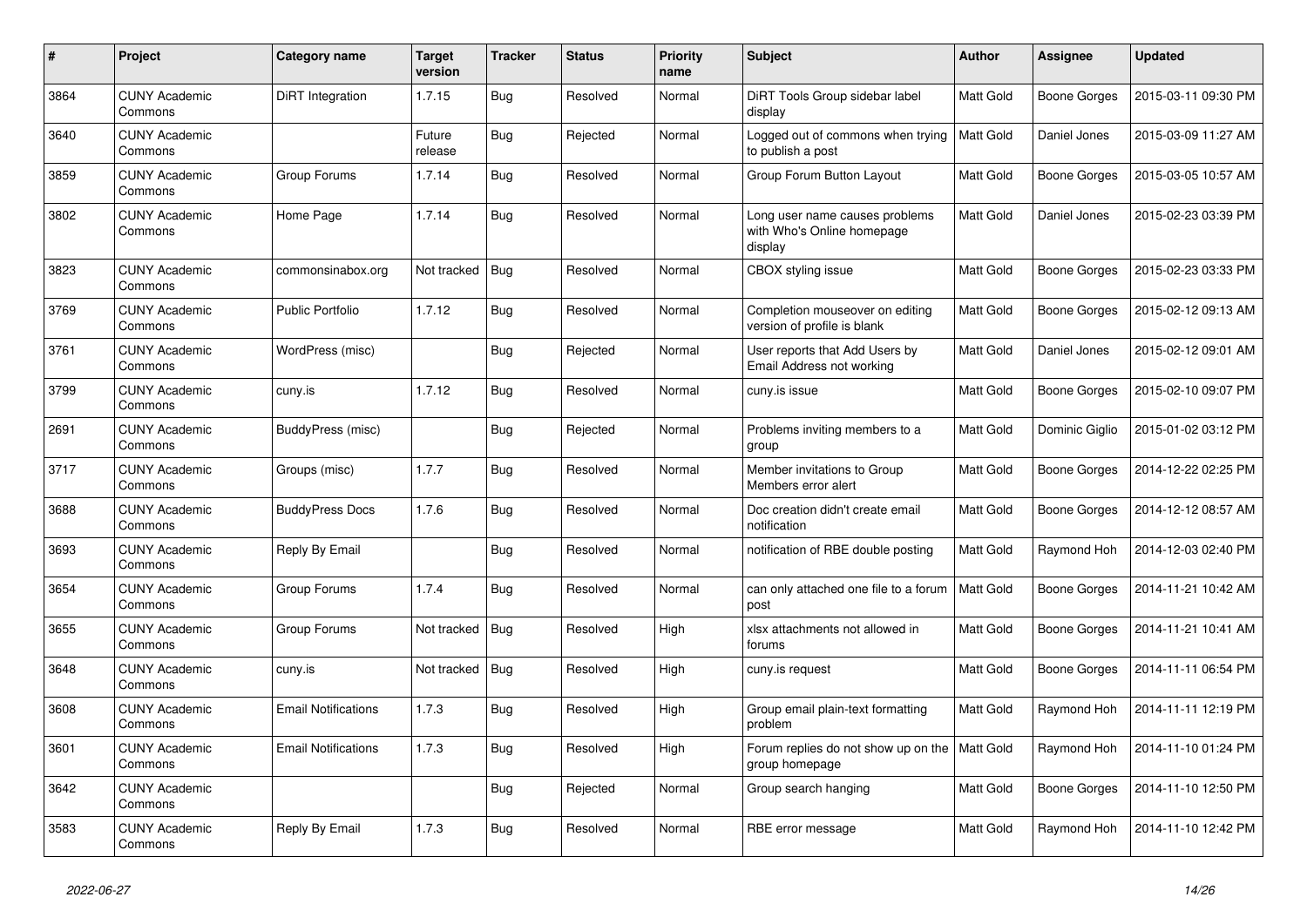| #    | Project                         | Category name              | <b>Target</b><br>version | <b>Tracker</b> | <b>Status</b>       | <b>Priority</b><br>name | <b>Subject</b>                                                               | <b>Author</b>    | Assignee     | <b>Updated</b>      |
|------|---------------------------------|----------------------------|--------------------------|----------------|---------------------|-------------------------|------------------------------------------------------------------------------|------------------|--------------|---------------------|
| 3589 | <b>CUNY Academic</b><br>Commons | Group Invitations          | 1.7.2                    | Bug            | Resolved            | Normal                  | User not appearing in group<br>invitation autocomplete                       | <b>Matt Gold</b> | Boone Gorges | 2014-11-01 02:58 PM |
| 3588 | <b>CUNY Academic</b><br>Commons | Groups (misc)              | 1.7.2                    | Bug            | Resolved            | Normal                  | Hidden group not appearing in<br>search results                              | Matt Gold        | Boone Gorges | 2014-11-01 02:57 PM |
| 3550 | <b>CUNY Academic</b><br>Commons | WordPress (misc)           |                          | Bug            | Rejected            | Low                     | <b>Scribd Embed Issue</b>                                                    | Matt Gold        | scott voth   | 2014-11-01 02:49 PM |
| 3614 | <b>CUNY Academic</b><br>Commons | Home Page                  | 1.7.2                    | Bug            | Resolved            | Normal                  | Homepage member widget filter<br>feature not working                         | <b>Matt Gold</b> | Boone Gorges | 2014-11-01 02:24 PM |
| 3599 | <b>CUNY Academic</b><br>Commons | <b>BuddyPress Docs</b>     | 1.7.2                    | Bug            | Resolved            | Normal                  | Silent BP Docs edits                                                         | Matt Gold        | Boone Gorges | 2014-11-01 02:20 PM |
| 2239 | <b>CUNY Academic</b><br>Commons | <b>Email Notifications</b> | 1.7                      | Bug            | Resolved            | Normal                  | Login redirects when clicking on<br>private group addresses not working      | Matt Gold        | Raymond Hoh  | 2014-11-01 11:41 AM |
| 3598 | <b>CUNY Academic</b><br>Commons | Reply By Email             |                          | <b>Bug</b>     | Resolved            | Urgent                  | RBE message not posted                                                       | Matt Gold        | Boone Gorges | 2014-10-27 09:34 PM |
| 3362 | CUNY Academic<br>Commons        | <b>Public Portfolio</b>    | 1.7.1                    | <b>Bug</b>     | Resolved            | Normal                  | Default display of profiles with no<br>info added                            | Matt Gold        | Boone Gorges | 2014-10-21 02:44 PM |
| 3563 | <b>CUNY Academic</b><br>Commons | Reply By Email             | Not tracked              | Bug            | Resolved            | High                    | RBE posting lags                                                             | Matt Gold        | Boone Gorges | 2014-10-21 11:33 AM |
| 3581 | <b>CUNY Academic</b><br>Commons | <b>BuddyPress Docs</b>     | 1.7.1                    | Bug            | Resolved            | Normal                  | <b>BuddyPress Docs Line Break issue</b>                                      | Matt Gold        | Boone Gorges | 2014-10-20 02:56 PM |
| 3557 | <b>CUNY Academic</b><br>Commons | My Commons                 | 1.7.1                    | Bug            | Resolved            | Urgent                  | Fix typo on My Commons overlay                                               | Matt Gold        | Boone Gorges | 2014-10-15 11:02 PM |
| 3544 | <b>CUNY Academic</b><br>Commons | <b>Group Files</b>         | 1.7                      | Bug            | Resolved            | Normal                  | Files list upload button placement<br>after upload                           | Matt Gold        | Boone Gorges | 2014-10-10 09:09 AM |
| 3223 | <b>CUNY Academic</b><br>Commons | <b>Public Portfolio</b>    | 1.7                      | <b>Bug</b>     | Resolved            | Low                     | Alter Profile Editing Unsaved Text<br><b>Warning Feature</b>                 | Matt Gold        | Boone Gorges | 2014-09-22 09:18 PM |
| 3449 | <b>CUNY Academic</b><br>Commons | Groups (misc)              | 1.7                      | <b>Bug</b>     | Resolved            | Normal                  | Make Default Option for "Create<br>Forum" in Group Creation Process<br>"Yes" | Matt Gold        | Boone Gorges | 2014-09-22 08:39 PM |
| 3480 | <b>CUNY Academic</b><br>Commons | WordPress (misc)           | Not tracked              | <b>Bug</b>     | Resolved            | High                    | Games site shows up as<br>archived/suspended                                 | Matt Gold        | Boone Gorges | 2014-09-21 09:34 PM |
| 3448 | <b>CUNY Academic</b><br>Commons | Groups (misc)              | 1.7                      | <b>Bug</b>     | Resolved            | Normal                  | Group changes email slug/link issue                                          | Matt Gold        | Raymond Hoh  | 2014-09-15 08:29 PM |
| 3451 | <b>CUNY Academic</b><br>Commons | WordPress (misc)           | 1.7                      | Bug            | Resolved            | Normal                  | Edit delete blog text                                                        | <b>Matt Gold</b> | Raymond Hoh  | 2014-09-15 08:27 PM |
| 3420 | <b>CUNY Academic</b><br>Commons | <b>Email Notifications</b> | 1.6.14                   | <b>Bug</b>     | Resolved            | Normal                  | Membership approval link in email<br>notifications                           | Matt Gold        | Boone Gorges | 2014-09-01 09:31 PM |
| 3419 | <b>CUNY Academic</b><br>Commons | Group Invitations          | 1.6.14                   | <b>Bug</b>     | Testing<br>Required | Normal                  | Neatening the display of messages<br>on group requests                       | <b>Matt Gold</b> | Boone Gorges | 2014-09-01 09:29 PM |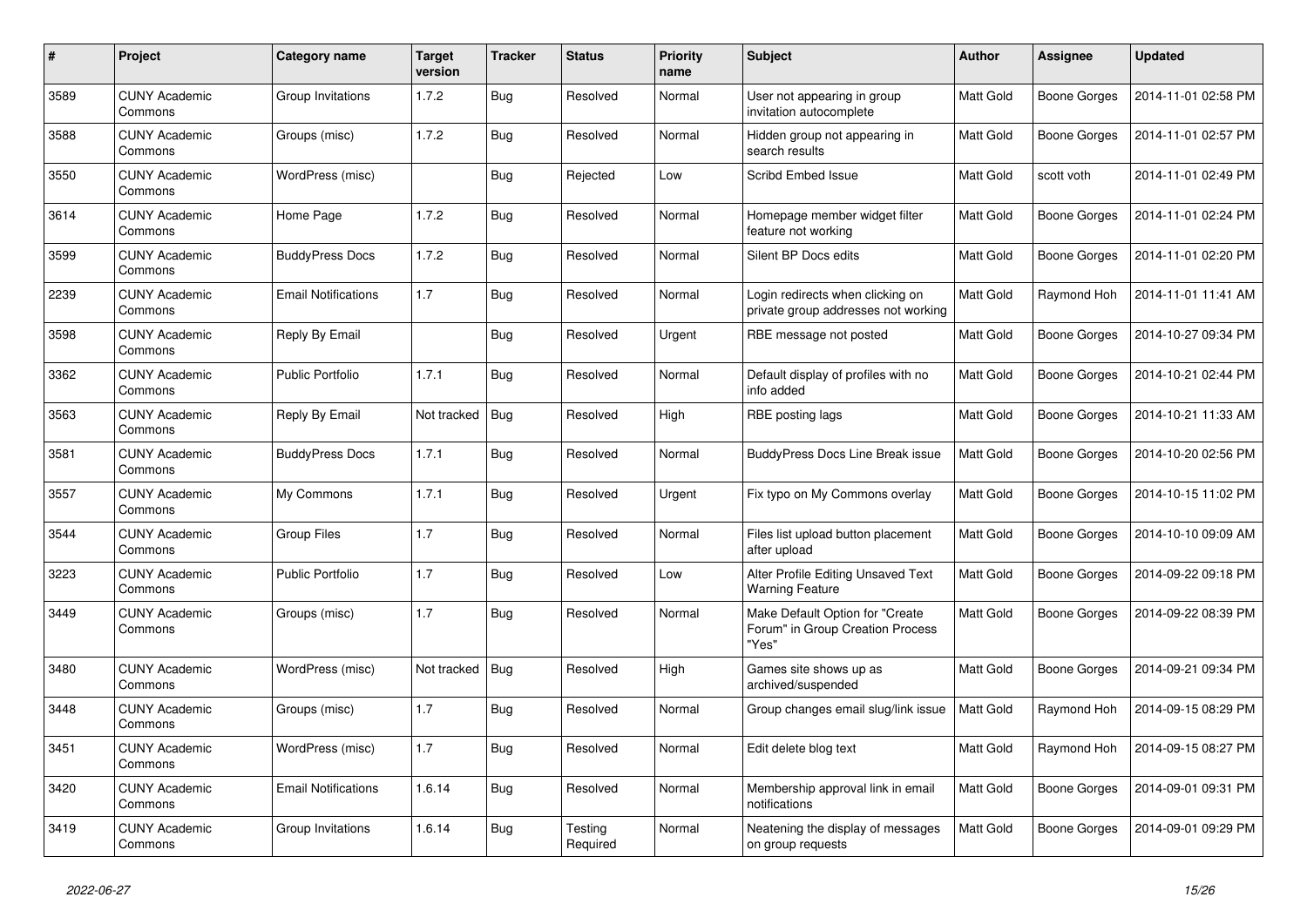| $\#$ | Project                         | Category name              | <b>Target</b><br>version | <b>Tracker</b> | <b>Status</b> | <b>Priority</b><br>name | <b>Subject</b>                                                                                 | <b>Author</b>    | Assignee            | <b>Updated</b>      |
|------|---------------------------------|----------------------------|--------------------------|----------------|---------------|-------------------------|------------------------------------------------------------------------------------------------|------------------|---------------------|---------------------|
| 3428 | <b>CUNY Academic</b><br>Commons | Twitter page               | 1.6.14                   | Bug            | Resolved      | High                    | Fix typo on Twitter page                                                                       | <b>Matt Gold</b> | Dominic Giglio      | 2014-09-01 08:53 PM |
| 3393 | <b>CUNY Academic</b><br>Commons | <b>WordPress Themes</b>    | Not tracked              | Bug            | Resolved      | Urgent                  | Widgets reset on JITP                                                                          | Matt Gold        | <b>Matt Gold</b>    | 2014-09-01 08:51 PM |
| 3429 | <b>NYCDH Community Site</b>     |                            |                          | <b>Bug</b>     | Resolved      | Normal                  | Forum Attachments not working                                                                  | Matt Gold        | Raymond Hoh         | 2014-09-01 04:04 PM |
| 3427 | <b>CUNY Academic</b><br>Commons | <b>Email Notifications</b> |                          | Bug            | Rejected      | Normal                  | Multiple email notifications received                                                          | <b>Matt Gold</b> | Boone Gorges        | 2014-08-30 05:02 PM |
| 3343 | <b>CUNY Academic</b><br>Commons | BuddyPress (misc)          | 1.6.11                   | <b>Bug</b>     | Resolved      | Low                     | Minor Email display error                                                                      | Matt Gold        | Boone Gorges        | 2014-08-01 10:01 AM |
| 3344 | <b>CUNY Academic</b><br>Commons | Layout                     | 1.6.11                   | <b>Bug</b>     | Resolved      | Normal                  | Double display of menu on profile<br>settings                                                  | Matt Gold        | Boone Gorges        | 2014-08-01 09:58 AM |
| 3345 | <b>CUNY Academic</b><br>Commons | Layout                     | 1.6.11                   | Bug            | Resolved      | Normal                  | Text/Icon Styling Error/Overlap on<br>Profile pages                                            | Matt Gold        | Boone Gorges        | 2014-08-01 09:05 AM |
| 3324 | <b>CUNY Academic</b><br>Commons | <b>Public Portfolio</b>    | 1.6.10                   | Bug            | Resolved      | Normal                  | Incorrect display of send<br>message/mention on portfolio page                                 | <b>Matt Gold</b> | <b>Boone Gorges</b> | 2014-07-22 09:06 PM |
| 3307 | <b>CUNY Academic</b><br>Commons | Group Invitations          |                          | Bug            | Rejected      | Normal                  | Group Invites Sent before clicking<br>'send invites"                                           | Matt Gold        | Boone Gorges        | 2014-07-14 11:09 AM |
| 3201 | <b>CUNY Academic</b><br>Commons | commonsinabox.org          | Not tracked              | Bug            | Resolved      | Normal                  | Add MuseCommons to the<br>Showcase                                                             | <b>Matt Gold</b> | scott voth          | 2014-07-12 01:29 PM |
| 3293 | <b>CUNY Academic</b><br>Commons | BuddyPress (misc)          |                          | Bug            | Rejected      | Normal                  | Page Not Found' Message<br>Received After Clicking on<br>View/Reply Link in Email Notification | <b>Matt Gold</b> | <b>Boone Gorges</b> | 2014-07-02 08:47 PM |
| 3289 | <b>NYCDH Community Site</b>     |                            |                          | <b>Bug</b>     | Resolved      | Normal                  | BP Docs revision overflowing div<br>containers                                                 | Matt Gold        | Raymond Hoh         | 2014-06-26 05:19 PM |
| 3287 | <b>NYCDH Community Site</b>     |                            |                          | Bug            | Resolved      | Normal                  | Link to Private Doc bounces<br>non-logged-in users to homepage                                 | Matt Gold        | Raymond Hoh         | 2014-06-25 05:30 PM |
| 2953 | <b>NYCDH Community Site</b>     |                            |                          | Bug            | Resolved      | Normal                  | <b>WP Update Failed</b>                                                                        | Matt Gold        | Raymond Hoh         | 2014-06-24 10:48 PM |
| 3263 | NYCDH Community Site            |                            |                          | Bug            | Resolved      | Normal                  | RBE could not be posted                                                                        | Matt Gold        | Raymond Hoh         | 2014-06-24 10:48 PM |
| 3164 | <b>CUNY Academic</b><br>Commons | Reply By Email             | 1.6.7.1                  | <b>Bug</b>     | Resolved      | High                    | Duplicate RBE messages                                                                         | Matt Gold        | Raymond Hoh         | 2014-06-24 12:23 PM |
| 3278 | <b>CUNY Academic</b><br>Commons | WordPress (misc)           |                          | Bug            | Rejected      | Normal                  | TinyMCE 4 - Pasting from Word to<br>Firefox strips formatting                                  | Matt Gold        | Raymond Hoh         | 2014-06-24 08:42 AM |
| 3219 | <b>CUNY Academic</b><br>Commons | BuddyPress (misc)          | 1.6.7                    | Bug            | Resolved      | Normal                  | new_groupblog_post emails not<br>being sent as HTML                                            | Matt Gold        | Raymond Hoh         | 2014-06-23 08:36 AM |
| 3266 | <b>NYCDH Community Site</b>     |                            |                          | Bug            | Resolved      | Normal                  | Report of difficulty posting the<br>NYCDH forum                                                | Matt Gold        | Raymond Hoh         | 2014-06-12 03:27 PM |
| 3265 | <b>CUNY Academic</b><br>Commons | Reply By Email             | Not tracked              | Bug            | Resolved      | Normal                  | BPE Duplicate message issue                                                                    | Matt Gold        | <b>Matt Gold</b>    | 2014-06-11 10:59 PM |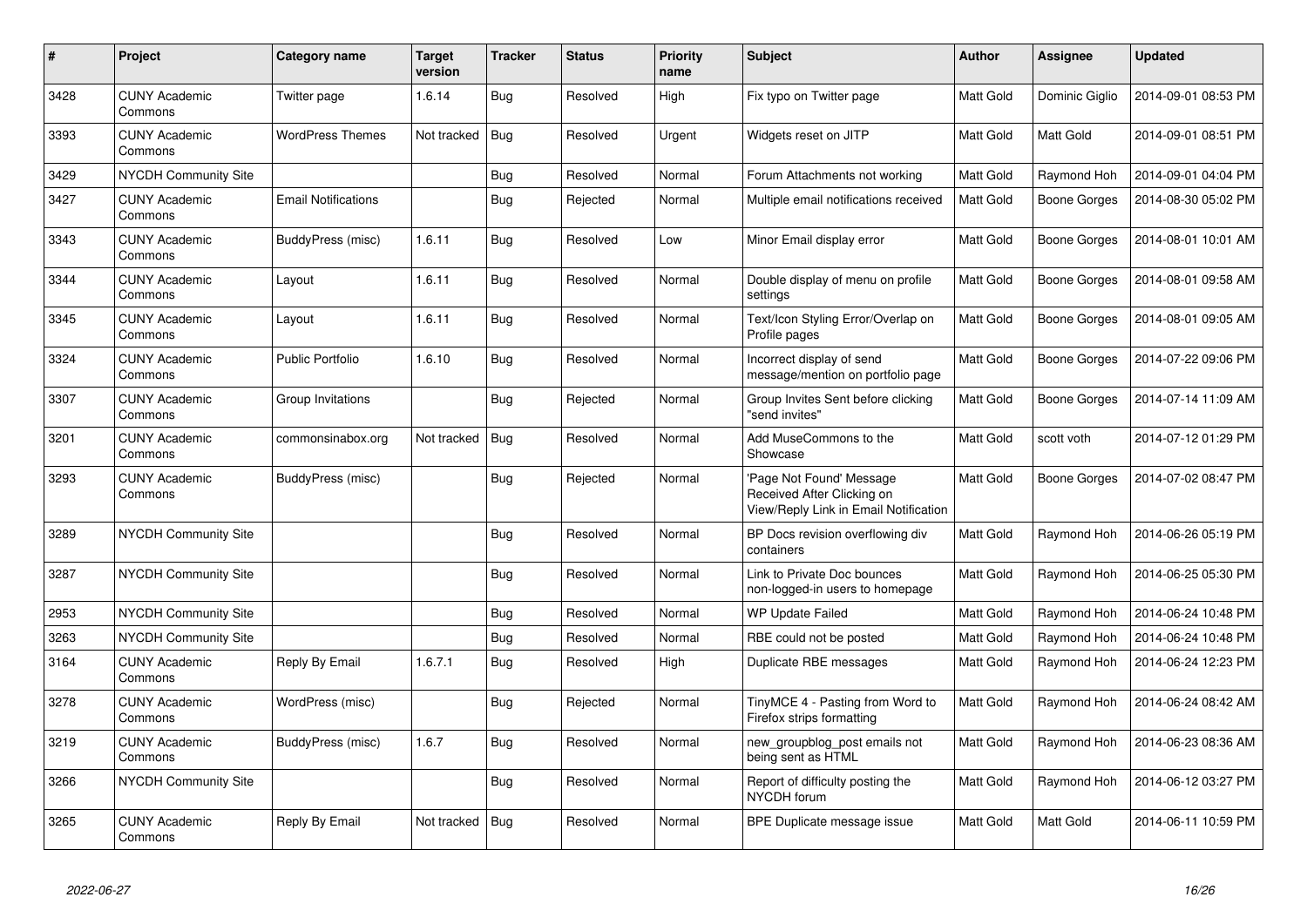| $\#$ | Project                         | Category name           | <b>Target</b><br>version | <b>Tracker</b> | <b>Status</b> | <b>Priority</b><br>name | <b>Subject</b>                                                      | <b>Author</b>    | Assignee            | <b>Updated</b>      |
|------|---------------------------------|-------------------------|--------------------------|----------------|---------------|-------------------------|---------------------------------------------------------------------|------------------|---------------------|---------------------|
| 3249 | <b>CUNY Academic</b><br>Commons | Reply By Email          | Not tracked              | Bug            | Resolved      | Normal                  | Restart reply by email                                              | <b>Matt Gold</b> | Boone Gorges        | 2014-06-04 03:50 PM |
| 3226 | <b>CUNY Academic</b><br>Commons | Groups (misc)           | 1.6.4.1                  | Bug            | Resolved      | Normal                  | Group home: content pushed below<br>sidebar                         | <b>Matt Gold</b> | Boone Gorges        | 2014-05-23 09:55 AM |
| 1127 | <b>CUNY Academic</b><br>Commons | <b>WordPress Themes</b> | 1.6.4                    | <b>Bug</b>     | Resolved      | Normal                  | Update WooThemes                                                    | Matt Gold        | Boone Gorges        | 2014-05-21 11:04 PM |
| 3217 | <b>CUNY Academic</b><br>Commons | Public Portfolio        |                          | Bug            | Resolved      | Normal                  | Issue with Link button on Profile<br>Fields                         | Matt Gold        | Boone Gorges        | 2014-05-21 10:29 PM |
| 2706 | <b>CUNY Academic</b><br>Commons | BuddyPress (misc)       | 1.6.4                    | Bug            | Resolved      | Normal                  | Problem sending group invitations                                   | <b>Matt Gold</b> | <b>Boone Gorges</b> | 2014-05-18 11:36 AM |
| 3190 | <b>CUNY Academic</b><br>Commons | BuddyPress (misc)       | 1.6.3                    | Bug            | Resolved      | Normal                  | Mention link on Member Profile<br>Leads to SiteWide activity stream | Matt Gold        | Boone Gorges        | 2014-05-12 02:53 PM |
| 3205 | <b>CUNY Academic</b><br>Commons | <b>Commons Profile</b>  | 1.6.3                    | <b>Bug</b>     | Resolved      | High                    | Email profile field not showing up                                  | Matt Gold        | <b>Boone Gorges</b> | 2014-05-12 02:18 PM |
| 3043 | <b>CUNY Academic</b><br>Commons | Redmine                 | Not tracked              | Bug            | Resolved      | Normal                  | Help Marilyn Figure out Redmine<br>notification issues              | Matt Gold        | Micki Kaufman       | 2014-05-06 03:01 PM |
| 2950 | <b>CUNY Academic</b><br>Commons | commonsinabox.org       | Not tracked              | <b>Bug</b>     | Resolved      | Normal                  | Layout broken on<br>commonsinabox.org forum 404                     | <b>Matt Gold</b> | <b>Boone Gorges</b> | 2014-05-06 02:59 PM |
| 3075 | <b>CUNY Academic</b><br>Commons | Server                  | Not tracked              | Bug            | Rejected      | Normal                  | Commons running slow?                                               | Matt Gold        | Boone Gorges        | 2014-05-06 01:45 PM |
| 2959 | <b>CUNY Academic</b><br>Commons | WordPress (misc)        | Not tracked              | Bug            | Resolved      | Normal                  | <b>CUNY Academic Commons SEO</b><br>issues                          | Matt Gold        | Boone Gorges        | 2014-05-06 01:43 PM |
| 3180 | <b>CUNY Academic</b><br>Commons | Group Files             | 1.6.2                    | <b>Bug</b>     | Resolved      | Normal                  | Silent Edit of File Title Produces<br><b>Email Notification</b>     | Matt Gold        | Boone Gorges        | 2014-05-01 11:19 PM |
| 2519 | <b>CUNY Academic</b><br>Commons | BuddyPress (misc)       |                          | Bug            | Rejected      | Low                     | User doesn't show up in site search                                 | <b>Matt Gold</b> | Boone Gorges        | 2014-05-01 08:33 PM |
| 2673 | <b>CUNY Academic</b><br>Commons | WordPress (misc)        |                          | Bug            | Rejected      | Normal                  | Spam Registration                                                   | Matt Gold        | Dominic Giglio      | 2014-05-01 08:14 PM |
| 2669 | <b>CUNY Academic</b><br>Commons | Reply By Email          |                          | Bug            | Rejected      | Normal                  | Prevent auto-replies from posting to<br>forum via email             | Matt Gold        | Raymond Hoh         | 2014-05-01 08:13 PM |
| 2354 | <b>CUNY Academic</b><br>Commons | commonsinabox.org       |                          | Bug            | Rejected      | Low                     | CBOX header mouseover issue                                         | Matt Gold        | Bowe<br>Frankema    | 2014-05-01 08:02 PM |
| 2231 | <b>CUNY Academic</b><br>Commons | commonsinabox.org       | Not tracked              | Bug            | Resolved      | Normal                  | Fix Header issue on<br>Commonsinabox.org                            | Matt Gold        | Boone Gorges        | 2014-05-01 07:51 PM |
| 1658 | <b>CUNY Academic</b><br>Commons | WordPress (misc)        |                          | Bug            | Rejected      | Normal                  | Zeteo Journal Redirect Error                                        | Matt Gold        | Boone Gorges        | 2014-05-01 03:38 PM |
| 1543 | <b>CUNY Academic</b><br>Commons | Toolbar                 |                          | Bug            | Rejected      | Normal                  | Spacing on "My Groups" Dropdown                                     | Matt Gold        | Boone Gorges        | 2014-05-01 03:28 PM |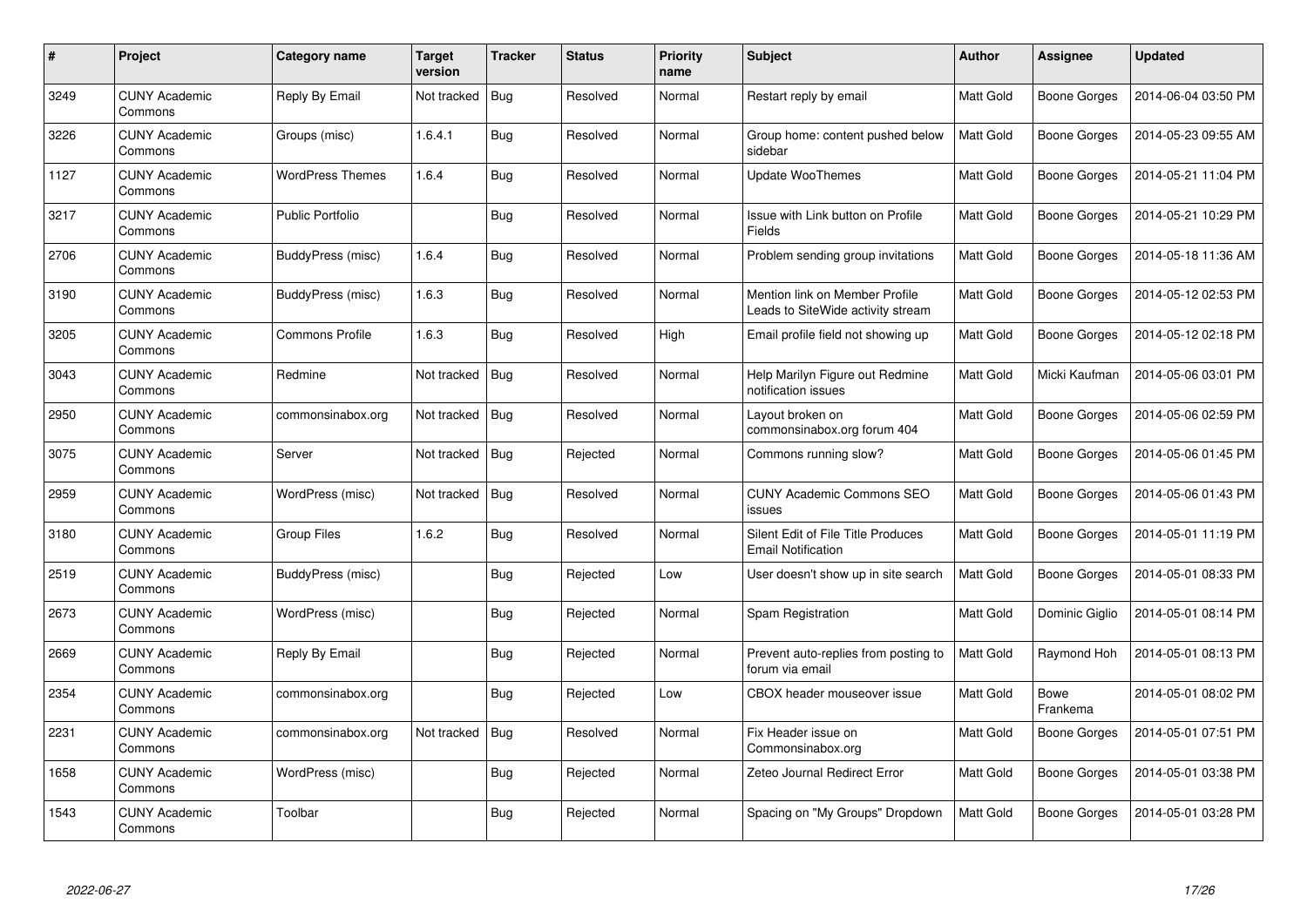| $\#$ | Project                         | Category name            | <b>Target</b><br>version | <b>Tracker</b> | <b>Status</b> | <b>Priority</b><br>name | <b>Subject</b>                                                                      | <b>Author</b>    | <b>Assignee</b>     | <b>Updated</b>      |
|------|---------------------------------|--------------------------|--------------------------|----------------|---------------|-------------------------|-------------------------------------------------------------------------------------|------------------|---------------------|---------------------|
| 1452 | <b>CUNY Academic</b><br>Commons | Upgrades                 |                          | Bug            | Rejected      | Normal                  | Styling of UserVoice button                                                         | Matt Gold        | Chris Stein         | 2014-05-01 03:15 PM |
| 1295 | <b>CUNY Academic</b><br>Commons | Group Invitations        |                          | Bug            | Rejected      | Normal                  | Invite to Group Ajax Search Buggy                                                   | <b>Matt Gold</b> | <b>Matt Gold</b>    | 2014-05-01 10:31 AM |
| 765  | <b>CUNY Academic</b><br>Commons | <b>WordPress Plugins</b> |                          | Bug            | Rejected      | Low                     | Subscribe2 Weirdness                                                                | <b>Matt Gold</b> | Boone Gorges        | 2014-05-01 09:43 AM |
| 726  | <b>CUNY Academic</b><br>Commons | Group Files              |                          | <b>Bug</b>     | Rejected      | Normal                  | Group Docs - New Doc Deletion<br>Notifications?                                     | Matt Gold        | Matt Gold           | 2014-05-01 09:42 AM |
| 344  | <b>CUNY Academic</b><br>Commons | Wiki                     | Not tracked              | Bug            | Resolved      | Low                     | Reports of Logout Problems with<br>WP-MW Single Sign On                             | Matt Gold        | Lucas Thurston      | 2014-05-01 09:35 AM |
| 256  | <b>CUNY Academic</b><br>Commons | BuddyPress (misc)        | Not tracked              | Bug            | Resolved      | High                    | Security warnings on site                                                           | Matt Gold        | <b>Boone Gorges</b> | 2014-05-01 09:23 AM |
| 244  | <b>CUNY Academic</b><br>Commons | BuddyPress (misc)        |                          | Bug            | Rejected      | Low                     | Some notifications persist after<br>being clicked                                   | Matt Gold        | Boone Gorges        | 2014-05-01 09:20 AM |
| 192  | <b>CUNY Academic</b><br>Commons | WordPress (misc)         |                          | <b>Bug</b>     | Rejected      | Normal                  | Google Custom Search on Blogs                                                       | Matt Gold        | Chris Stein         | 2014-05-01 09:18 AM |
| 79   | <b>CUNY Academic</b><br>Commons | Upgrades                 |                          | <b>Bug</b>     | Rejected      | Low                     | IE6 Compatibility                                                                   | Matt Gold        | CIC Michael         | 2014-05-01 09:14 AM |
| 3152 | <b>CUNY Academic</b><br>Commons | WordPress (misc)         |                          | Bug            | Rejected      | Normal                  | Cookie/Session weirdness                                                            | Matt Gold        | <b>Boone Gorges</b> | 2014-04-27 02:41 PM |
| 3150 | <b>CUNY Academic</b><br>Commons | Group Forums             | 1.6.1                    | <b>Bug</b>     | Resolved      | Low                     | "Post New Topic" Button Shows Up<br>for Non-Logged in Users on Group<br>Forum Pages | Matt Gold        | Boone Gorges        | 2014-04-21 04:49 PM |
| 3163 | <b>CUNY Academic</b><br>Commons | Reply By Email           | Not tracked              | Bug            | Resolved      | Normal                  | Deactivated/Reactivated RBE                                                         | Matt Gold        | <b>Matt Gold</b>    | 2014-04-10 10:50 AM |
| 3124 | <b>CUNY Academic</b><br>Commons | Design                   | 1.6                      | <b>Bug</b>     | Resolved      | Normal                  | Create small version of horizontal<br>logo image to include in HTML<br>Emails       | Matt Gold        | Boone Gorges        | 2014-04-01 03:40 PM |
| 2733 | <b>CUNY Academic</b><br>Commons | <b>Public Portfolio</b>  | 1.6                      | Bug            | Resolved      | Normal                  | Address UX issues in Profile<br>submenu on admin bar                                | Matt Gold        | Chris Stein         | 2014-03-31 10:52 PM |
| 2795 | <b>CUNY Academic</b><br>Commons | BuddyPress (misc)        | 1.6                      | <b>Bug</b>     | Resolved      | Normal                  | Friendship Request Acceptance<br>interface                                          | Matt Gold        | Chris Stein         | 2014-03-27 03:07 PM |
| 3131 | <b>CUNY Academic</b><br>Commons | Reply By Email           | Not tracked              | <b>Bug</b>     | Resolved      | Normal                  | Deactivated/Reactivated RBE                                                         | Matt Gold        | Boone Gorges        | 2014-03-25 01:11 PM |
| 2833 | <b>CUNY Academic</b><br>Commons | Group Files              | 1.6                      | Bug            | Resolved      | Normal                  | Allow silent file deletions                                                         | Matt Gold        | Boone Gorges        | 2014-03-21 03:50 PM |
| 1542 | <b>CUNY Academic</b><br>Commons | <b>BuddyPress Docs</b>   | 1.6                      | Bug            | Resolved      | Normal                  | Group Docs Locked                                                                   | <b>Matt Gold</b> | Boone Gorges        | 2014-03-21 03:38 PM |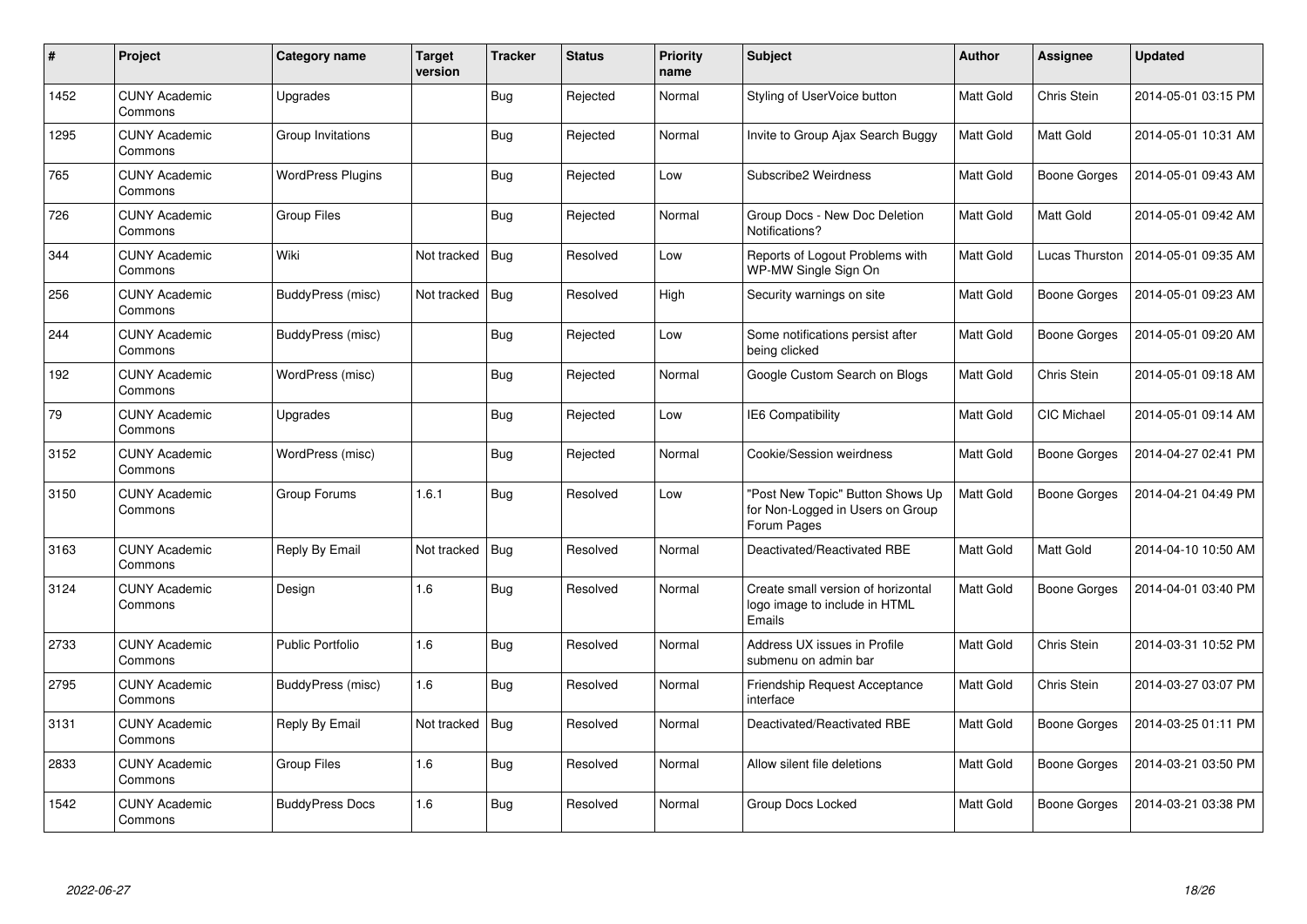| #    | Project                         | Category name           | <b>Target</b><br>version | <b>Tracker</b> | <b>Status</b> | <b>Priority</b><br>name | Subject                                                                                | <b>Author</b>    | Assignee     | <b>Updated</b>      |
|------|---------------------------------|-------------------------|--------------------------|----------------|---------------|-------------------------|----------------------------------------------------------------------------------------|------------------|--------------|---------------------|
| 3097 | <b>CUNY Academic</b><br>Commons | Groups (misc)           | Future<br>release        | <b>Bug</b>     | Rejected      | Normal                  | Page not found error encountered<br>after requesting membership in a<br>group          | Matt Gold        | Boone Gorges | 2014-03-19 03:03 PM |
| 3100 | <b>CUNY Academic</b><br>Commons | <b>WordPress Themes</b> | 1.5.20                   | <b>Bug</b>     | Resolved      | Normal                  | <b>Add Customizr Theme</b>                                                             | Matt Gold        | Boone Gorges | 2014-03-11 10:35 PM |
| 3079 | <b>CUNY Academic</b><br>Commons | cuny.is                 | Not tracked              | Bug            | Resolved      | Urgent                  | cuny.is request                                                                        | Matt Gold        | Boone Gorges | 2014-02-26 07:47 PM |
| 2791 | <b>CUNY Academic</b><br>Commons | BuddyPress (misc)       | 1.5.19                   | Bug            | Rejected      | Normal                  | Modify yellow profile bar alert                                                        | Matt Gold        | Chris Stein  | 2014-02-21 03:52 PM |
| 3058 | <b>CUNY Academic</b><br>Commons | BuddyPress (misc)       | 1.5.18.1                 | <b>Bug</b>     | Resolved      | Urgent                  | Main navigation bar not working                                                        | Matt Gold        | Boone Gorges | 2014-02-21 09:28 AM |
| 3057 | <b>CUNY Academic</b><br>Commons | Reply By Email          | Not tracked              | Bug            | Resolved      | Urgent                  | Double RBE Posts                                                                       | <b>Matt Gold</b> | Boone Gorges | 2014-02-20 10:14 PM |
| 3046 | <b>CUNY Academic</b><br>Commons | cuny.is                 | Not tracked              | Bug            | Resolved      | Urgent                  | Create CUNY.IS                                                                         | Matt Gold        | Boone Gorges | 2014-02-18 06:55 PM |
| 2273 | <b>CUNY Academic</b><br>Commons | commonsinabox.org       | Not tracked              | Bug            | Resolved      | Normal                  | <b>Add Hosting</b><br>recommendations/minimum<br>requirements to CBOX<br>documentation | <b>Matt Gold</b> | scott voth   | 2014-02-09 11:37 AM |
| 2787 | <b>CUNY Academic</b><br>Commons |                         | Not tracked              | Bug            | Resolved      | Normal                  | Create annotated screenshot for<br>portfolio codex page                                | Matt Gold        | scott voth   | 2014-02-08 02:38 PM |
| 2645 | <b>CUNY Academic</b><br>Commons | commonsinabox.org       | Not tracked              | Bug            | Resolved      | Normal                  | Add CASCI site to Showcase                                                             | Matt Gold        | scott voth   | 2014-02-08 11:07 AM |
| 2960 | <b>CUNY Academic</b><br>Commons | WordPress (misc)        | 1.5.16                   | Bug            | Resolved      | Normal                  | Add WP Accessibility Plugin                                                            | Matt Gold        | Boone Gorges | 2014-02-01 02:55 PM |
| 2979 | <b>CUNY Academic</b><br>Commons | BuddyPress (misc)       |                          | Bug            | Resolved      | Normal                  | Frame error in Invite Anyone                                                           | Matt Gold        | Boone Gorges | 2014-01-29 03:53 PM |
| 2971 | JustPublics@365<br>MediaCamp    |                         |                          | Bug            | Resolved      | Normal                  | <b>CBOX Theme Error</b>                                                                | Matt Gold        | Raymond Hoh  | 2014-01-24 09:00 PM |
| 2944 | <b>CUNY Academic</b><br>Commons | BuddyPress (misc)       | 1.5.13                   | Bug            | Resolved      | Normal                  | Long load time on send invites group   Matt Gold<br>pages                              |                  | Boone Gorges | 2014-01-02 02:50 PM |
| 2922 | <b>CUNY Academic</b><br>Commons | BuddyPress (misc)       |                          | Bug            | Rejected      | Normal                  | Unconfirmed Plugin error - user<br>could not be activated                              | Matt Gold        | Boone Gorges | 2013-12-10 04:47 PM |
| 2918 | <b>CUNY Academic</b><br>Commons | WordPress (misc)        | 1.5.11                   | <b>Bug</b>     | Resolved      | Normal                  | Add Sensitive WP Theme                                                                 | Matt Gold        | Boone Gorges | 2013-12-03 03:17 PM |
| 2906 | <b>CUNY Academic</b><br>Commons | BuddyPress (misc)       | 1.5.10                   | Bug            | Resolved      | Normal                  | Unable to delete file attachment from<br>forum post                                    | Matt Gold        | Boone Gorges | 2013-12-01 09:35 PM |
| 2903 | <b>CUNY Academic</b><br>Commons | commonsinabox.org       | Not tracked              | <b>Bug</b>     | Resolved      | Normal                  | Turning off activity commenting on<br>commonsinabox.org?                               | <b>Matt Gold</b> | Boone Gorges | 2013-11-29 03:43 PM |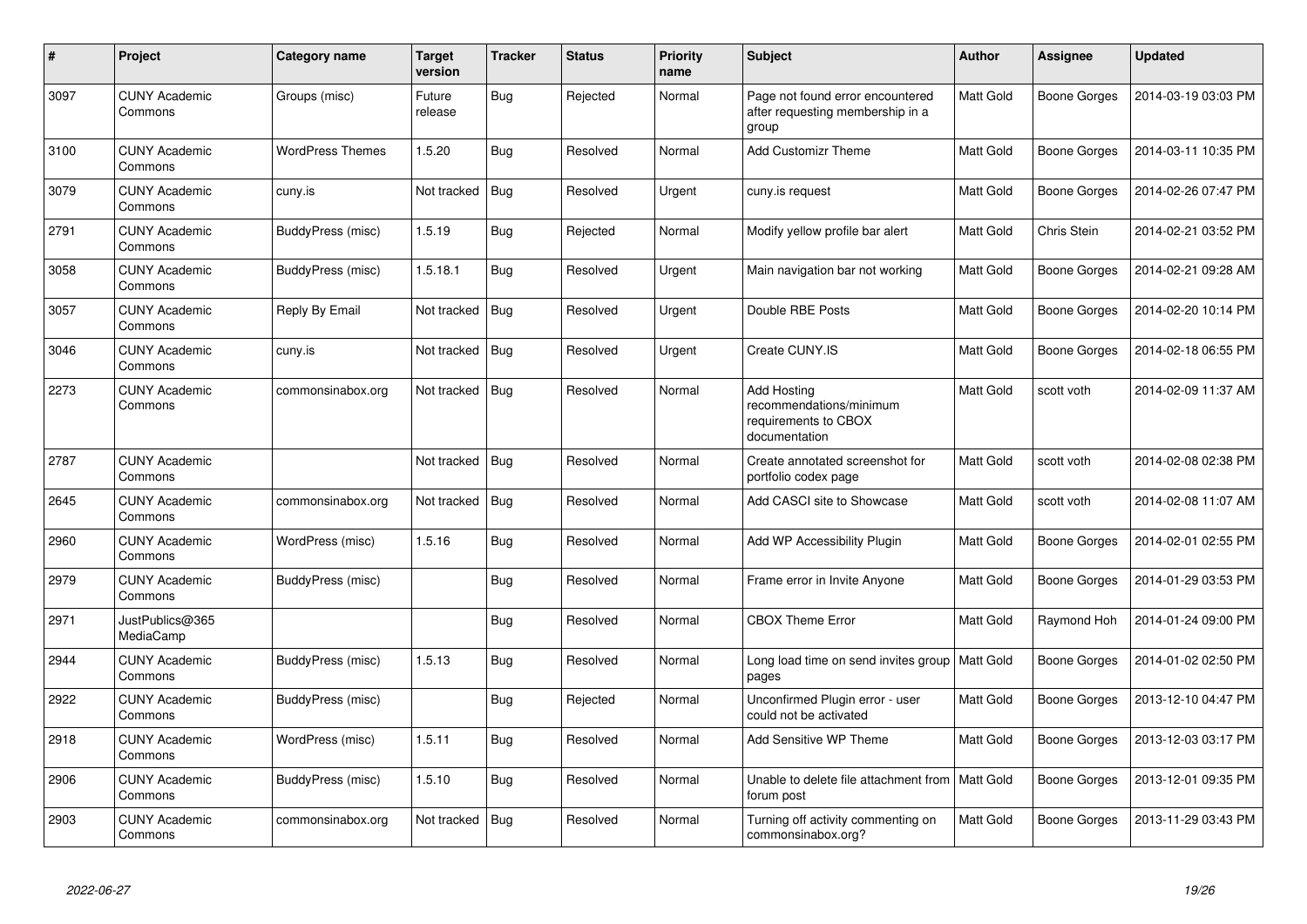| #    | Project                         | Category name     | <b>Target</b><br>version | <b>Tracker</b> | <b>Status</b> | <b>Priority</b><br>name | <b>Subject</b>                                                                   | <b>Author</b>    | Assignee            | <b>Updated</b>      |
|------|---------------------------------|-------------------|--------------------------|----------------|---------------|-------------------------|----------------------------------------------------------------------------------|------------------|---------------------|---------------------|
| 2892 | <b>CUNY Academic</b><br>Commons | BuddyPress (misc) |                          | <b>Bug</b>     | Rejected      | High                    | Commons homepage - blog column                                                   | <b>Matt Gold</b> | <b>Boone Gorges</b> | 2013-11-14 01:00 PM |
| 2866 | <b>CUNY Academic</b><br>Commons | WordPress (misc)  |                          | Bug            | Resolved      | Normal                  | UserVoice Widget changes                                                         | Matt Gold        | Boone Gorges        | 2013-11-05 04:50 PM |
| 2845 | <b>CUNY Academic</b><br>Commons | BuddyPress (misc) | 1.5.7                    | Bug            | Resolved      | Normal                  | Anchor errors with bp activity items<br>created from associated blog<br>postings | Matt Gold        | Boone Gorges        | 2013-11-01 08:15 PM |
| 2816 | <b>CUNY Academic</b><br>Commons | BuddyPress (misc) | Future<br>release        | <b>Bug</b>     | Resolved      | Normal                  | Double posting/email notification                                                | Matt Gold        | Raymond Hoh         | 2013-11-01 08:04 PM |
| 2857 | <b>CUNY Academic</b><br>Commons | BuddyPress (misc) | Not tracked              | Bug            | Resolved      | Normal                  | Double posting via RBE                                                           | Matt Gold        | Boone Gorges        | 2013-11-01 02:55 PM |
| 2858 | <b>CUNY Academic</b><br>Commons | BuddyPress (misc) | 1.5.7                    | Bug            | Resolved      | Normal                  | […] redux                                                                        | Matt Gold        | <b>Boone Gorges</b> | 2013-10-30 10:08 PM |
| 2690 | NYCDH Community Site            |                   |                          | Bug            | Resolved      | Normal                  | Spam Registrations                                                               | Matt Gold        | Raymond Hoh         | 2013-10-29 09:21 PM |
| 2815 | <b>NYCDH Community Site</b>     |                   |                          | <b>Bug</b>     | Resolved      | Normal                  | Group Activity dates don't match<br>latest activity                              | Matt Gold        | Raymond Hoh         | 2013-10-14 11:40 PM |
| 2649 | NYCDH Community Site            |                   |                          | Bug            | Resolved      | Normal                  | RBE problems                                                                     | Matt Gold        | Raymond Hoh         | 2013-10-11 02:04 PM |
| 2821 | <b>CUNY Academic</b><br>Commons | BuddyPress (misc) |                          | <b>Bug</b>     | Duplicate     | Normal                  | RBE attempted double posts                                                       | Matt Gold        | Raymond Hoh         | 2013-10-11 01:53 PM |
| 2827 | <b>CUNY Academic</b><br>Commons | BuddyPress (misc) |                          | Bug            | Duplicate     | Normal                  | Double email notification                                                        | Matt Gold        | Raymond Hoh         | 2013-10-11 01:53 PM |
| 2643 | <b>NYCDH Community Site</b>     |                   |                          | Bug            | Resolved      | Normal                  | WordPress update through<br>dashboard failed                                     | Matt Gold        |                     | 2013-10-11 01:46 PM |
| 2798 | <b>CUNY Academic</b><br>Commons | BuddyPress (misc) | 1.5.4                    | Bug            | Resolved      | Normal                  | IE10 Profile Display Errors                                                      | Matt Gold        | Raymond Hoh         | 2013-09-25 03:33 PM |
| 2786 | <b>CUNY Academic</b><br>Commons | BuddyPress (misc) | 1.5.3                    | <b>Bug</b>     | Resolved      | Normal                  | Move position of close window<br>checkbox on overlay                             | Matt Gold        | Boone Gorges        | 2013-09-19 12:07 PM |
| 2785 | <b>CUNY Academic</b><br>Commons | BuddyPress (misc) | Not tracked              | <b>Bug</b>     | Resolved      | Normal                  | Don't see cuny.is shortlink for myself                                           | <b>Matt Gold</b> | <b>Boone Gorges</b> | 2013-09-12 10:56 AM |
| 2776 | <b>CUNY Academic</b><br>Commons | BuddyPress (misc) | 1.5.2                    | Bug            | Resolved      | Normal                  | Change Name of SPS in College list                                               | Matt Gold        | Boone Gorges        | 2013-09-11 08:19 PM |
| 2770 | <b>CUNY Academic</b><br>Commons | WordPress (misc)  |                          | Bug            | Resolved      | Normal                  | Create Access to Network Admin<br>from new Admin Bar                             | Matt Gold        | Boone Gorges        | 2013-09-10 12:31 PM |
| 2775 | <b>CUNY Academic</b><br>Commons | BuddyPress (misc) | 1.5.1.1                  | Bug            | Resolved      | High                    | Add Lehman College to List of<br><b>Colleges in Profiles</b>                     | Matt Gold        | <b>Boone Gorges</b> | 2013-09-06 04:40 PM |
| 2762 | NYCDH Community Site            |                   |                          | <b>Bug</b>     | Resolved      | Urgent                  | Unable to Delete Spam Groups                                                     | Matt Gold        | Raymond Hoh         | 2013-09-04 11:23 PM |
| 2730 | <b>CUNY Academic</b><br>Commons | BuddyPress (misc) |                          | Bug            | Duplicate     | Normal                  | Limits on Publications Entry Field                                               | Matt Gold        | Boone Gorges        | 2013-08-29 09:36 AM |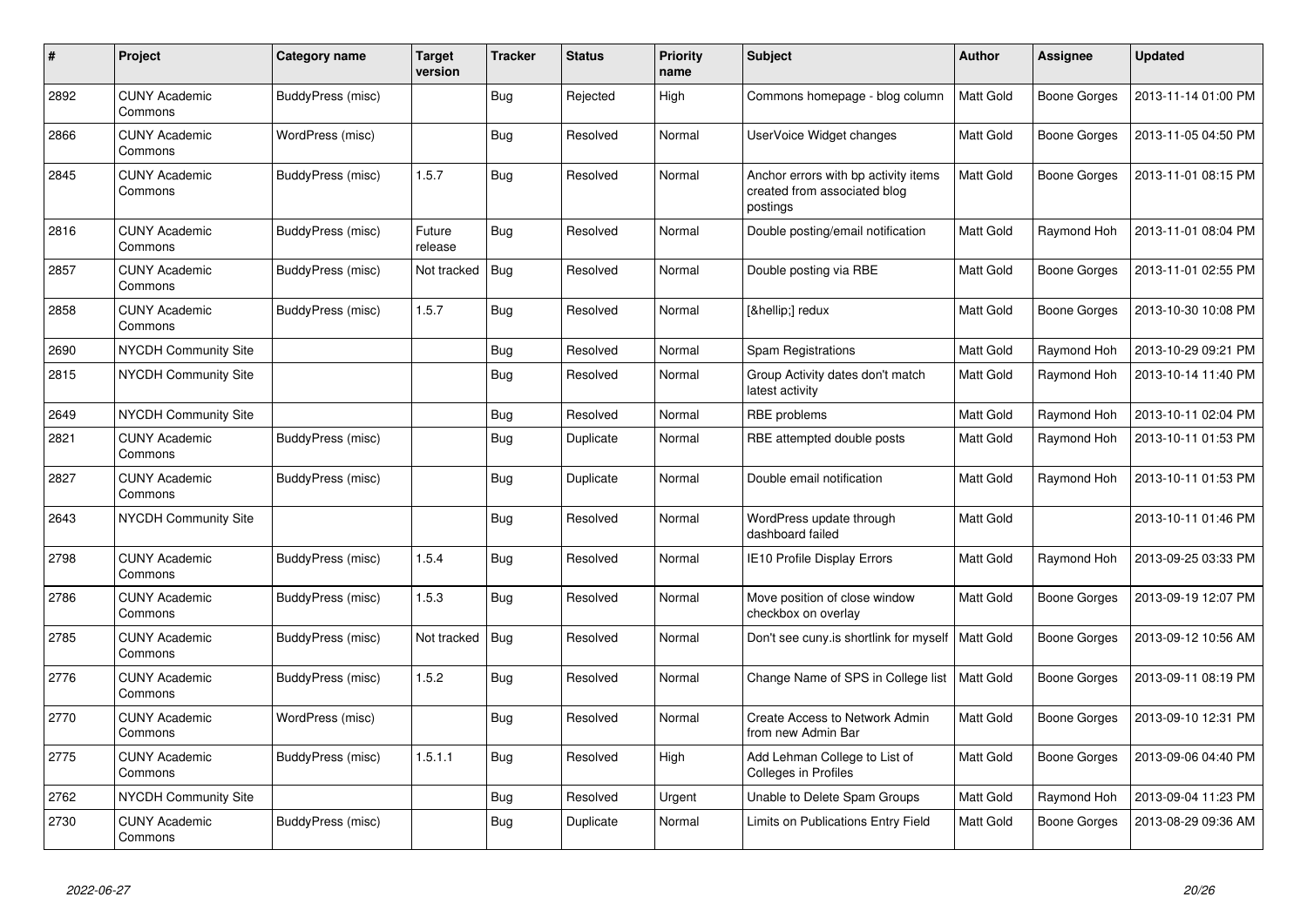| #    | Project                         | Category name            | <b>Target</b><br>version | <b>Tracker</b> | <b>Status</b> | <b>Priority</b><br>name | Subject                                                                         | <b>Author</b>    | <b>Assignee</b>     | <b>Updated</b>      |
|------|---------------------------------|--------------------------|--------------------------|----------------|---------------|-------------------------|---------------------------------------------------------------------------------|------------------|---------------------|---------------------|
| 2763 | <b>CUNY Academic</b><br>Commons | <b>BuddyPress (misc)</b> |                          | Bug            | Rejected      | Normal                  | Send Invites Page Hang                                                          | Matt Gold        | Boone Gorges        | 2013-08-29 09:33 AM |
| 2755 | <b>CUNY Academic</b><br>Commons | BuddyPress (misc)        | 1.5.1                    | <b>Bug</b>     | Resolved      | Normal                  | Alphabetize list of colleges in<br>positions drop-down                          | Matt Gold        | Boone Gorges        | 2013-08-29 09:30 AM |
| 2738 | <b>CUNY Academic</b><br>Commons | BuddyPress (misc)        | 1.5.0.2                  | <b>Bug</b>     | Resolved      | High                    | Users Unable to Change Email<br>Address in Settings                             | Matt Gold        | <b>Boone Gorges</b> | 2013-08-28 09:05 PM |
| 2735 | <b>CUNY Academic</b><br>Commons | BuddyPress (misc)        | 1.5.1                    | Bug            | Resolved      | Normal                  | Profile Incorrectly Shortens About<br>You Field                                 | <b>Matt Gold</b> | Boone Gorges        | 2013-08-28 11:36 AM |
| 2761 | <b>CUNY Academic</b><br>Commons | WordPress (misc)         |                          | <b>Bug</b>     | Duplicate     | Low                     | Resize profile avatar on blog<br>dashboard                                      | <b>Matt Gold</b> | <b>Boone Gorges</b> | 2013-08-28 08:43 AM |
| 2737 | <b>CUNY Academic</b><br>Commons | BuddyPress (misc)        | 1.5.0.2                  | <b>Bug</b>     | Resolved      | Urgent                  | CAC Not allowing CUNY Addresses<br>to Register                                  | Matt Gold        | Boone Gorges        | 2013-08-26 05:43 PM |
| 2729 | <b>CUNY Academic</b><br>Commons | BuddyPress (misc)        | 1.5.0.2                  | Bug            | Resolved      | Urgent                  | Update Positions to Include Missing<br>Colleges                                 | Matt Gold        | <b>Boone Gorges</b> | 2013-08-26 09:54 AM |
| 2712 | <b>CUNY Academic</b><br>Commons | <b>BuddyPress (misc)</b> | 1.5.0.1                  | Bug            | Resolved      | Normal                  | Font Size in BP Profile Menu Should<br>be Larger                                | Matt Gold        | Boone Gorges        | 2013-08-23 04:36 PM |
| 2714 | <b>CUNY Academic</b><br>Commons | BuddyPress (misc)        | 1.5.0.1                  | Bug            | Resolved      | Normal                  | Font and Font Size Inconsistent in<br><b>Commons Profile</b>                    | Matt Gold        | Boone Gorges        | 2013-08-23 04:17 PM |
| 2551 | <b>CUNY Academic</b><br>Commons | commonsinabox.org        | Not tracked              | Bug            | Resolved      | Normal                  | RBE on CBOX.org not working?                                                    | Matt Gold        | Raymond Hoh         | 2013-08-15 07:58 AM |
| 2356 | <b>CUNY Academic</b><br>Commons | commonsinabox.org        | Not tracked              | Bug            | Resolved      | Low                     | Responsive header on<br>cbox/commonsinabox.org                                  | Matt Gold        | Dominic Giglio      | 2013-08-11 12:20 PM |
| 2654 | <b>CUNY Academic</b><br>Commons | commonsinabox.org        | Not tracked              | Bug            | Resolved      | Normal                  | Forum creation step in group setup<br>doesn't stick                             | <b>Matt Gold</b> | Boone Gorges        | 2013-08-11 11:51 AM |
| 2660 | <b>CUNY Academic</b><br>Commons | commonsinabox.org        | Not tracked              | Bug            | Resolved      | Normal                  | Forum Role Display errors                                                       | Matt Gold        | Raymond Hoh         | 2013-08-11 11:48 AM |
| 2651 | <b>NYCDH Community Site</b>     |                          |                          | Bug            | Rejected      | Normal                  | BP Doc save button returns users to<br>doc directory instead of to group        | Matt Gold        | <b>Boone Gorges</b> | 2013-08-02 12:47 PM |
| 2664 | NYCDH Community Site            |                          |                          | Bug            | Resolved      | Normal                  | WordPress update fails                                                          | Matt Gold        |                     | 2013-07-31 09:47 AM |
| 2684 | <b>CUNY Academic</b><br>Commons | WordPress (misc)         |                          | Bug            | Rejected      | Normal                  | Authentication/Cookie problems                                                  | Matt Gold        | <b>Boone Gorges</b> | 2013-07-25 10:09 PM |
| 2564 | <b>CUNY Academic</b><br>Commons | WordPress (misc)         | 1.4.32                   | Bug            | Resolved      | High                    | Editing blog posts connected to<br>groups creates activity<br>item/notification | Matt Gold        | <b>Boone Gorges</b> | 2013-07-17 08:39 AM |
| 2629 | <b>CUNY Academic</b><br>Commons | WordPress (misc)         | 1.5                      | <b>Bug</b>     | Rejected      | Urgent                  | images not showing in slider on<br>homepage                                     | Matt Gold        | Raymond Hoh         | 2013-07-10 11:10 AM |
| 2116 | <b>CUNY Academic</b><br>Commons | BuddyPress (misc)        | 1.4.31                   | <b>Bug</b>     | Resolved      | Normal                  | Include failed message in RBE<br><b>Failure Notification</b>                    | Matt Gold        | Raymond Hoh         | 2013-07-08 11:01 PM |
| 2584 | NYCDH Community Site            |                          |                          | <b>Bug</b>     | Resolved      | Normal                  | Forum disabled                                                                  | Matt Gold        | Raymond Hoh         | 2013-06-13 01:46 PM |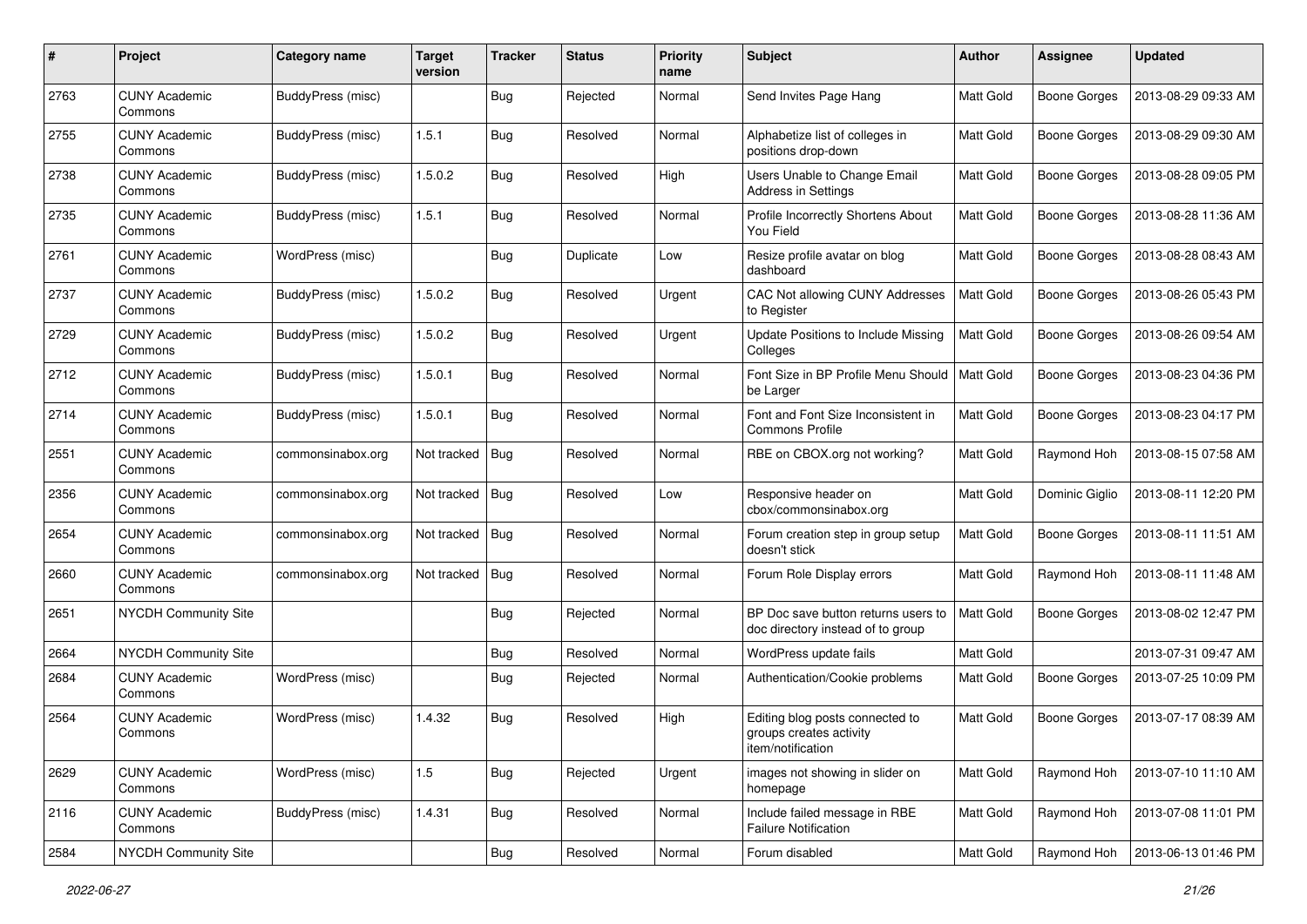| #    | Project                         | Category name     | <b>Target</b><br>version | <b>Tracker</b> | <b>Status</b> | <b>Priority</b><br>name | <b>Subject</b>                                                   | Author           | <b>Assignee</b>     | <b>Updated</b>      |
|------|---------------------------------|-------------------|--------------------------|----------------|---------------|-------------------------|------------------------------------------------------------------|------------------|---------------------|---------------------|
| 2618 | <b>NYCDH Community Site</b>     |                   |                          | Bug            | Assigned      | Low                     | Mark blogs as spam when created<br>by users marked as spam       | Matt Gold        | <b>Boone Gorges</b> | 2013-06-09 11:38 PM |
| 2595 | <b>CUNY Academic</b><br>Commons | BuddyPress (misc) | 1.4.29                   | <b>Bug</b>     | Resolved      | Low                     | Group invitation script                                          | Matt Gold        | Boone Gorges        | 2013-06-02 04:06 PM |
| 2596 | <b>CUNY Academic</b><br>Commons | BuddyPress (misc) |                          | <b>Bug</b>     | Rejected      | Normal                  | Homepage Recent blog posts widget<br>display                     | Matt Gold        | Boone Gorges        | 2013-05-23 10:50 PM |
| 2582 | <b>NYCDH Community Site</b>     |                   |                          | <b>Bug</b>     | Rejected      | High                    | Forum posting/notification problem                               | <b>Matt Gold</b> | Raymond Hoh         | 2013-05-20 09:16 PM |
| 2538 | <b>CUNY Academic</b><br>Commons | WordPress (misc)  | 1.4.25                   | <b>Bug</b>     | Resolved      | High                    | Add security plugins                                             | Matt Gold        | Boone Gorges        | 2013-04-22 10:37 AM |
| 2159 | <b>CUNY Academic</b><br>Commons | BuddyPress (misc) | 1.4.24                   | Bug            | Resolved      | Normal                  | Page redirection after accepting<br>group invite                 | Matt Gold        | Dominic Giglio      | 2013-04-11 08:00 PM |
| 2479 | <b>CUNY Academic</b><br>Commons | BuddyPress (misc) | 1.4.21                   | Bug            | Resolved      | Urgent                  | Double posting, double notification<br>of message posted via RBE | Matt Gold        | Raymond Hoh         | 2013-04-09 02:04 AM |
| 2520 | <b>CUNY Academic</b><br>Commons | WordPress (misc)  | 1.4.22                   | Bug            | Resolved      | Normal                  | Add Edit Flow Plugin                                             | Matt Gold        | <b>Boone Gorges</b> | 2013-03-20 02:01 PM |
| 2517 | <b>CUNY Academic</b><br>Commons | WordPress (misc)  | 1.4.22                   | <b>Bug</b>     | Resolved      | Normal                  | Add Constant Contact Plugin                                      | Matt Gold        | Boone Gorges        | 2013-03-20 01:53 PM |
| 2343 | <b>CUNY Academic</b><br>Commons | commonsinabox.org | Not tracked              | Bug            | Rejected      | Normal                  | Double Notifications from<br>commonsinabox.org                   | Matt Gold        | <b>Boone Gorges</b> | 2013-03-20 01:45 PM |
| 2380 | <b>CUNY Academic</b><br>Commons | commonsinabox.org |                          | <b>Bug</b>     | Resolved      | High                    | Add search to Commonsinabox.org                                  | <b>Matt Gold</b> | Boone Gorges        | 2013-03-20 11:41 AM |
| 2429 | <b>CUNY Academic</b><br>Commons | WordPress (misc)  |                          | <b>Bug</b>     | Rejected      | Normal                  | Add User Switching Plugin?                                       | Matt Gold        | <b>Boone Gorges</b> | 2013-02-28 10:51 AM |
| 2415 | <b>CUNY Academic</b><br>Commons | BuddyPress (misc) | 1.4.19                   | Bug            | Resolved      | Normal                  | Remove "Popular" link on homepage<br>members widget              | Matt Gold        | <b>Boone Gorges</b> | 2013-02-12 10:05 PM |
| 2387 | <b>CUNY Academic</b><br>Commons | BuddyPress (misc) | 1.4.19                   | Bug            | Resolved      | Low                     | File upload notifications contain<br>escape characters           | Matt Gold        | Boone Gorges        | 2013-02-11 02:21 PM |
| 2422 | <b>CUNY Academic</b><br>Commons | WordPress (misc)  | Not tracked              | Bug            | Resolved      | Normal                  | Repeating posts on<br>news.commons.gc.cuny.edu                   | Matt Gold        | Matt Gold           | 2013-02-09 01:05 PM |
| 2251 | <b>CUNY Academic</b><br>Commons | BuddyPress (misc) | 1.4.13                   | Bug            | Resolved      | Low                     | From address of forum notifications                              | Matt Gold        | Boone Gorges        | 2013-02-03 01:56 PM |
| 2385 | <b>CUNY Academic</b><br>Commons | BuddyPress (misc) | 1.4.18                   | Bug            | Resolved      | Normal                  | Sitewide nav bar not appearing                                   | Matt Gold        | <b>Boone Gorges</b> | 2013-01-24 10:21 AM |
| 2339 | <b>CUNY Academic</b><br>Commons | commonsinabox.org | Not tracked   Bug        |                | Resolved      | Normal                  | Email forum notification includes<br>relative link to post       | Matt Gold        | Raymond Hoh         | 2013-01-08 04:24 PM |
| 2363 | <b>CUNY Academic</b><br>Commons | WordPress (misc)  | 1.4.16                   | <b>Bug</b>     | Resolved      | Normal                  | HTTP Error 500 (Internal Server<br>Error) on GC DSL blog         | Matt Gold        | Boone Gorges        | 2013-01-02 10:10 AM |
| 2245 | <b>CUNY Academic</b><br>Commons | WordPress (misc)  | 1.4.15                   | <b>Bug</b>     | Resolved      | High                    | Domain mapping issues -- Site<br>warnings                        | Matt Gold        | Dominic Giglio      | 2012-12-27 03:59 PM |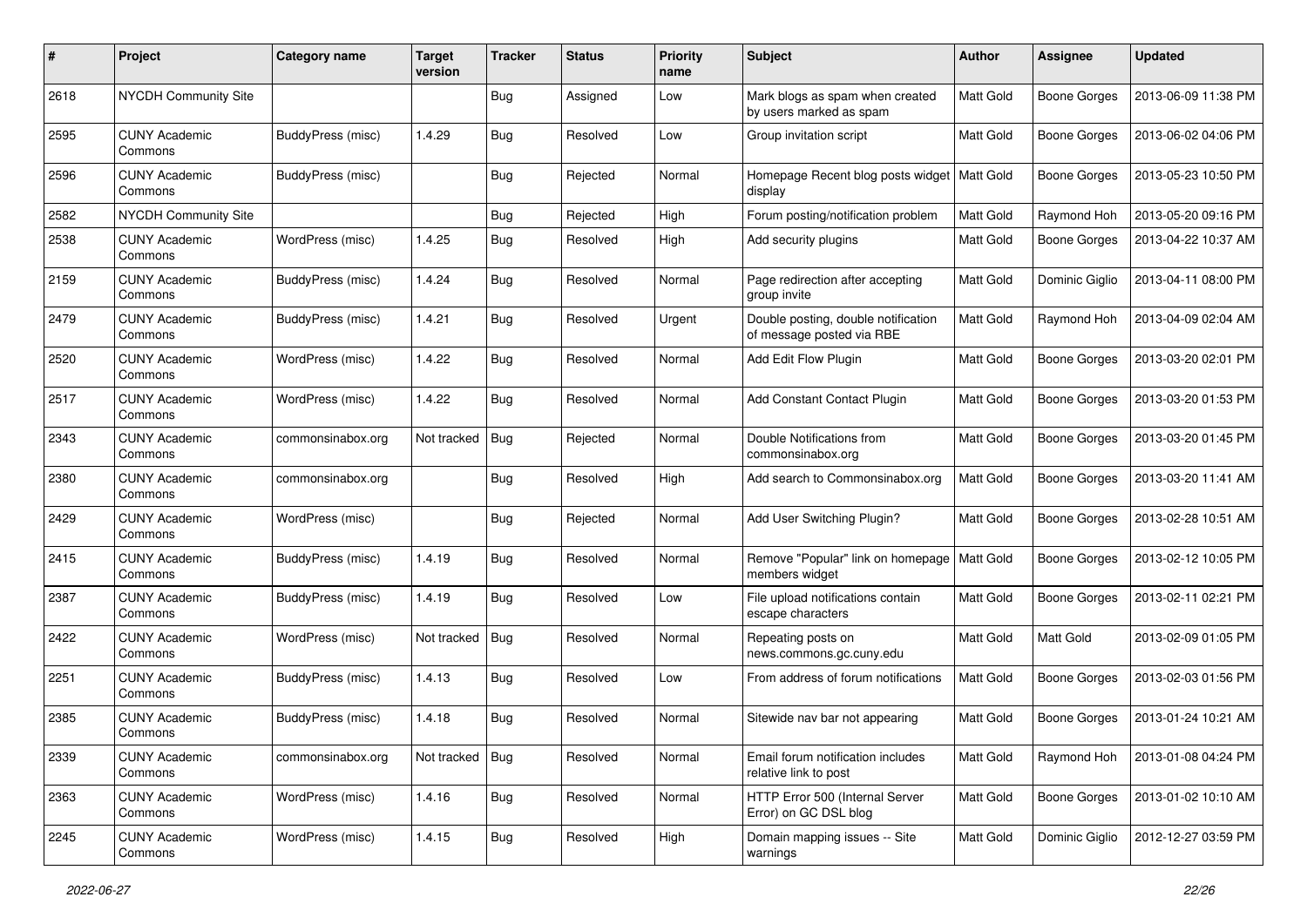| $\#$ | Project                         | Category name     | <b>Target</b><br>version | <b>Tracker</b> | <b>Status</b> | <b>Priority</b><br>name | <b>Subject</b>                                                   | <b>Author</b>    | Assignee            | <b>Updated</b>      |
|------|---------------------------------|-------------------|--------------------------|----------------|---------------|-------------------------|------------------------------------------------------------------|------------------|---------------------|---------------------|
| 2014 | <b>CUNY Academic</b><br>Commons | BuddyPress (misc) | 1.5                      | Bug            | Resolved      | Normal                  | Improper margins on Members<br>Directory                         | Matt Gold        | Dominic Giglio      | 2012-12-18 10:37 AM |
| 2114 | <b>CUNY Academic</b><br>Commons | WordPress (misc)  |                          | Bug            | Rejected      | Low                     | Can't find config settings for Simpler<br>iPaper plugin          | Matt Gold        | Dominic Giglio      | 2012-12-18 09:54 AM |
| 2349 | <b>CUNY Academic</b><br>Commons | commonsinabox.org |                          | Bug            | Resolved      | High                    | CBOX header image position off                                   | Matt Gold        | Boone Gorges        | 2012-12-15 10:21 PM |
| 2247 | <b>CUNY Academic</b><br>Commons | WordPress (misc)  | 1.4.13                   | Bug            | Resolved      | Low                     | Subdomain site login/nav bar issue                               | <b>Matt Gold</b> | Dominic Giglio      | 2012-12-12 02:25 AM |
| 2089 | <b>CUNY Academic</b><br>Commons | WordPress (misc)  | 1.4.13                   | <b>Bug</b>     | Rejected      | Normal                  | Possible blog email notification issue                           | <b>Matt Gold</b> | Boone Gorges        | 2012-12-11 06:59 PM |
| 2288 | <b>CUNY Academic</b><br>Commons | commonsinabox.org |                          | Bug            | Rejected      | Normal                  | […] issue occurring on<br>commonsinabox.org                      | Matt Gold        | Boone Gorges        | 2012-12-11 01:17 AM |
| 2295 | <b>CUNY Academic</b><br>Commons | commonsinabox.org |                          | Bug            | Rejected      | Normal                  | Glitch in CBOX Logo                                              | Matt Gold        | Boone Gorges        | 2012-12-11 01:08 AM |
| 2293 | <b>CUNY Academic</b><br>Commons | commonsinabox.org |                          | <b>Bug</b>     | Resolved      | Normal                  | Building community on<br>commonsinabox.org - add members<br>page | <b>Matt Gold</b> | Chris Stein         | 2012-11-25 03:43 PM |
| 2284 | <b>CUNY Academic</b><br>Commons | commonsinabox.org |                          | Bug            | Rejected      | Normal                  | cbox.org forum link error from profile<br>page                   | Matt Gold        | Boone Gorges        | 2012-11-20 08:02 PM |
| 2279 | <b>CUNY Academic</b><br>Commons | commonsinabox.org | Not tracked              | Bug            | Resolved      | Low                     | CBOX mention system rewrites<br>twitter links                    | Matt Gold        | <b>Boone Gorges</b> | 2012-11-20 07:41 PM |
| 2270 | <b>CUNY Academic</b><br>Commons | commonsinabox.org | Not tracked              | <b>Bug</b>     | Rejected      | Normal                  | CBOX group sign up - default email<br>setting                    | Matt Gold        | Boone Gorges        | 2012-11-20 03:51 PM |
| 2220 | <b>CUNY Academic</b><br>Commons | BuddyPress (misc) | 1.4.11                   | Bug            | Resolved      | Low                     | Spacing error on BP Doc comments                                 | Matt Gold        | Dominic Giglio      | 2012-11-20 03:47 PM |
| 2230 | <b>CUNY Academic</b><br>Commons | WordPress (misc)  | 1.4.10                   | Bug            | Resolved      | High                    | MESTC page scrambled                                             | Matt Gold        | Dominic Giglio      | 2012-11-20 02:39 PM |
| 2275 | <b>CUNY Academic</b><br>Commons | commonsinabox.org | Not tracked              | Bug            | Resolved      | Normal                  | <b>CBOX</b> support requests                                     | Matt Gold        | Boone Gorges        | 2012-11-20 02:05 PM |
| 2274 | <b>CUNY Academic</b><br>Commons | commonsinabox.org | Not tracked              | Bug            | Rejected      | Normal                  | CBOX - group names on group<br>pages                             | <b>Matt Gold</b> | Boone Gorges        | 2012-11-20 02:05 PM |
| 2269 | <b>CUNY Academic</b><br>Commons | commonsinabox.org | Not tracked              | Bug            | Rejected      | Normal                  | Replace Default CBOX Icon for<br>Groups                          | Matt Gold        | Boone Gorges        | 2012-11-20 01:53 PM |
| 2265 | <b>CUNY Academic</b><br>Commons |                   | Not tracked              | <b>Bug</b>     | Rejected      | Normal                  | "Need Support" widget in cbox<br>documentation                   | Matt Gold        | Boone Gorges        | 2012-11-20 01:07 PM |
| 2280 | <b>CUNY Academic</b><br>Commons | commonsinabox.org | Not tracked              | Bug            | Resolved      | High                    | Forum links not working                                          | Matt Gold        | Boone Gorges        | 2012-11-20 12:33 PM |
| 2264 | <b>CUNY Academic</b><br>Commons | commonsinabox.org |                          | Bug            | Rejected      | Normal                  | Update CBOX logo on welcome<br>message                           | Matt Gold        | <b>Boone Gorges</b> | 2012-11-19 02:46 AM |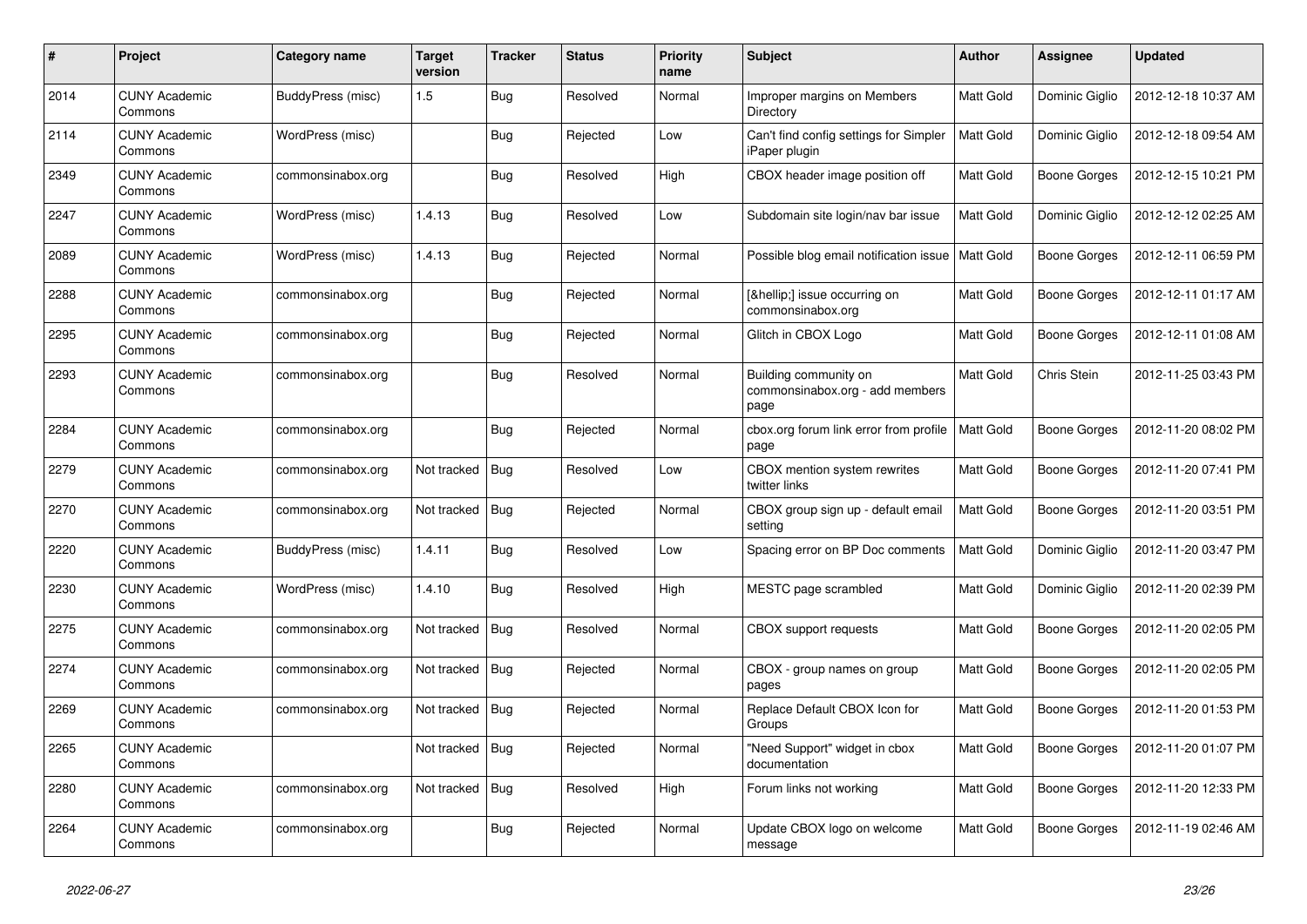| $\#$ | Project                         | <b>Category name</b> | <b>Target</b><br>version | <b>Tracker</b> | <b>Status</b> | <b>Priority</b><br>name | <b>Subject</b>                                                         | Author           | <b>Assignee</b>     | <b>Updated</b>      |
|------|---------------------------------|----------------------|--------------------------|----------------|---------------|-------------------------|------------------------------------------------------------------------|------------------|---------------------|---------------------|
| 2266 | <b>CUNY Academic</b><br>Commons | commonsinabox.org    |                          | Bug            | Resolved      | Normal                  | Demo slider                                                            | Matt Gold        | Boone Gorges        | 2012-11-18 11:26 PM |
| 2267 | <b>CUNY Academic</b><br>Commons |                      |                          | <b>Bug</b>     | Resolved      | Normal                  | Change "Cbox" to "CBOX" in<br>Dashboard Menu                           | Matt Gold        | Boone Gorges        | 2012-11-18 11:01 PM |
| 2268 | <b>CUNY Academic</b><br>Commons |                      |                          | <b>Bug</b>     | Rejected      | Normal                  | Add CBOX icon to dashboard<br>menu?                                    | Matt Gold        | <b>Boone Gorges</b> | 2012-11-18 10:58 PM |
| 2029 | <b>CUNY Academic</b><br>Commons | WordPress (misc)     | 1.4.11                   | Bug            | Resolved      | Normal                  | CForms error                                                           | Matt Gold        | Dominic Giglio      | 2012-11-17 02:15 PM |
| 2250 | <b>CUNY Academic</b><br>Commons | WordPress (misc)     |                          | <b>Bug</b>     | Rejected      | Normal                  | Livestreaming page error                                               | <b>Matt Gold</b> | <b>Boone Gorges</b> | 2012-11-15 11:35 AM |
| 2191 | <b>CUNY Academic</b><br>Commons | BuddyPress (misc)    | 1.4.10                   | <b>Bug</b>     | Resolved      | Low                     | File upload to group doesn't register<br>as activity?                  | Matt Gold        | Dominic Giglio      | 2012-11-11 09:28 PM |
| 2240 | <b>CUNY Academic</b><br>Commons | WordPress (misc)     | 1.4.10                   | Bug            | Resolved      | Normal                  | Update Luna theme                                                      | <b>Matt Gold</b> | Dominic Giglio      | 2012-11-11 04:27 PM |
| 2204 | <b>CUNY Academic</b><br>Commons | WordPress (misc)     | 1.4.10                   | Bug            | Resolved      | Normal                  | User Doesn't Come up in Add New<br>User Autocomplete                   | Matt Gold        | Dominic Giglio      | 2012-11-11 12:50 AM |
| 2176 | <b>CUNY Academic</b><br>Commons | BuddyPress (misc)    | 1.4.9                    | <b>Bug</b>     | Rejected      | Normal                  | Page error upon accepting group<br>membership request                  | Matt Gold        | Dominic Giglio      | 2012-11-01 09:48 PM |
| 2188 | <b>CUNY Academic</b><br>Commons | BuddyPress (misc)    | 1.4.9                    | Bug            | Resolved      | Normal                  | Line Spacing/Breaks on BP Docs                                         | Matt Gold        | Chris Stein         | 2012-11-01 03:15 PM |
| 2105 | <b>CUNY Academic</b><br>Commons | BuddyPress (misc)    | 1.4.9                    | Bug            | Resolved      | Normal                  | File name in a file uploaded to group<br>contains escape characters    | <b>Matt Gold</b> | Dominic Giglio      | 2012-11-01 12:02 PM |
| 2210 | <b>CUNY Academic</b><br>Commons | WordPress (misc)     | 1.4.9                    | <b>Bug</b>     | Resolved      | Normal                  | Add Twenty Twelve Theme                                                | Matt Gold        | Boone Gorges        | 2012-11-01 10:26 AM |
| 2221 | <b>CUNY Academic</b><br>Commons | BuddyPress (misc)    |                          | <b>Bug</b>     | Duplicate     | Low                     | Spacing error on BP Doc comments                                       | <b>Matt Gold</b> | Boone Gorges        | 2012-10-30 10:03 AM |
| 2117 | <b>CUNY Academic</b><br>Commons | BuddyPress (misc)    | 1.4.8                    | Bug            | Resolved      | Normal                  | User reports double notification of<br>announcements                   | <b>Matt Gold</b> | Dominic Giglio      | 2012-10-22 09:37 AM |
| 2044 | <b>CUNY Academic</b><br>Commons | WordPress (misc)     | 1.4.7                    | Bug            | Resolved      | Normal                  | Comment field asks for name info<br>when user logged in                | Matt Gold        | Dominic Giglio      | 2012-10-11 08:34 PM |
| 2129 | <b>CUNY Academic</b><br>Commons | BuddyPress (misc)    | 1.4.6                    | <b>Bug</b>     | Resolved      | Low                     | […]                                                                    | <b>Matt Gold</b> | Boone Gorges        | 2012-09-30 09:53 AM |
| 2121 | <b>CUNY Academic</b><br>Commons | BuddyPress (misc)    | 1.4.6                    | Bug            | Resolved      | Low                     | Email notification of forum post omits   Matt Gold<br>hyperlinked word |                  | Boone Gorges        | 2012-09-30 09:05 AM |
| 1997 | <b>CUNY Academic</b><br>Commons | BuddyPress (misc)    | 1.4.6                    | <b>Bug</b>     | Resolved      | Normal                  | Forum post notification didn't<br>indicate image attachments           | Matt Gold        | Boone Gorges        | 2012-09-23 05:03 PM |
| 2037 | <b>CUNY Academic</b><br>Commons | BuddyPress (misc)    | 1.4.5                    | Bug            | Resolved      | Normal                  | Special Character shows up in RBE<br>post                              | Matt Gold        | Raymond Hoh         | 2012-09-17 07:12 PM |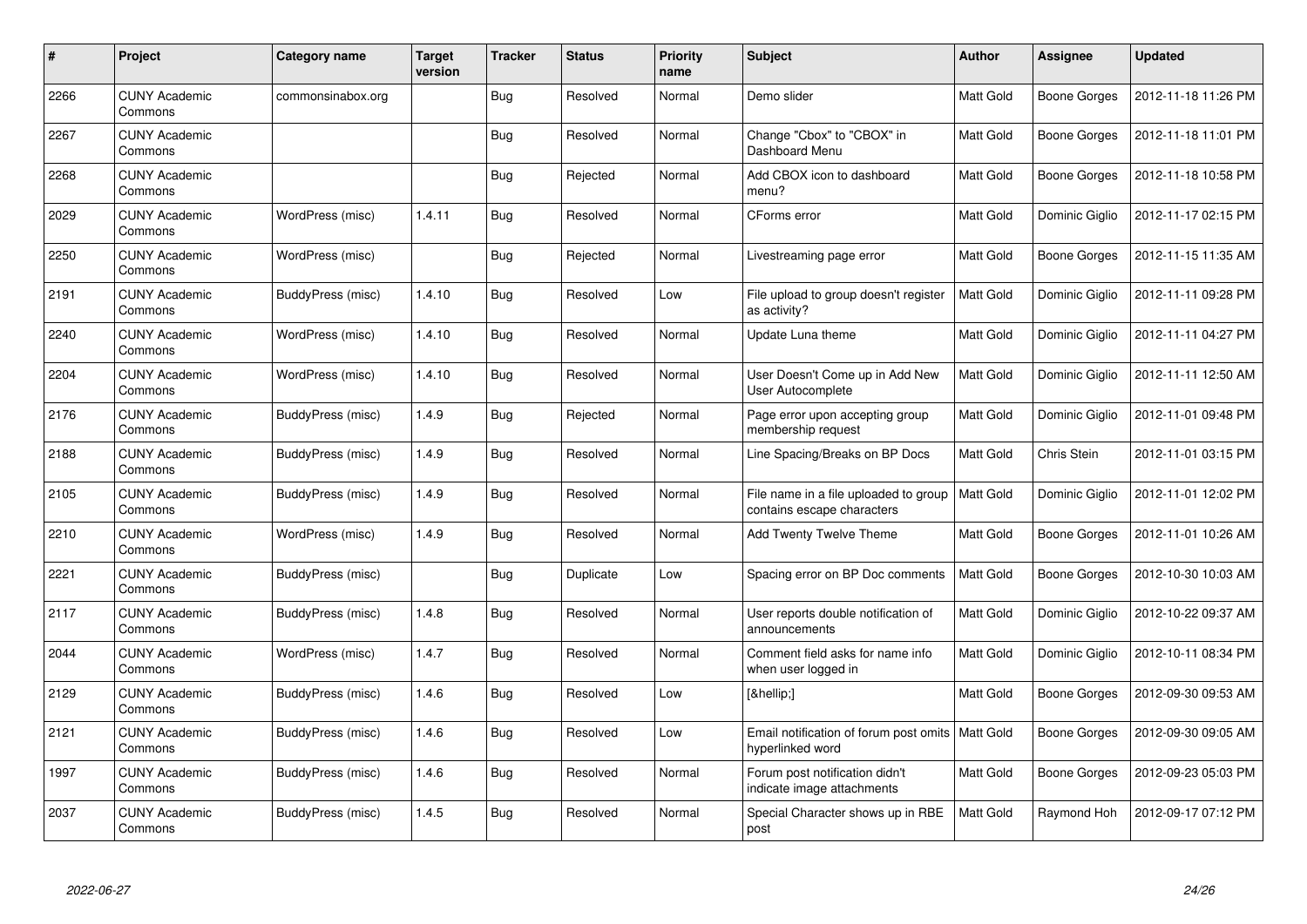| $\pmb{\#}$ | Project                         | Category name     | <b>Target</b><br>version | <b>Tracker</b> | <b>Status</b> | <b>Priority</b><br>name | <b>Subject</b>                                                                      | <b>Author</b>    | Assignee            | <b>Updated</b>      |
|------------|---------------------------------|-------------------|--------------------------|----------------|---------------|-------------------------|-------------------------------------------------------------------------------------|------------------|---------------------|---------------------|
| 2104       | <b>CUNY Academic</b><br>Commons | WordPress (misc)  | 1.4.6                    | Bug            | Resolved      | Low                     | WordPress Database Backup Plugin<br>Error                                           | <b>Matt Gold</b> | Dominic Giglio      | 2012-09-13 03:45 PM |
| 2115       | <b>CUNY Academic</b><br>Commons | WordPress (misc)  | 1.4.4                    | <b>Bug</b>     | Resolved      | Normal                  | Update Site Footer to reflect current<br>number of CUNY campuses                    | <b>Matt Gold</b> | Dominic Giglio      | 2012-09-10 02:47 PM |
| 2099       | <b>CUNY Academic</b><br>Commons | WordPress (misc)  | Not tracked              | <b>Bug</b>     | Resolved      | Normal                  | <b>Gallery Slide Widget Reset</b>                                                   | Matt Gold        | Boone Gorges        | 2012-09-04 06:26 PM |
| 2094       | <b>CUNY Academic</b><br>Commons | Server            | Not tracked              | <b>Bug</b>     | Resolved      | Normal                  | User reports site outage                                                            | Matt Gold        |                     | 2012-09-04 10:16 AM |
| 2091       | <b>CUNY Academic</b><br>Commons | BuddyPress (misc) | Not tracked              | Bug            | Resolved      | Normal                  | <b>RBE Down</b>                                                                     | Matt Gold        | Raymond Hoh         | 2012-09-02 06:00 PM |
| 2046       | <b>CUNY Academic</b><br>Commons | BuddyPress (misc) | 1.4.3                    | Bug            | Resolved      | High                    | <b>RBE Delayed Post</b>                                                             | Matt Gold        | Raymond Hoh         | 2012-08-27 11:55 AM |
| 2057       | <b>CUNY Academic</b><br>Commons | BuddyPress (misc) | 1.4.3                    | Bug            | Resolved      | Normal                  | Newest/Active/Popular Filters Not<br>working on Homepage List of<br>Groups, Members | Matt Gold        | Boone Gorges        | 2012-08-23 03:18 PM |
| 2055       | <b>CUNY Academic</b><br>Commons | WordPress (misc)  | 1.4.3                    | Bug            | Resolved      | High                    | Non-CUNY Sign-Ups not enabled                                                       | Matt Gold        | Boone Gorges        | 2012-08-23 12:51 PM |
| 2058       | <b>CUNY Academic</b><br>Commons | WordPress (misc)  | 1.4.6                    | Bug            | Rejected      | Normal                  | Page shift on clicking Log in box                                                   | Matt Gold        | Boone Gorges        | 2012-08-20 05:53 PM |
| 2052       | <b>CUNY Academic</b><br>Commons | BuddyPress (misc) |                          | <b>Bug</b>     | Rejected      | Normal                  | <b>RBE Not Enabled?</b>                                                             | Matt Gold        | Boone Gorges        | 2012-08-18 09:16 PM |
| 2051       | <b>CUNY Academic</b><br>Commons | WordPress (misc)  | Not tracked              | <b>Bug</b>     | Rejected      | Normal                  | User finds Commons blocked due to<br>virus warning                                  | <b>Matt Gold</b> |                     | 2012-08-17 04:35 PM |
| 2045       | <b>CUNY Academic</b><br>Commons | BuddyPress (misc) |                          | <b>Bug</b>     | Duplicate     | Normal                  | Double Post/RBE Notification                                                        | Matt Gold        | <b>Boone Gorges</b> | 2012-08-15 08:53 AM |
| 2040       | <b>CUNY Academic</b><br>Commons | BuddyPress (misc) | 1.4.2                    | <b>Bug</b>     | Resolved      | Normal                  | RBE on BP Docs Edits?                                                               | Matt Gold        | Boone Gorges        | 2012-08-14 08:13 AM |
| 2041       | <b>CUNY Academic</b><br>Commons | BuddyPress (misc) | 1.4.2                    | Bug            | Resolved      | Low                     | Vertical Alignment on BP Doc<br>'delete" hoverlink                                  | Matt Gold        | Boone Gorges        | 2012-08-13 10:54 PM |
| 2038       | <b>CUNY Academic</b><br>Commons | WordPress (misc)  | 1.4.2                    | Bug            | Resolved      | Normal                  | Fixing homepage spacing                                                             | Matt Gold        | <b>Matt Gold</b>    | 2012-08-13 10:12 PM |
| 2034       | <b>CUNY Academic</b><br>Commons | WordPress (misc)  | 1.4.2                    | Bug            | Resolved      | Urgent                  | Spacing issue on reply-by-email                                                     | Matt Gold        | Raymond Hoh         | 2012-08-13 02:41 PM |
| 2043       | <b>CUNY Academic</b><br>Commons | WordPress (misc)  | 1.4.2                    | Bug            | Rejected      | Low                     | Site Title Character Limit?                                                         | Matt Gold        | Boone Gorges        | 2012-08-13 01:02 PM |
| 2036       | <b>CUNY Academic</b><br>Commons | WordPress (misc)  | 1.4.1                    | Bug            | Resolved      | Normal                  | Drop-down styling error                                                             | Matt Gold        | Raymond Hoh         | 2012-08-11 01:31 PM |
| 2019       | <b>CUNY Academic</b><br>Commons | WordPress (misc)  | 1.4                      | <b>Bug</b>     | Resolved      | High                    | Unable to Add New User to Blog                                                      | Matt Gold        | Boone Gorges        | 2012-08-08 04:21 PM |